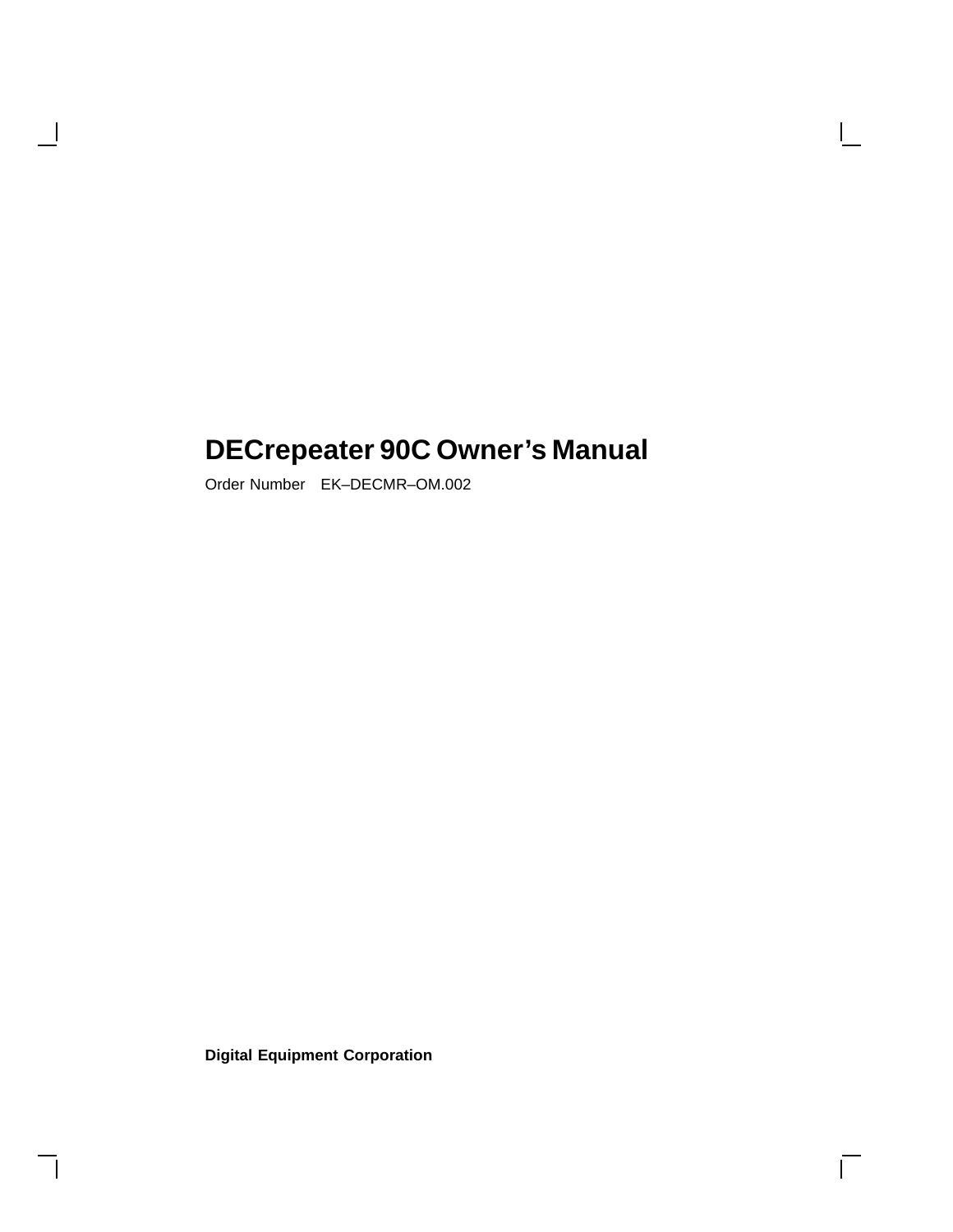#### **Second Edition, September 1991**

The information in this document is subject to change without notice and should not be construed as a commitment by Digital Equipment Corporation. Digital Equipment Corporation assumes no responsibility for any errors that may appear in this document.

The software described in this document is furnished under a license and may be used or copied only in accordance with the terms of such license.

No responsibility is assumed for the use or reliability of software on equipment that is not supplied by Digital Equipment Corporation or its affiliated companies.

Restricted Rights: Use, duplication, or disclosure by the U. S. Government is subject to restrictions as set forth in subparagraph (c) (1) (ii) of the Rights in Technical Data and Computer Software clause at DFARS 252.227–7013.

Copyright © Digital Equipment Corporation 1991

All Rights Reserved. Printed in U.S.A.

**FCC NOTICE:** The equipment described in this manual generates, uses, and may emit radio frequency energy. The equipment has been type tested and found to comply with the limits for a Class A computing device pursuant to Subpart J of Part 15 of FCC Rules, which are designed to provide reasonable protection against such radio frequency interference when operated in a commercial environment. Operation of this equipment in a residential area may cause interference, in which case the user at his own expense may be required to take measures to correct the interference.

The following are trademarks of Digital Equipment Corporation: DEC, DECbridge, DECconnect, DEChub, DECnet, DECrepeater, DECserver, MicroVAX, UNIBUS, VAX, VAX 6000, VAX 9000, VAX–11/780, VAXstation, VMS, and the Digital logo.

This document was prepared and published by Educational Services Development and Publishing, Digital Equipment Corporation.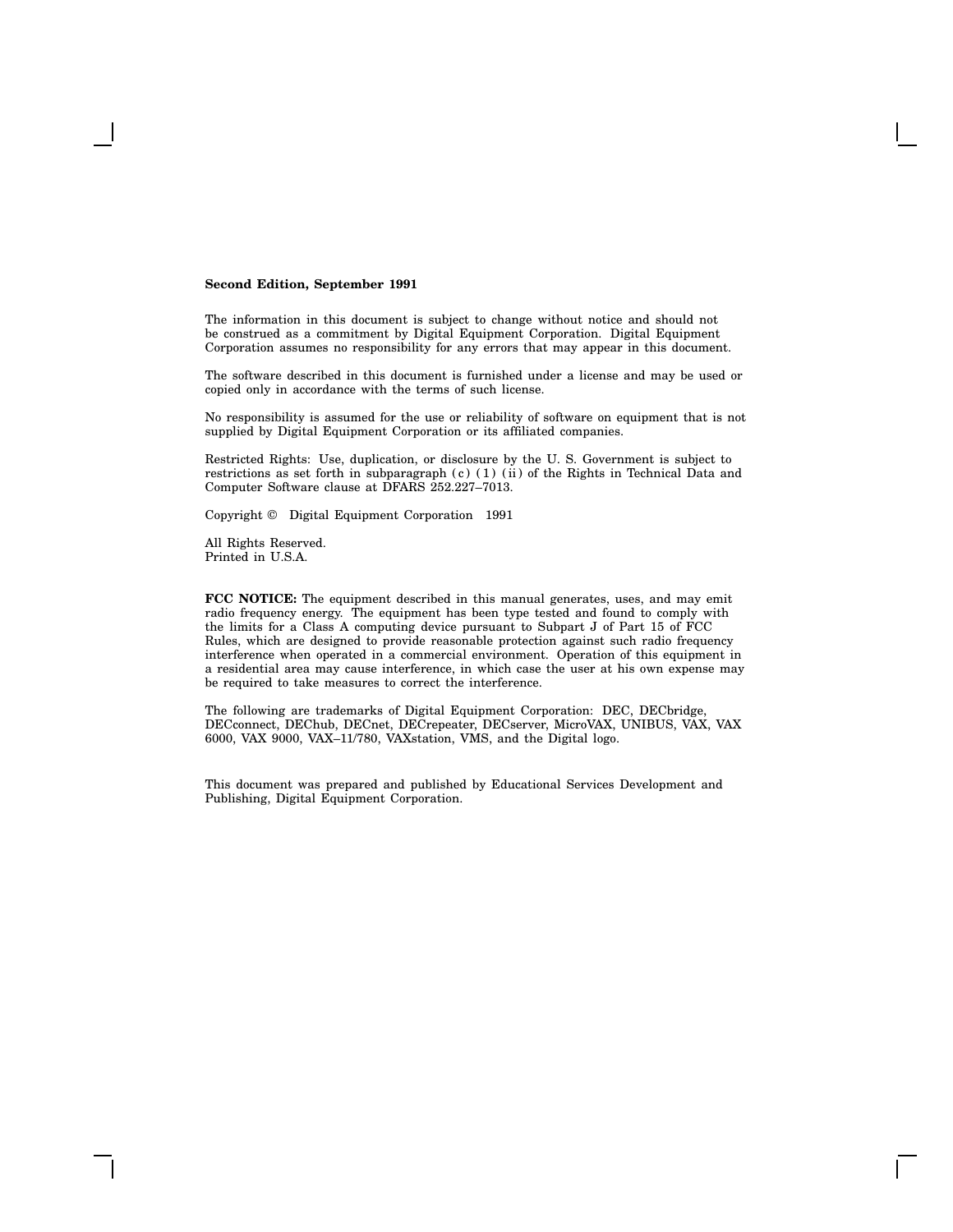## **Contents**

# **About This Manual** vii **1 Overview** Features . . . . . . . . . . . . . . . . . . . . . . . . . . . . . . . . . . . . . . . . . . . . . . 1–1 Installation . . . . . . . . . . . . . . . . . . . . . . . . . . . . . . . . . . . . . . . . . 1–3 LEDs and Connectors . . . . . . . . . . . . . . . . . . . . . . . . . . . . . . . . . . . 1–4 **2 Configuration** Configuration Rules . . . . . . . . . . . . . . . . . . . . . . . . . . . . . . . . . . . . . 2–1 Port Termination and Grounding . . . . . . . . . . . . . . . . . . . . . . . . . 2–1 Configuration Guidelines . . . . . . . . . . . . . . . . . . . . . . . . . . . . . . . 2–1 Port Partitioning . . . . . . . . . . . . . . . . . . . . . . . . . . . . . . . . . . . . . . . 2–2

| 3<br><b>Installation</b>                                                             |         |
|--------------------------------------------------------------------------------------|---------|
|                                                                                      | $3 - 1$ |
|                                                                                      | $3 - 1$ |
|                                                                                      | $3 - 1$ |
|                                                                                      | $3 - 2$ |
|                                                                                      | $3 - 4$ |
|                                                                                      | $3 - 4$ |
|                                                                                      | $3 - 6$ |
| Remove the back cover                                                                | $3 - 6$ |
| Mount the repeater in the backplane. $\ldots \ldots \ldots \ldots \ldots \ldots$ 3-7 |         |

Install and verify devices. . . . . . . . . . . . . . . . . . . . . . . . . . . . . . . 3–8

 $\mathbf{I}$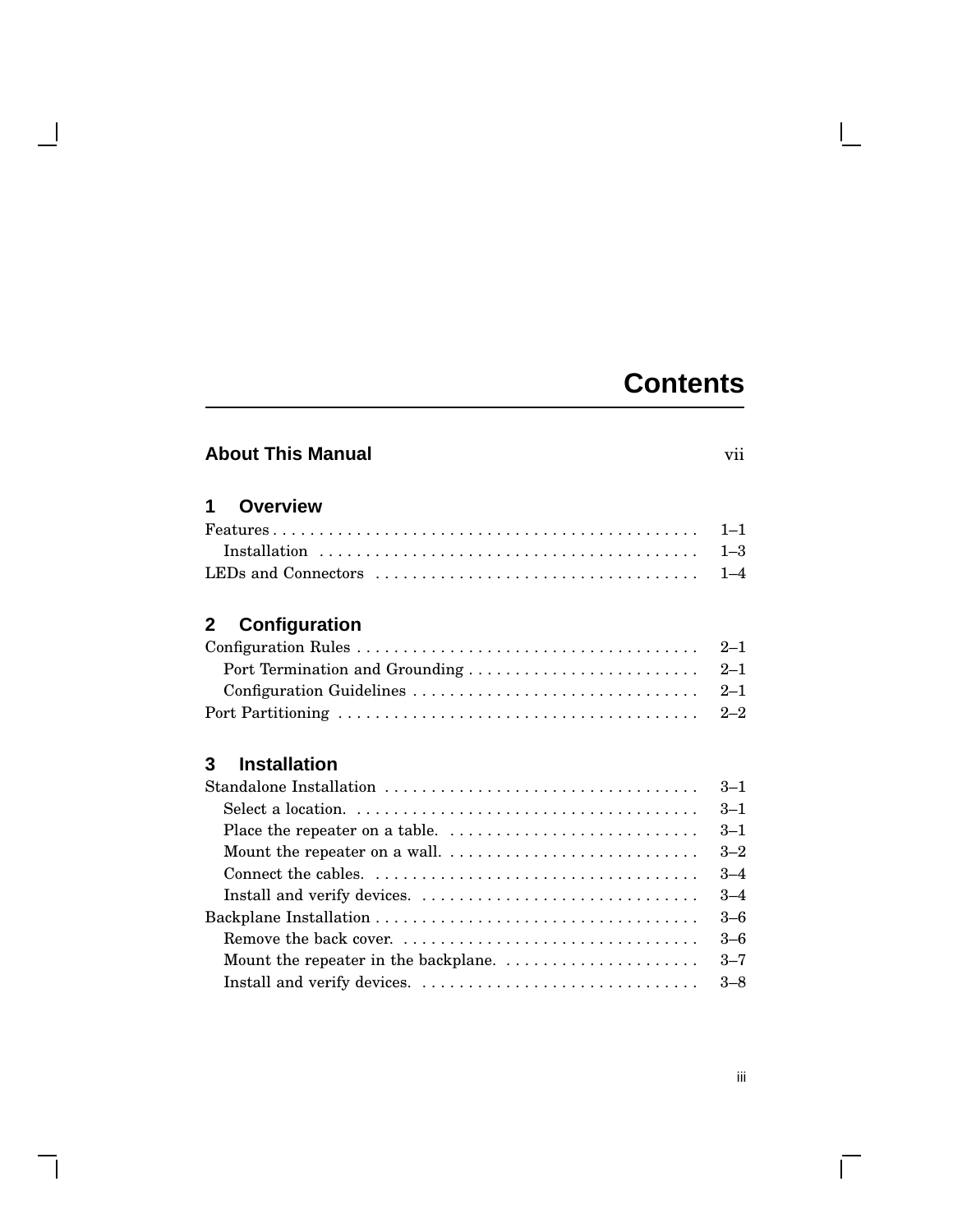#### iv Contents

 $\blacksquare$ 

## **4 Management**

| Managing the DEC repeater 90C                   | $4 - 1$  |
|-------------------------------------------------|----------|
|                                                 | $4 - 1$  |
|                                                 | $4 - 2$  |
|                                                 | $4 - 2$  |
| Accessing the MOP from ULTRIX                   | $4 - 3$  |
| Console Carrier User Interface                  | $4 - 4$  |
| Console Carrier Command Language                | $4 - 5$  |
|                                                 | $4 - 6$  |
| Command Descriptions                            | $4 - 6$  |
| Typical Management Techniques                   | $4 - 11$ |
| Remote Network Management With the DECbridge 90 | $4 - 11$ |
| Management Disconnect                           | $4 - 11$ |
| Management Session                              | $4 - 13$ |
| If Problems Are Reported                        | $4 - 14$ |
|                                                 | $4 - 16$ |
| Standalone Configuration Management  4-18       |          |

## **5 Troubleshooting**

| DECrepeater 90C Standalone Troubleshooting              | $5 - 2$ |
|---------------------------------------------------------|---------|
| DECrepeater 90C Backplane Configuration Troubleshooting | $5 - 6$ |

## **A DECrepeater 90C Specifications**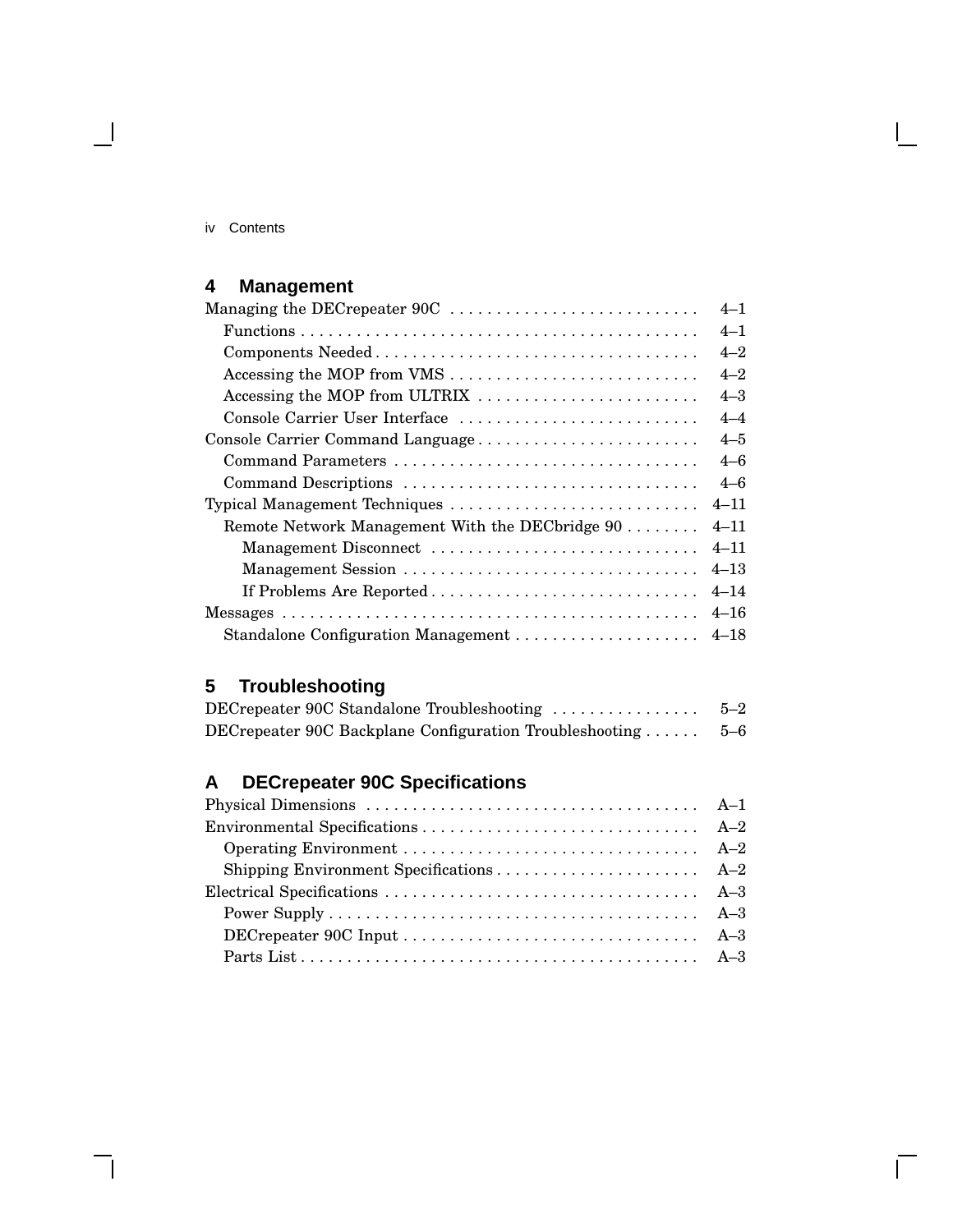#### Contents v

 $\mathbf{L}$ 

 $\Gamma$ 

## **B Related Documentation**

## **C Management Details**

| Designating a Hub Manager $\dots\dots\dots\dots\dots\dots\dots\dots\dots\dots\quad C\!-\!1$ |  |
|---------------------------------------------------------------------------------------------|--|
|                                                                                             |  |
| Using the WGB Address Table for Work Group Management  C-3                                  |  |

## **Index**

 $\overline{\phantom{a}}$ 

## **Figures**

| 4–1 Sample Configuration and Topology Map 4–12 |  |
|------------------------------------------------|--|
|                                                |  |
|                                                |  |

## **Tables**

|         | 5-1 Troubleshooting a DECrepeater 90C Standalone Unit  5-2 |  |
|---------|------------------------------------------------------------|--|
| $5 - 2$ | Troubleshooting a DECrepeater 90C in a DEChub 90           |  |
|         |                                                            |  |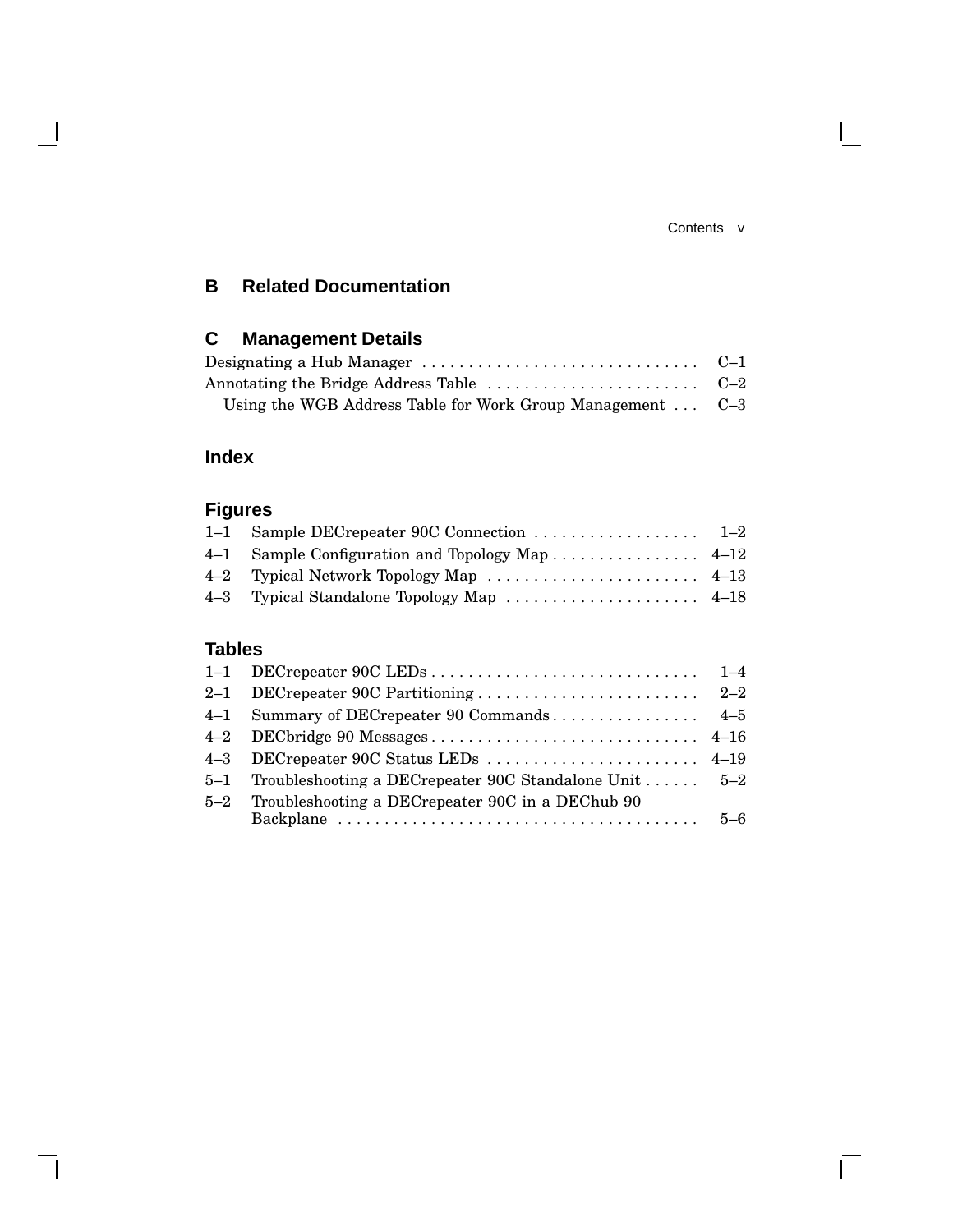## **About This Manual**

This manual describes how to install, operate, and maintain the Digital ThinWire multiport repeater - the DECrepeater 90C. The DECrepeater 90C is a 7-port repeater designed to work either as a standalone unit or as a managed repeater in the DEChub 90 backplane.

## **Organization**

This manual contains five chapters, and three appendixes.

- Chapter 1 provides an overview of the DECrepeater 90C and introduces you to the product's features.
- Chapter 2 describes the configuration rules and operating conditions for the ThinWire multiport repeater in a ThinWire Ethernet system or standard Ethernet network.
- Chapter 3 provides instructions for installing the ThinWire multiport repeater.
- Chapter 4 provides information on managing the ThinWire multiport repeater on a network or in a standalone configuration.
- Chapter 5 provides basic troubleshooting information.
- Appendix A provides product specifications and the parts list.
- Appendix B lists related documents that can help you become more familiar with your new system.
- Appendix C provides more detailed information on management issues.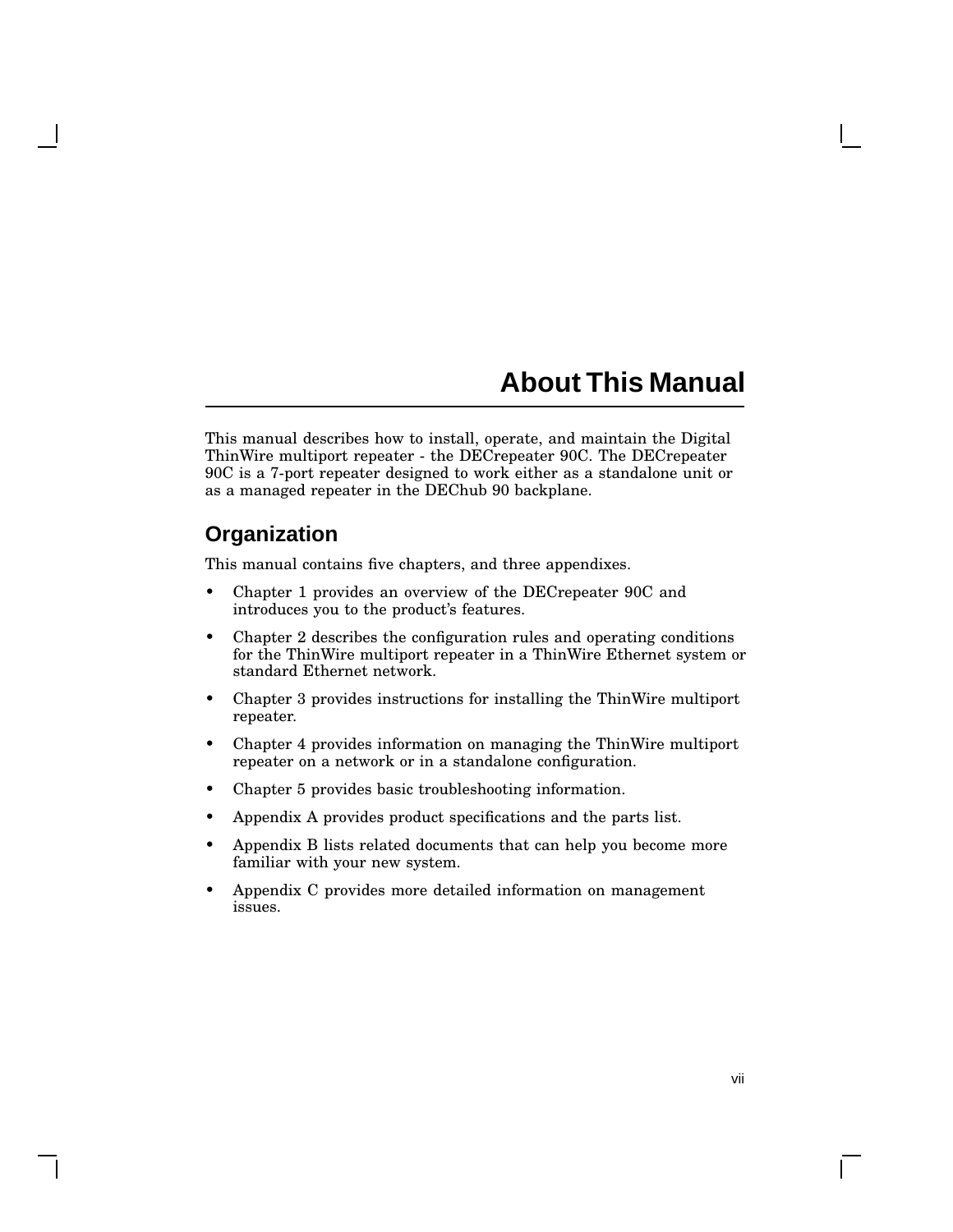viii About This Manual

 $\overline{\phantom{0}}$ 

## **Conventions**

This manual uses the following conventions:

| Convention             | <b>Meaning</b>                                                                                                                                                                                                                                                                                            |
|------------------------|-----------------------------------------------------------------------------------------------------------------------------------------------------------------------------------------------------------------------------------------------------------------------------------------------------------|
| <b>NOTE</b>            | Provides general information on the current<br>topic.                                                                                                                                                                                                                                                     |
| 0                      | A number in a black circle in text refers to<br>the corresponding number in an accompanying<br>illustration.                                                                                                                                                                                              |
| IJ                     | In command descriptions, brackets indicate<br>optional elements.                                                                                                                                                                                                                                          |
| variables              | In command descriptions, italic type indicates<br>a variable that you supply.                                                                                                                                                                                                                             |
| <b>SHOW ADDRESS</b>    | In text, commands are shown in all upper case<br>letters to differentiate them from regular text.<br>For the VMS operating system, you can enter<br>commands in either upper case or lower case<br>letters. For the ULTRIX operating system,<br>commands must be entered as indicated in the<br>examples. |
| DECbridge>             | Text that the system displays on the screen is<br>shown in monospaced type.                                                                                                                                                                                                                               |
| <b>SHOW REPEATER 1</b> | Text that you enter is shown in bold<br>monospaced type.                                                                                                                                                                                                                                                  |

 $\bar{\Gamma}$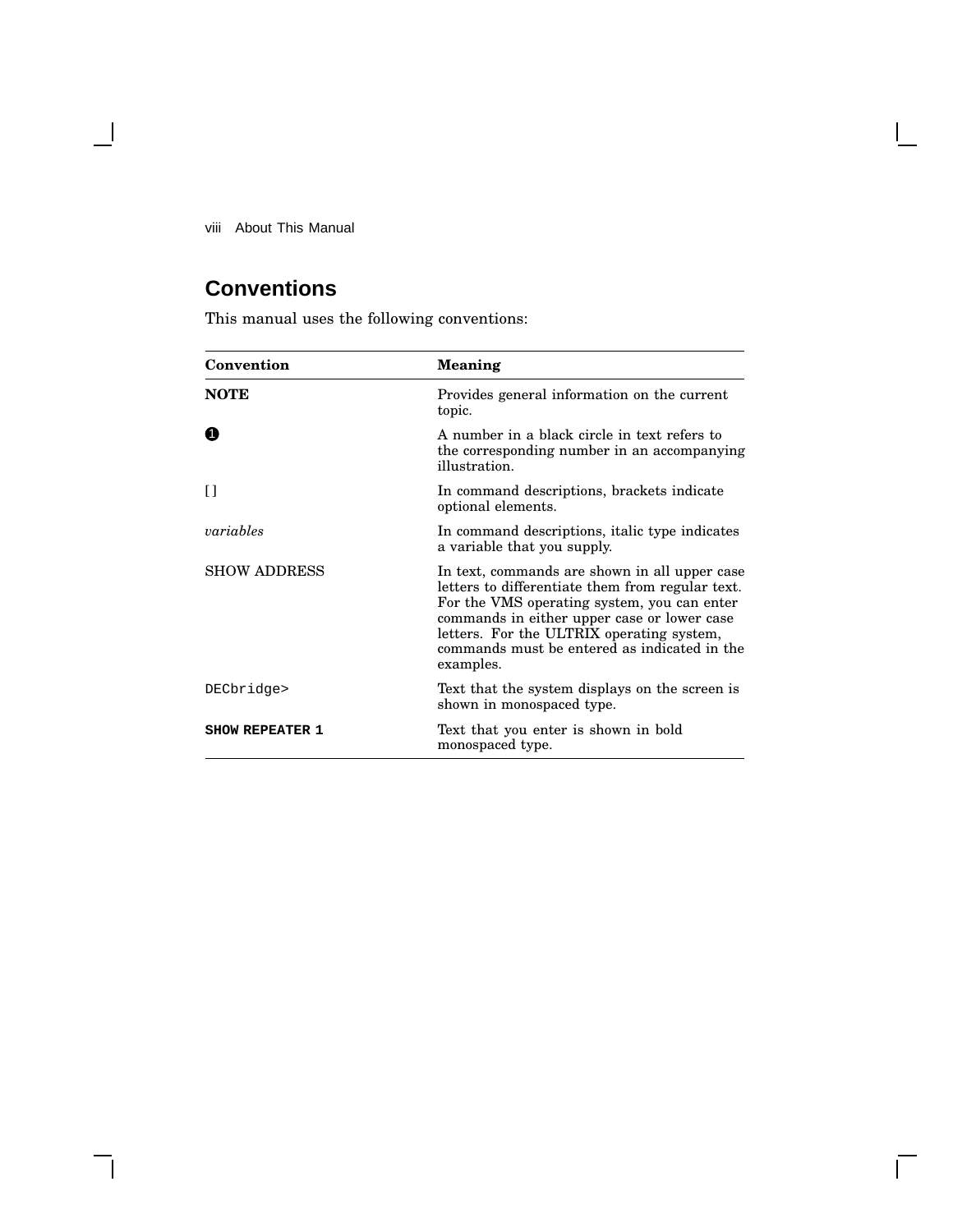# **1 Overview**

This chapter describes the features of and summarizes the installation procedures for the DECrepeater 90C.

## **Features**

The DECrepeater 90C provides the following features:

- Seven ThinWire ports
- Standalone or managed operation (on a DEC bridge 90 work group bridge)
- Installable on a DEChub 90 backplane

The DECrepeater 90C is a 7-port repeater designed for the IEEE 802.3 CSMA/CD networks using the ThinWire Ethernet cable. The DECrepeater 90C is also compatible with the 802.3 standard for the 10Base2 networks.

The repeater can operate in a standalone configuration or as a managed repeater installed in Digital's DEChub 90 Ethernet backplane with Digital's DECbridge 90 work group bridge. Figure 1–1 shows a typical configuration of the DECrepeater 90C in an Ethernet local area network (LAN).

If you use the DECrepeater 90C as a standalone unit, it operates as a 7 port unmanaged repeater and uses a separate power supply. The modular power supply connects to a 7-pin connector on the repeater and comes in two versions, for use with 120 Volt or 240 Volt power outlets.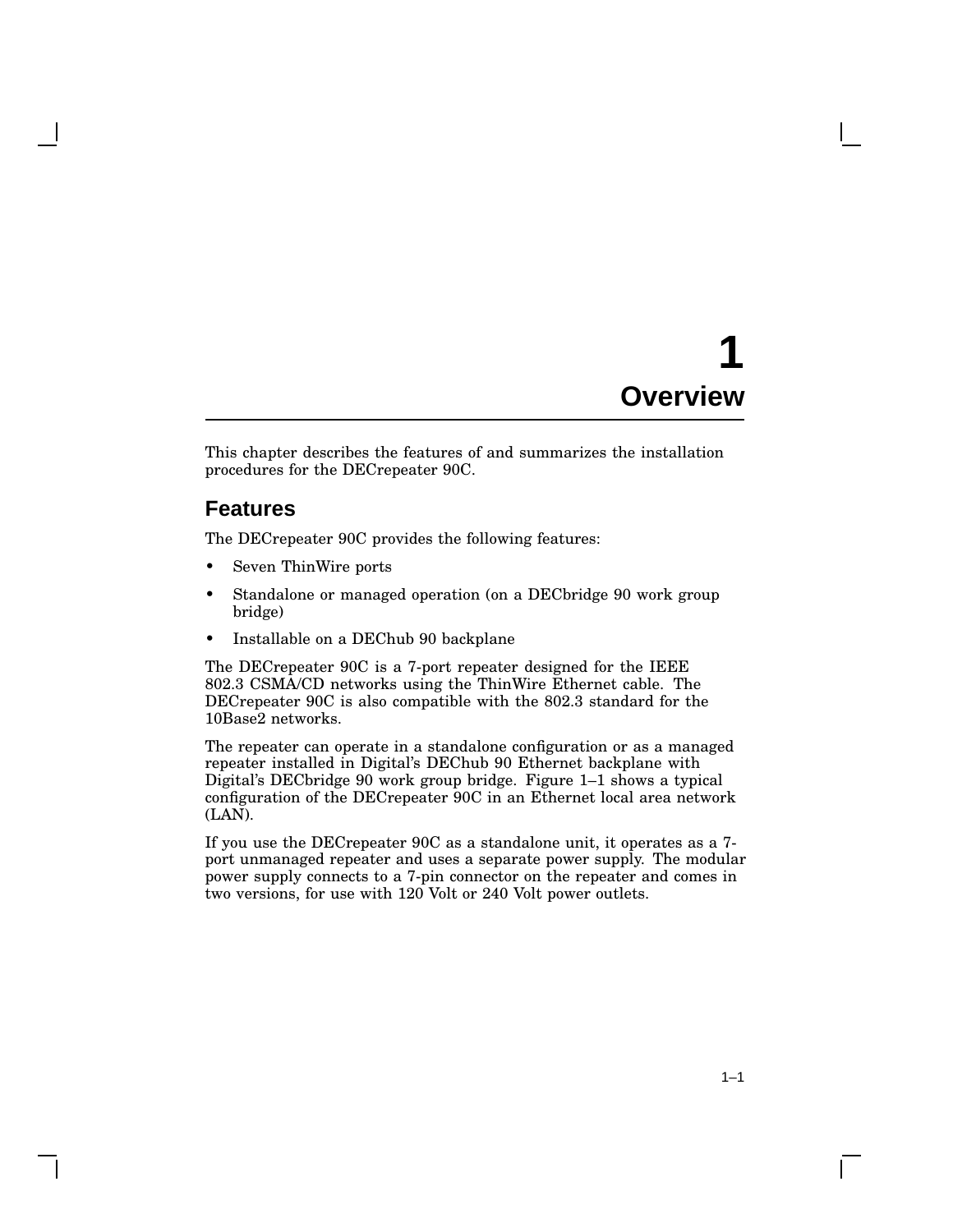



**Figure 1–1 Sample DECrepeater 90C Connection**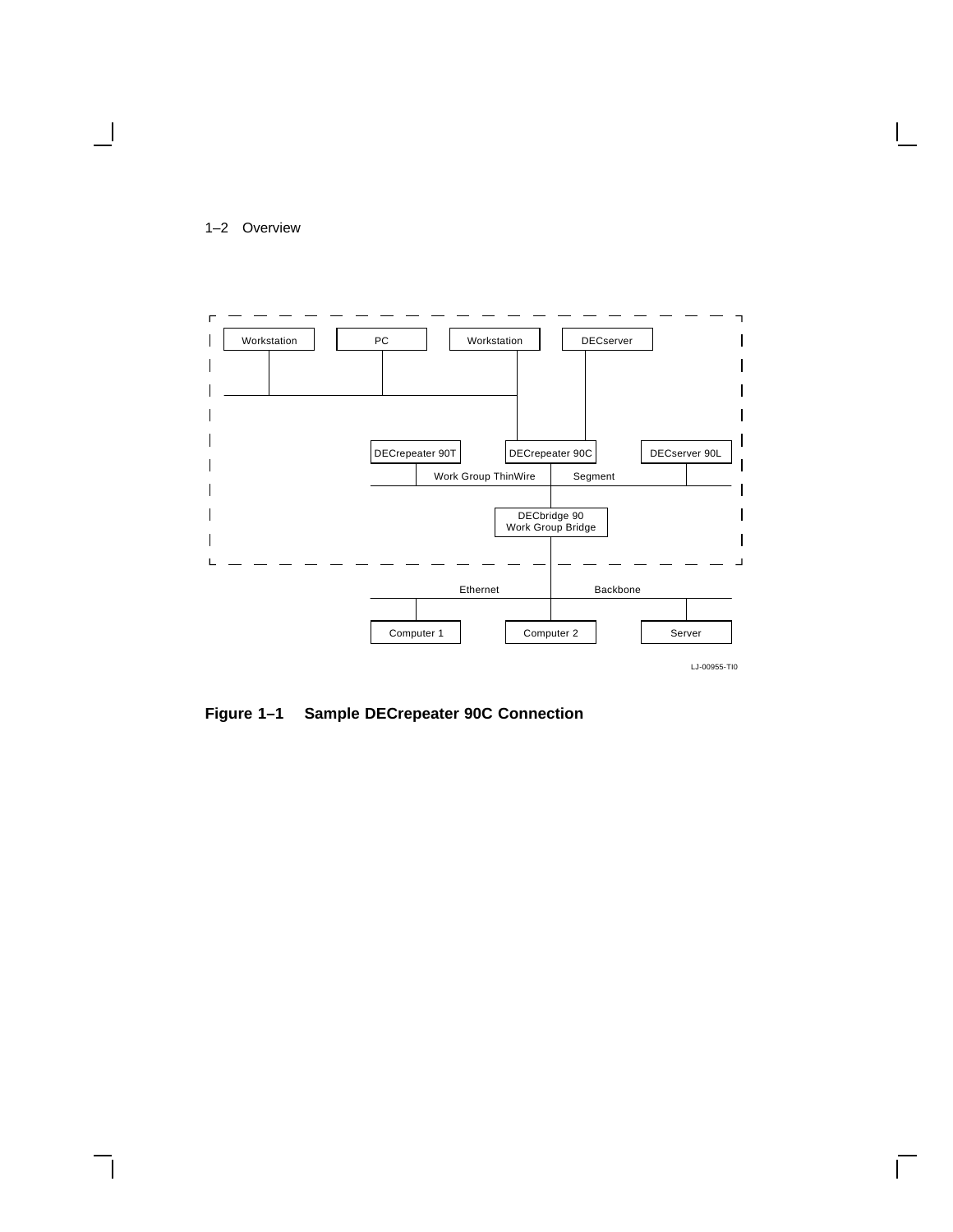Overview 1–3

### **Installation**

The DECrepeater 90C is easy to install and use. It does not require any programming or other assistance from the system management. After unpacking the repeater:

1. Plug the connector from the power supply into your DECrepeater 90C, then plug the power supply into a working ac power outlet.

When the repeater is plugged in, all LED indicators turn on. Only the network activity LED turns off.

- 2. Connect the repeater to a properly terminated ThinWire Ethernet.
- 3. Connect any personal computers, workstations, or other 10Base2 devices to the ports you plan to use.

The port status LEDs for unconnected ports should turn off when network traffic is established.

For more detailed information on configuring the DECrepeater 90C, see Chapter 2. For more detailed information on installing and using the DECrepeater 90C, see Chapter 3.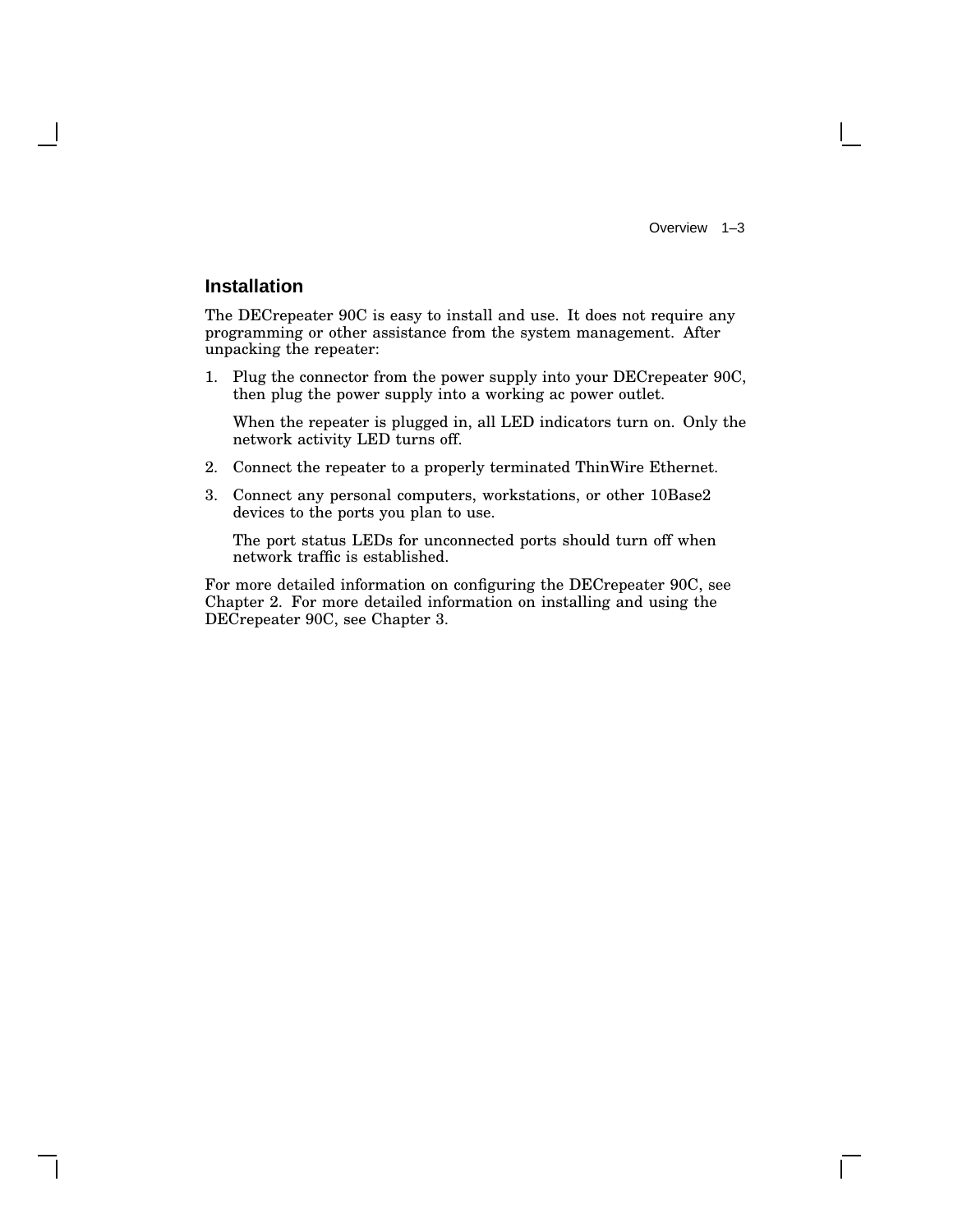1–4 Overview

 $\blacksquare$ 

## **LEDs and Connectors**

The next table describes the DECrepeater 90C LEDs and connectors, shown in the illustration following the table.

**Table 1–1 DECrepeater 90C LEDs**

| $\mathbf 0$ |            | <b>Power indicator—Monitors the status of the +5.0 Vdc voltage.</b><br><b>On:</b> The $+5.0$ Vdc voltage is normal.<br><b>Off:</b> The voltage is abnormal (as in a power failure.)                                                                                                                                                       |  |
|-------------|------------|-------------------------------------------------------------------------------------------------------------------------------------------------------------------------------------------------------------------------------------------------------------------------------------------------------------------------------------------|--|
| Ø           | $\bigcirc$ | <b>Network activity indicator—Monitors the network activity.</b><br><b>On:</b> There is network activity.<br><b>Off:</b> There is no network activity.                                                                                                                                                                                    |  |
| ❸           |            | <b>Port 0 status indicator—Monitors the status of the ThinWire</b><br>input to the repeater.<br><b>On:</b> Port 0 is functional.<br>Off: Port 0 has failed or has been partitioned.<br><b>Flashing:</b> The port has been partitioned by management.                                                                                      |  |
| ❹           |            | <b>Port 1 to 8 status indicators—</b> Monitor the activity of each<br>port. The top LED represents port 1, and the bottom LED<br>represents port 6.<br><b>On:</b> The port has a connection.<br><b>Off:</b> The port does not have a connection or has been partitioned.<br><b>Flashing:</b> The port has been partitioned by management. |  |
| ❺           |            | <b>Port 0 network connector (BNC)— Connects the repeater to</b><br>the work group ThinWire segment. Not used when the repeater<br>is installed in the DEChub 90 backplane.                                                                                                                                                                |  |
| ❺           |            | <b>Port 1 to 6 connectors (BNC)</b> – Connect DECservers,<br>workstations, and personal computers to the DEC repeater 90C.                                                                                                                                                                                                                |  |
| 0           |            | <b>Power connector—Provides +5 volts from the DECrepeater</b><br>90C power supply. Not used when the repeater is installed in the<br>DEChub 90 backplane.                                                                                                                                                                                 |  |
| ❸           |            | <b>Backplane connector</b> —Provides network and power<br>connections to the DEC repeater 90C when the repeater is<br>installed in the DEChub 90 backplane.                                                                                                                                                                               |  |
| ❹           |            | <b>Back cover—Comes on standalone units only.</b> Covers the<br>backplane connector and contains a wall-mounting assembly.                                                                                                                                                                                                                |  |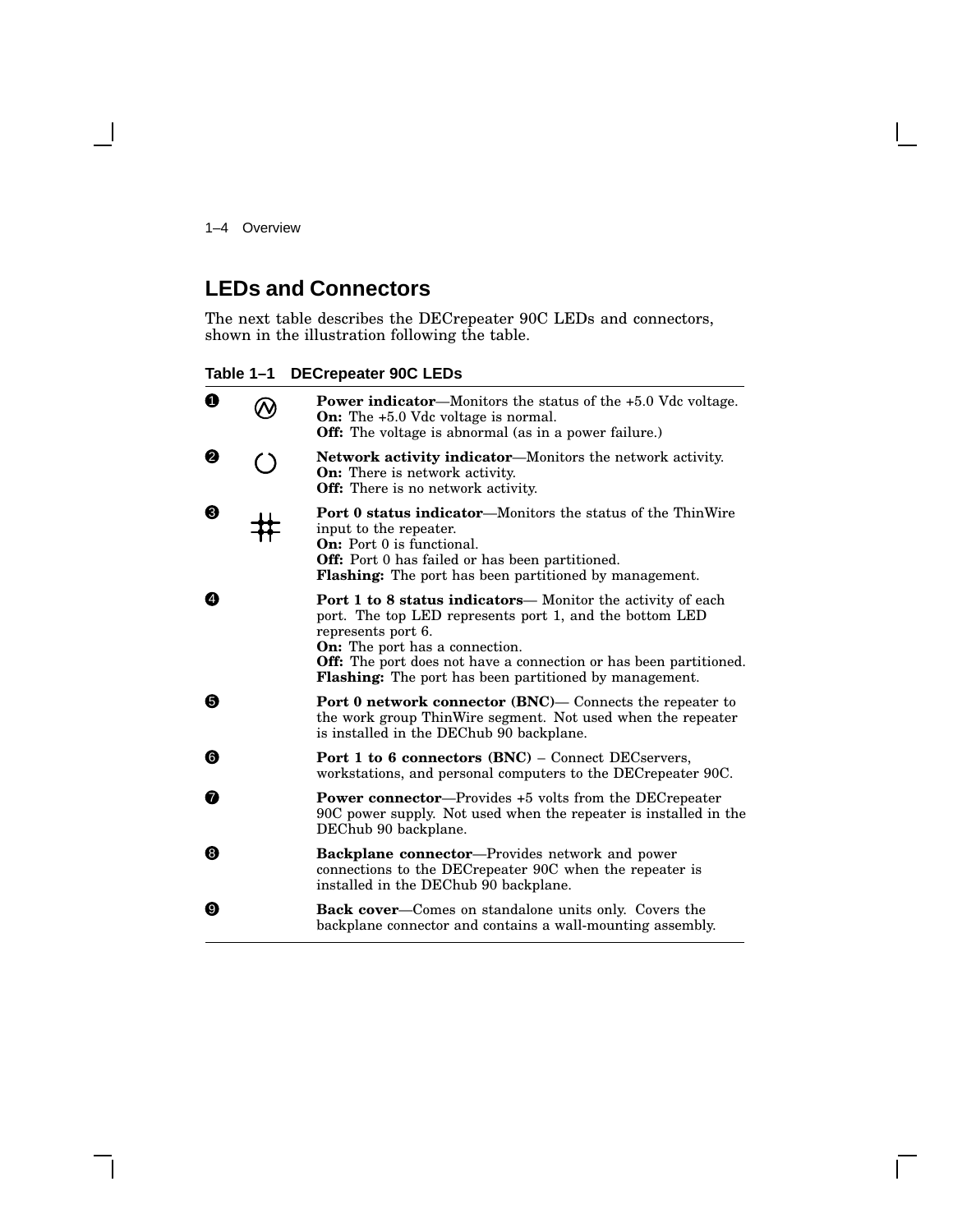Overview 1–5

 $\Box$ 



 $\overline{\phantom{a}}$ 

 $\overline{\phantom{a}}$ 

LJ-00544-TI0

 $\overline{\Gamma}$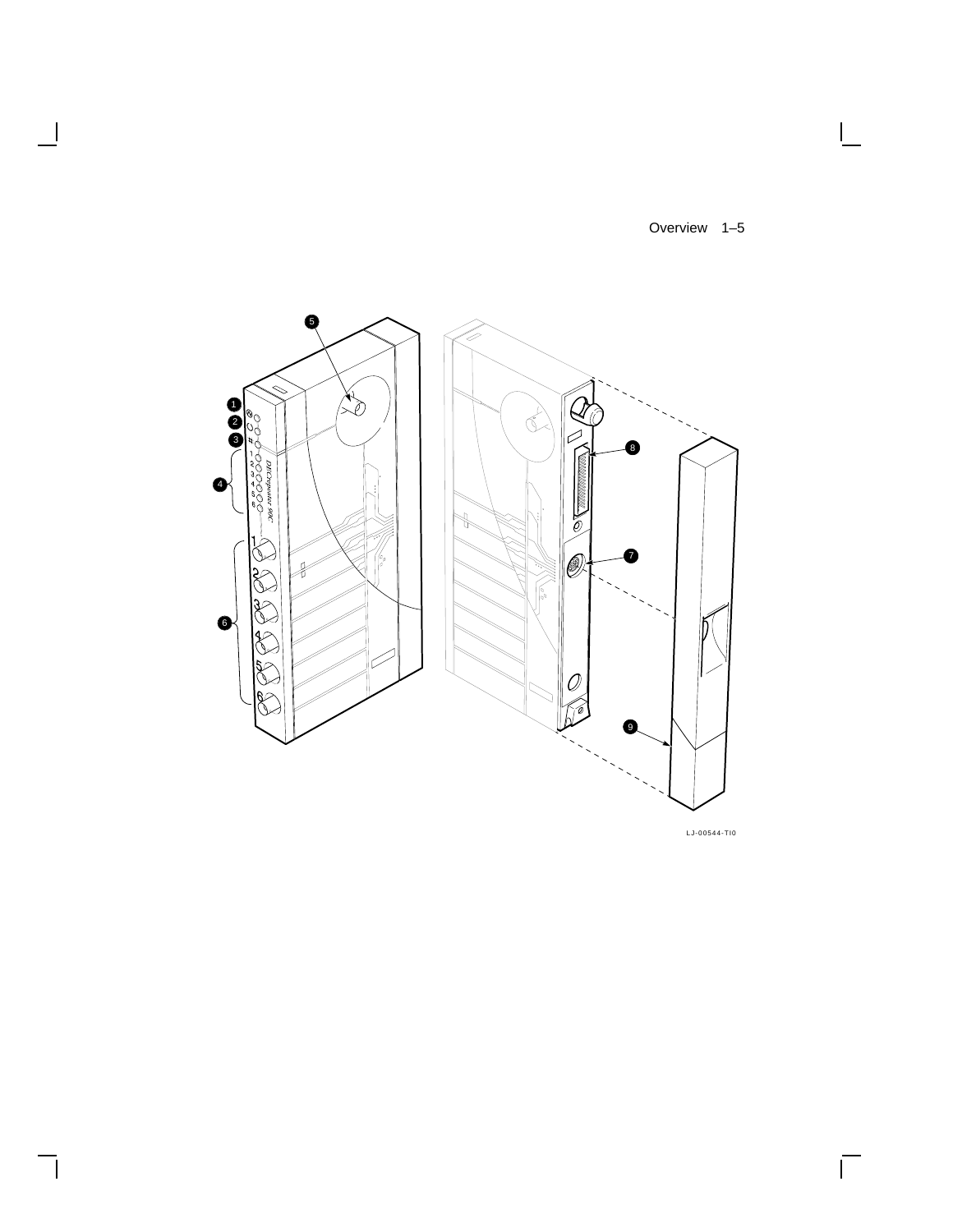# **2 Configuration**

This chapter contains the configuration rules you must follow for correct installation of the DECrepeater 90C.

This chapter also contains information on port partitioning and the different operations that cause ports to partition. The DECrepeater 90C does not require any special instructions for it to operate correctly.

## **Configuration Rules**

For a complete list of configuration rules, see the *Open DECconnect Building Wiring Component and Application Catalog*.

#### **Port Termination and Grounding**

Each end of a ThinWire segment must be terminated with 50 ohms. The DECrepeater 90C terminates ports 1 through 6 internally; you must terminate the other end of the segment with a 50-ohm terminator. Port 0 is not terminated internally. Use a T-connector when connecting port 0 to a ThinWire segment.

Each segment can have only one ground. Ports 1 through 6 only are grounded internally; no other connections to ground are allowed. A ThinWire segment attached to Port 0 must be grounded externally to the repeater.

#### **Configuration Guidelines**

Digital repeaters comply with Ethernet and IEEE 802.3 standards. These standards are subject to revision, therefore, network planners may need to consult the standards frequently for detailed information. This chapter contains sufficient information, however, to use the DECrepeater 90C in a typical network configuration.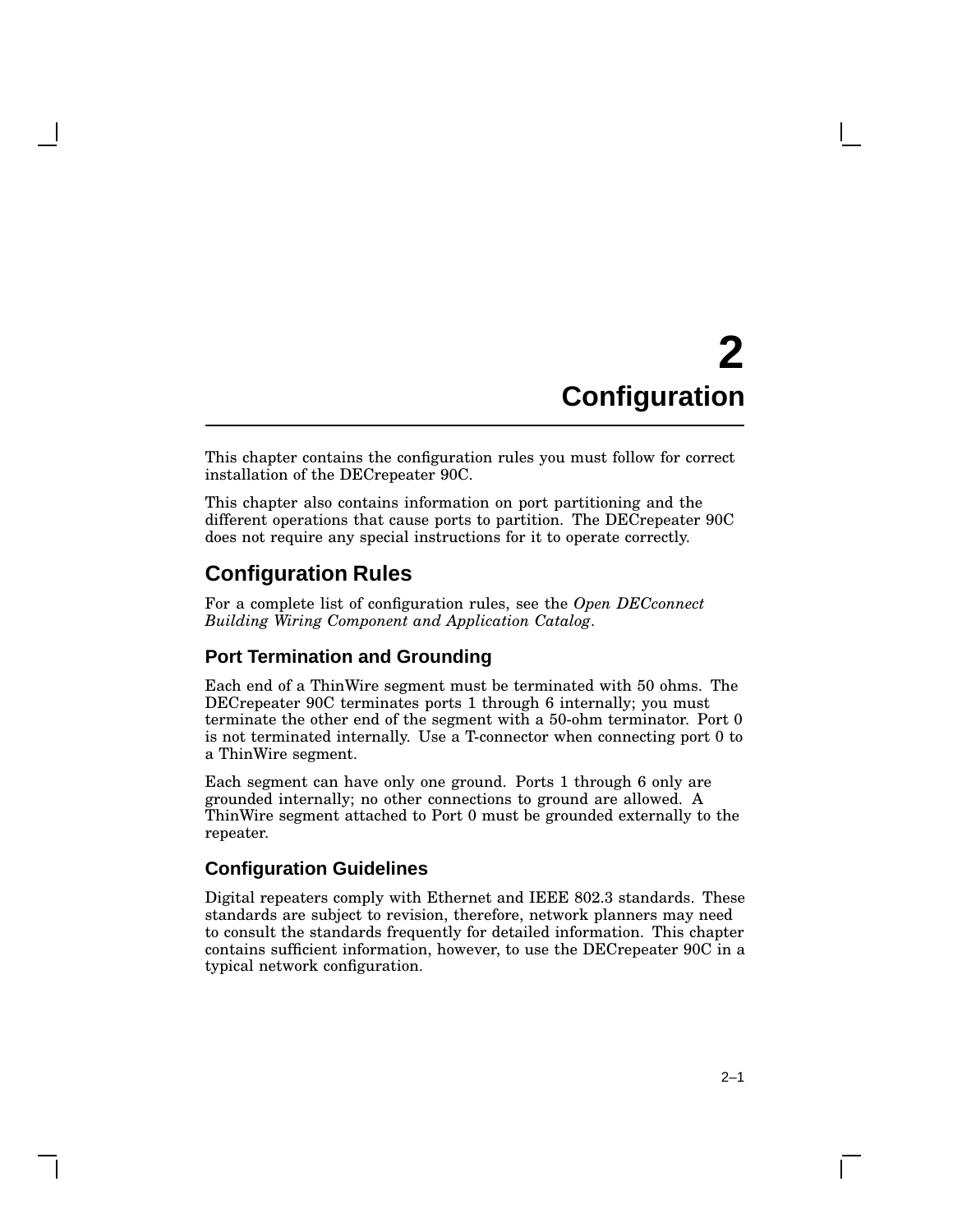2–2 Configuration

You can have a maximum of four repeaters and five segments in a network path between two stations. A network path with four repeaters must have at least two point-to-point link segments. Link segments contain two transceivers (MAUs). When not used as a point-to-point link, a ThinWire segment may contain 30 transceivers.

#### **NOTE The DECrepeater 90C port has an integral transceiver.**

A ThinWire segment can be a maximum of 185 meters long.

## **Port Partitioning**

Any messages or data packets received from any port backbone by the repeater are transmitted to all ports. The port status LEDs on the repeater indicate the status of each port, including partitioning activity:

| On       | The port is either active or not partitioned.                                    |
|----------|----------------------------------------------------------------------------------|
| Off      | The port is autopartitioned.                                                     |
| Flashing | The port is partitioned by management, independent of any<br>other partitioning. |

Each port is automatically controlled and can be partitioned for any one of the four following reasons:

| LED                         | <b>Faults</b>                                                                                           | <b>Nonfaults</b>                  |
|-----------------------------|---------------------------------------------------------------------------------------------------------|-----------------------------------|
| Port 0<br>Off               | Open cables.<br>Shorted cables.<br>Cables incorrectly terminated<br>or connected without a T-connector. | Nothing connected to the<br>port. |
| Port $0$ to $6$<br>Flashing |                                                                                                         | Partitioned by<br>management.     |
| Port $1$ to $6$<br>Off      | Open cables.<br>Shorted cables.<br>Cables improperly terminated by<br>using a T-connector.              | Nothing connected to the<br>port. |

**Table 2–1 DECrepeater 90C Partitioning**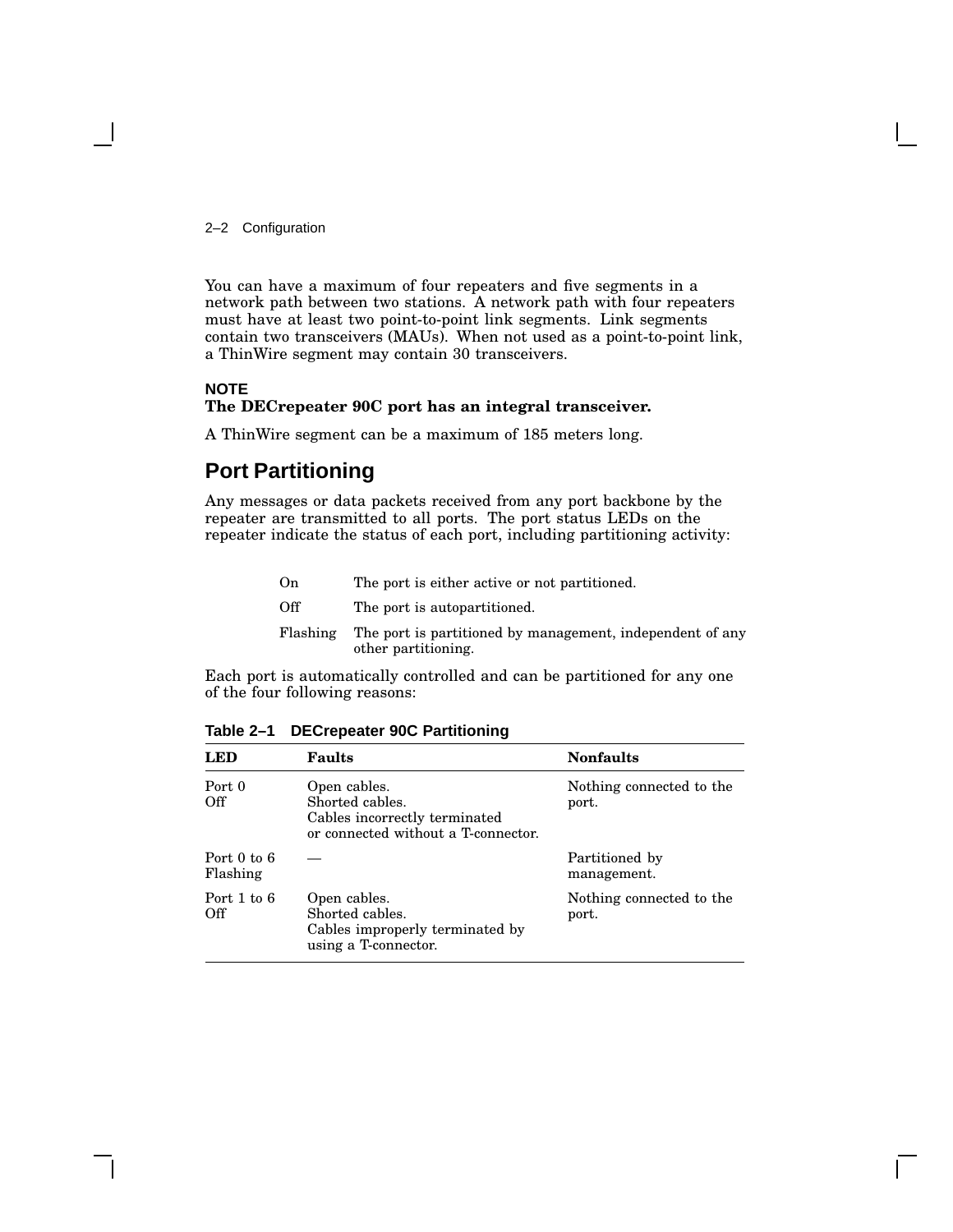# **3 Installation**

This chapter describes how to install the DECrepeater 90C as a standalone unit or in a DEChub 90 Ethernet backplane. You can install a standalone unit on a table or wall.

To install the repeater on a table or wall, see the ''Standalone Installation'' section.

To install the repeater in a DEChub 90 Ethernet backplane, see the ''Backplane Installation'' section.

## **Standalone Installation**

To install the DECrepeater as a standalone unit on a table or wall, perform the following procedures:

### **Select a location.**

The location should have access to a power outlet that supplies the correct voltage.

#### **Place the repeater on a table.**

When you pale the DECrepeater 90C on a table top, your only requirement is to follow the environmental specifications found in Appendix A.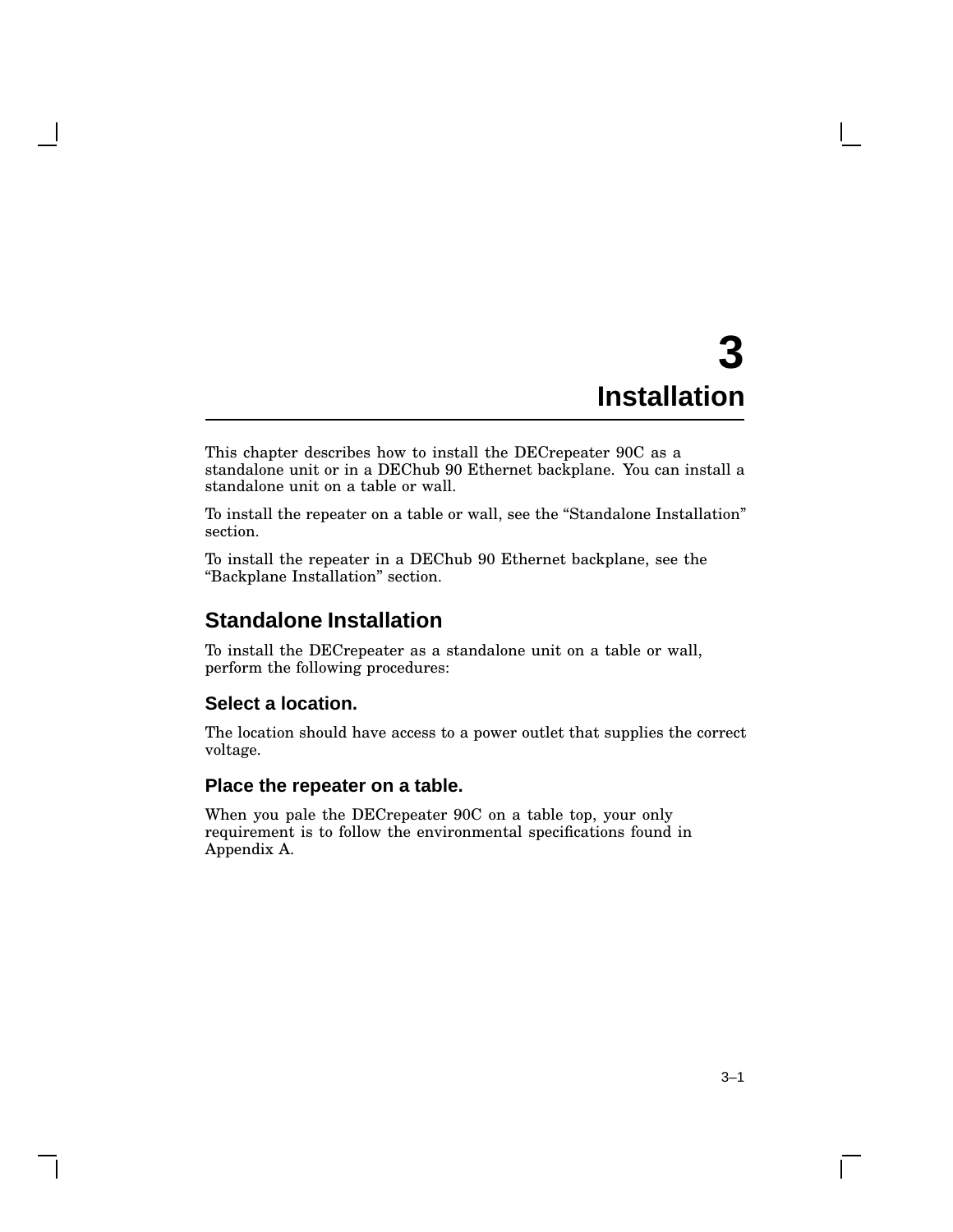3–2 Installation

### **Mount the repeater on a wall.**

- 1. Remove the back cover of the repeater (if necessary).
	- a. Insert a small screwdriver into the top mounting hole on the cover.
	- b. Lift the internal latch with the screwdriver, then pull the cover away and down from the top of the repeater.



- 2. Use the mounting holes on the cover to determine a position for the mounting screws on the wall.
- 3. Secure the back cover to the wall using the mounting screws.

The screws should be tight enough to to provide some resistance if you try to remove the back cover from the wall. Do not make them so tight that the cover is distorted or cannot be removed from the wall.

4. Remove the back cover from the wall.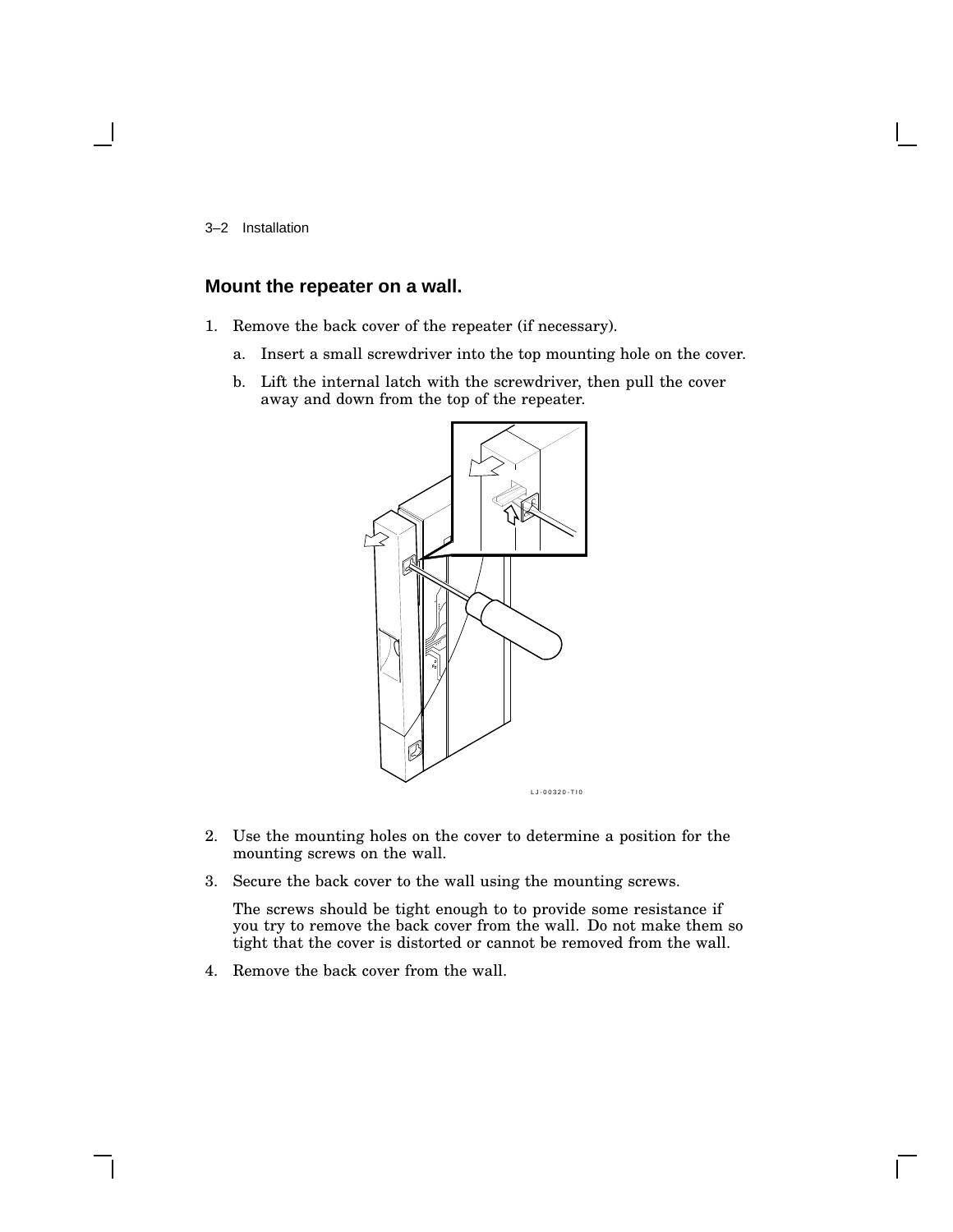Installation 3–3

 $\mathsf{I}$ 

 $\overline{\Gamma}$ 



LJ-00701-TI0

5. Attach the back cover to the repeater.

 $\overline{\phantom{a}}$ 

 $\mathsf{l}$ 

6. Mount the repeater onto the mounting screws.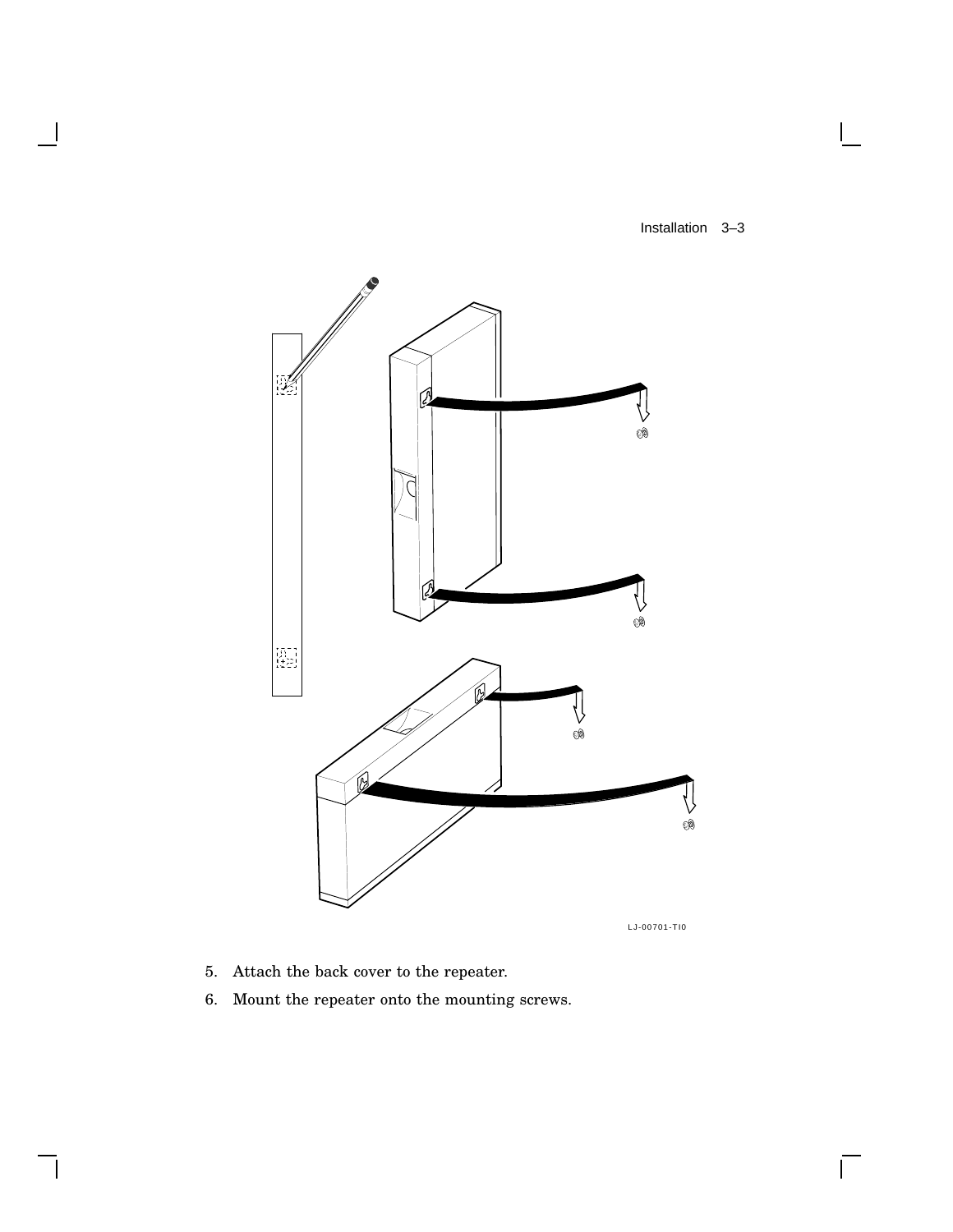3–4 Installation

#### **Connect the cables.**

Refer to the following figure to perform these steps.

- 1. Connect the cable from the power supply to the 7-pin power connector on the DECrepeater 90C. Align the power symbol on the dc power connector with the power symbol on the DECrepeater 90C and push straight in.
- 2. Connect the DECrepeater 90C to the power supply.
	- For a **240-volt** power outlet, connect the power supply cord to the modular power supply. Then plug the other end of the power supply cord into the 240-volt power outlet.
	- For a **120-volt** power outlet, plug the modular power supply directly into the 120-volt outlet.
- 3. All the LED indicators should turn on during initial power-up. After approximately 0.5 seconds, the network activity LED should turn off while the other LEDs remain on.
- 4. Connect the Ethernet ThinWire T-connector to the port 0 BNC network connector. Terminate the connection with a 50-ohm terminator or extend the Ethernet segment to the next device.
- 5. The port 0 status activity LED should be on or flashing to indicate the amount of network traffic. The LED intensity varies.
- 6. Connect ThinWire Ethernet cables to ports 1 through 6. Do *not* use T-connectors. These ports have built-in terminators.

#### **Install and verify devices.**

1. Connect devices to ports 1 through 6, using correctly terminated ThinWire segments.

A port LED should turn on when the port is correctly terminated and first receives network activity.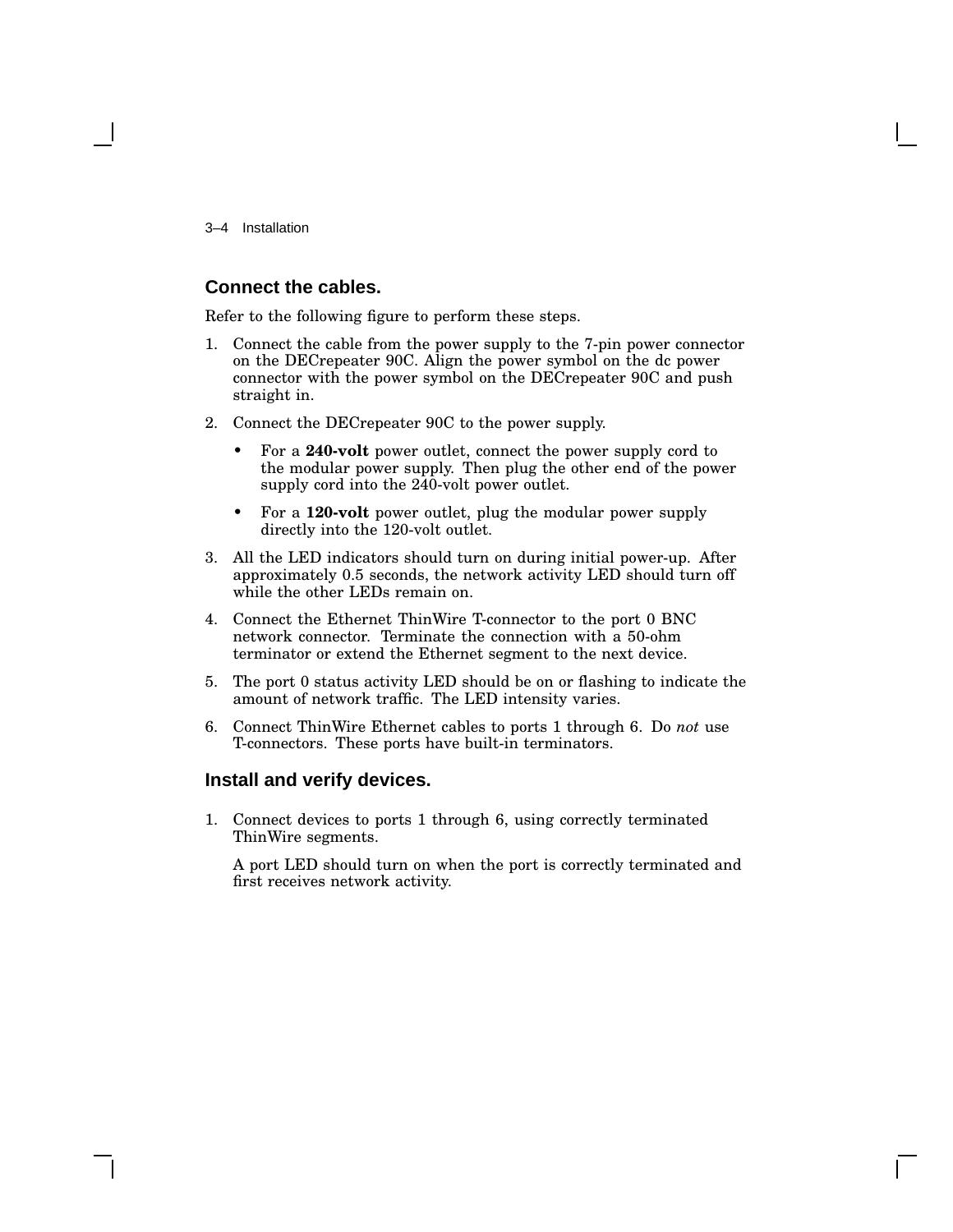$\sqrt{ }$ 

2. Verify the operation of each device by sending information to the port being tested.

The DECrepeater 90C is now installed.

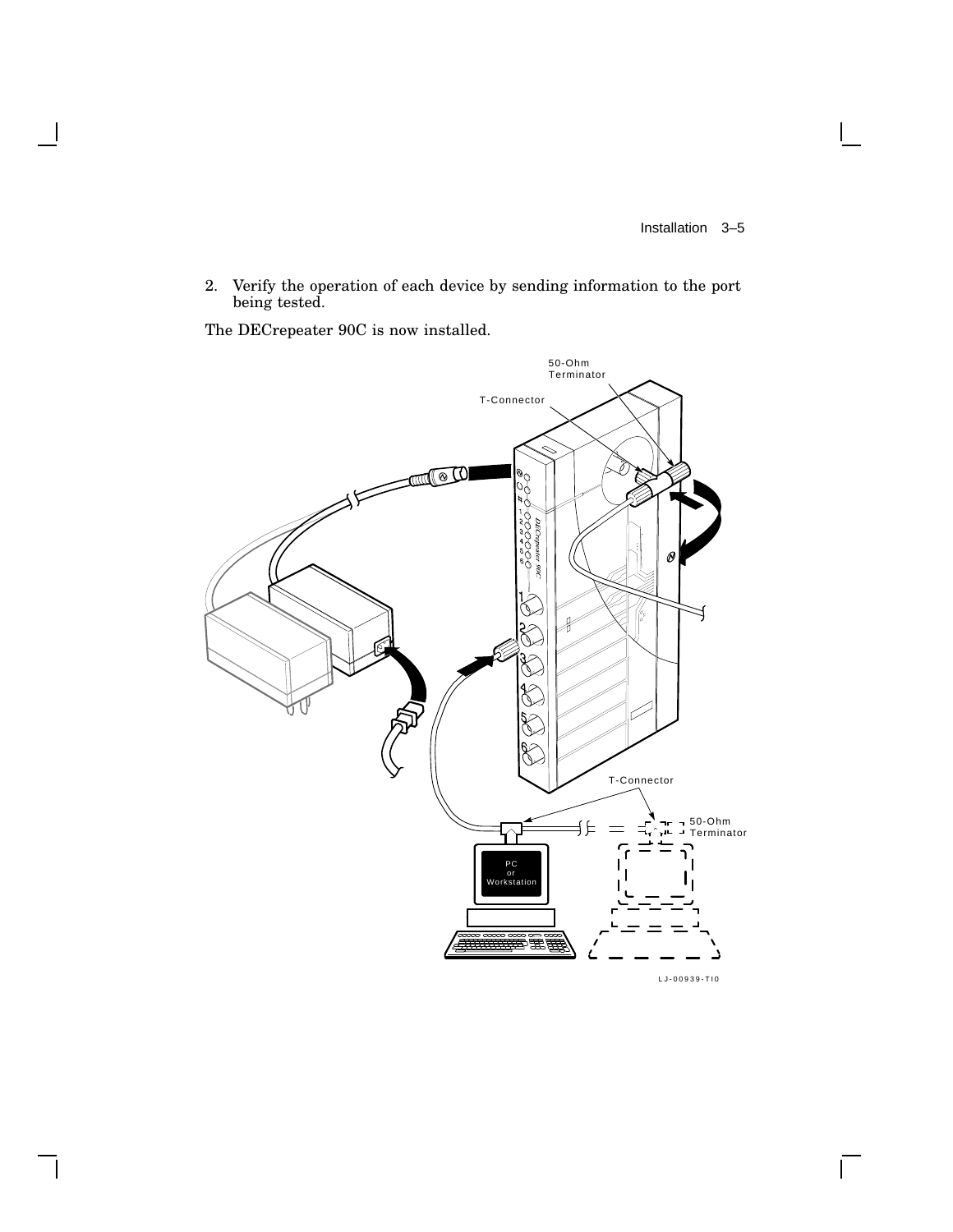3–6 Installation

## **Backplane Installation**

To install the repeater in the DEChub 90 Ethernet backplane, perform the following procedures:

### **Remove the back cover.**

Remove the back cover if one is present.

- 1. Insert a small screwdriver into the top mounting hole on the cover.
- 2. Lift the internal latch with the screwdriver, then pull the cover away and down from the top of the repeater.

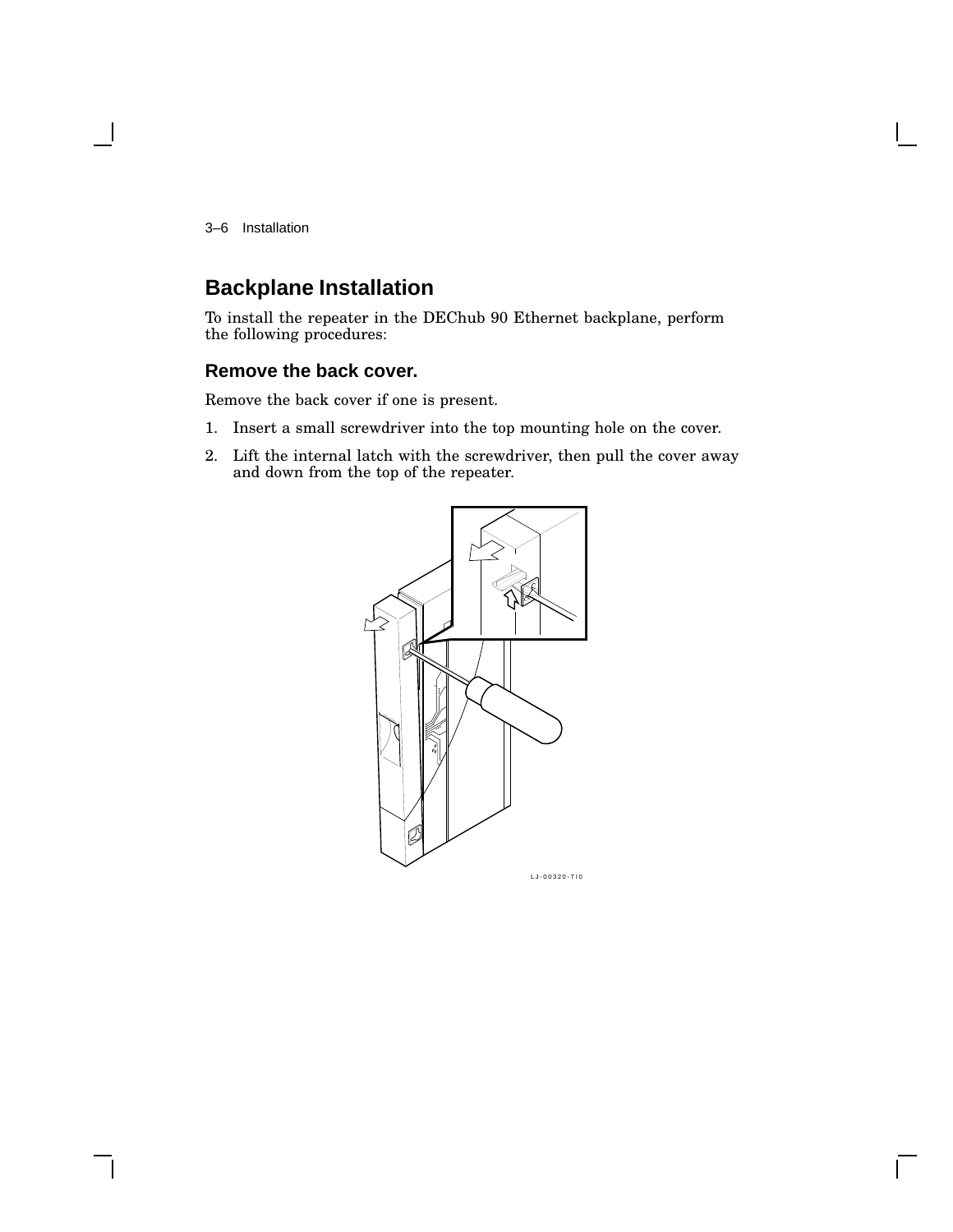$\mathbf{I}$ 

## **Mount the repeater in the backplane.**

- 1. Install the repeater in the backplane as shown in the following figure. Place the lower mounting tab, on the back of the DECrepeater 90C, in the correct mounting slot on the backplane.
- 2. Rock the repeater into place. You hear an audible click when the repeater securely latches in place.

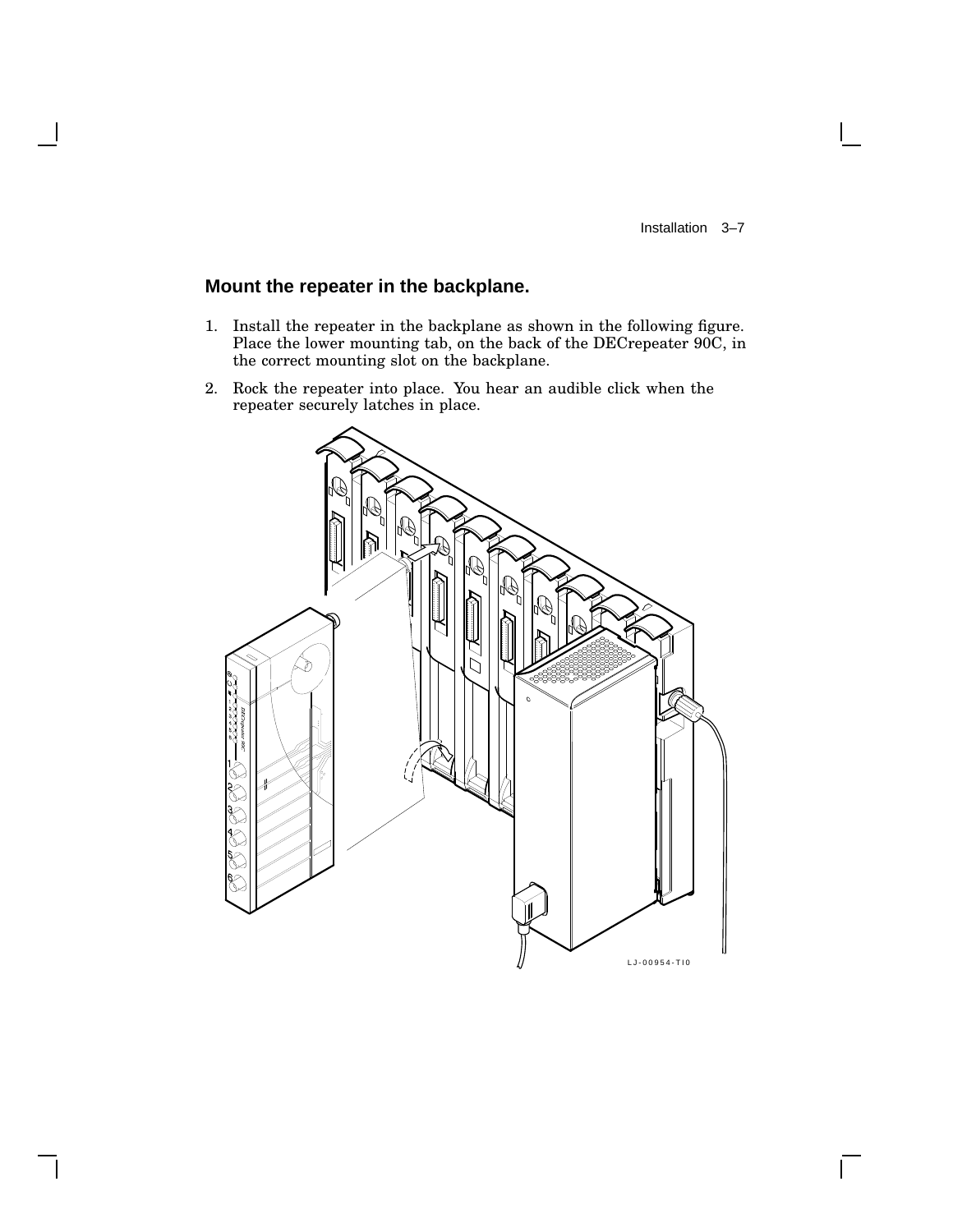3–8 Installation

#### **NOTE**

#### **The DECrepeater 90C can be installed into or removed from the DEChub 90 Ethernet backplane while power is applied to the backplane (hot swap).**

- 3. If this is a new installation, supply power to the backplane.
- 4. All LEDs on the repeater turn on either immediately or at initial power-up. After approximately 0.5 seconds, the port 0 status LED and port status LEDs turn on with intensity proportional to the amount of activity on the indicated port.

#### **NOTE**

#### **The port status LEDs for unconnected ports should turn off when network traffic is established.**

#### **Install and verify devices.**

- 1. Connect the desired devices to ports 1 to 6, using correctly terminated ThinWire segments. The corresponding port LEDs should turn on.
- 2. Verify the operation of each device you plan to use by connecting and sending information to each port you have connected.

The DECrepeater 90C is now installed.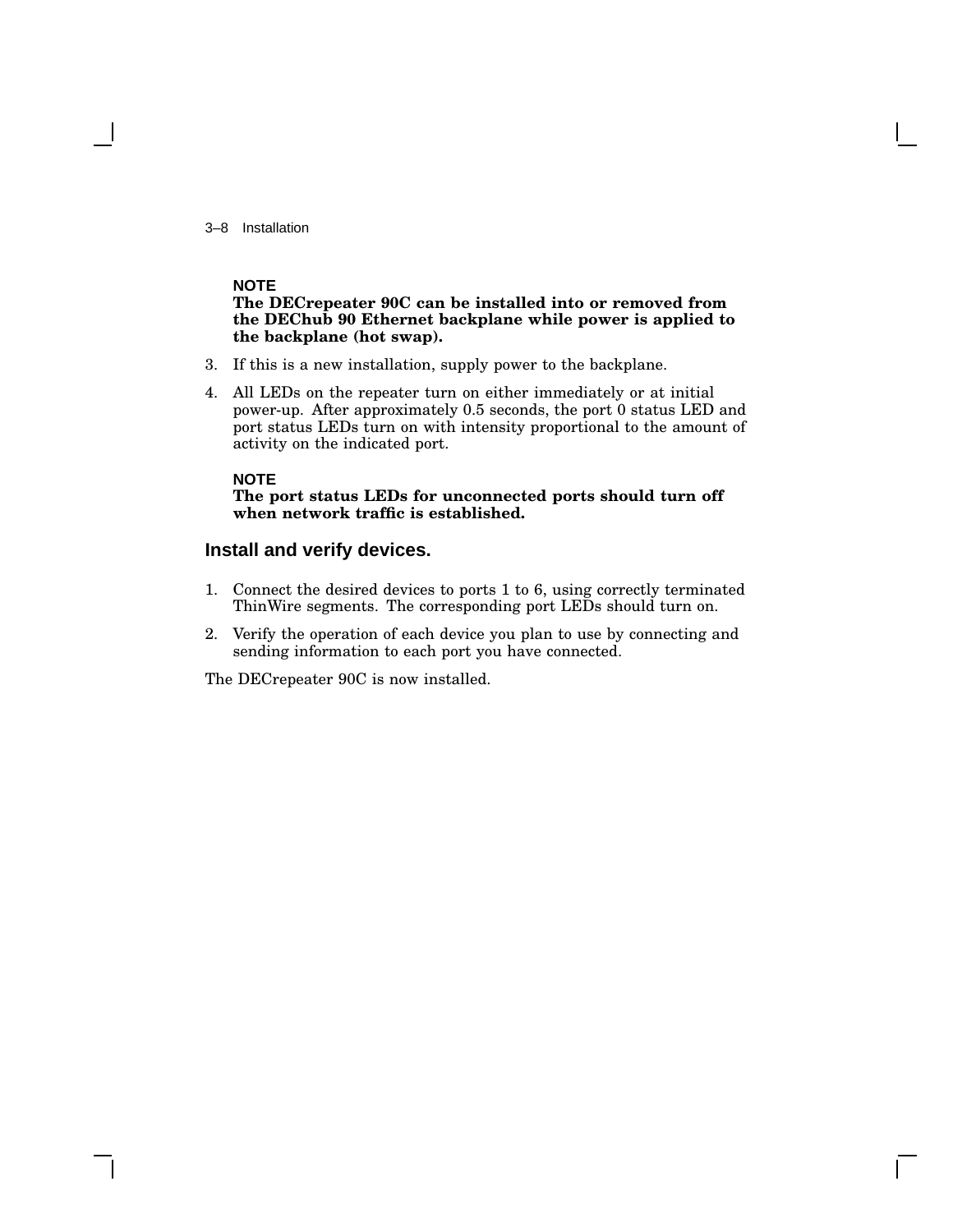# **4 Management**

This chapter provides information on managing the DECrepeater 90C on a network or in a standalone configuration. The chapter describes available functions and commands, how to access the maintenance operations protocol (MOP), management techniques, and messages.

## **Managing the DECrepeater 90C**

When you install the DECrepeater 90C in a DEChub 90 Ethernet backplane, you can manage the repeater by using a DECbridge 90 work group bridge. All commands that affect the DECrepeater 90C are part of the DECbridge 90 command set.

### **Functions**

Online management allows you to perform the following functions on the DECrepeater 90C:

- Identify all repeaters in the DEChub 90.
- Examine the port status (enabled, disabled, properly operating, or inoperative) of repeater ports that share the DEChub 90 backplane with a bridge.
- Examine the work group address database entries 1 to 200, annotated with the repeater port to which each is attached, if any.
- Reset any repeater in the DEChub 90 backplane.
- Enable or disable a repeater port.
- Define the bridge password.

See the "Command Descriptions" section for information on command syntax.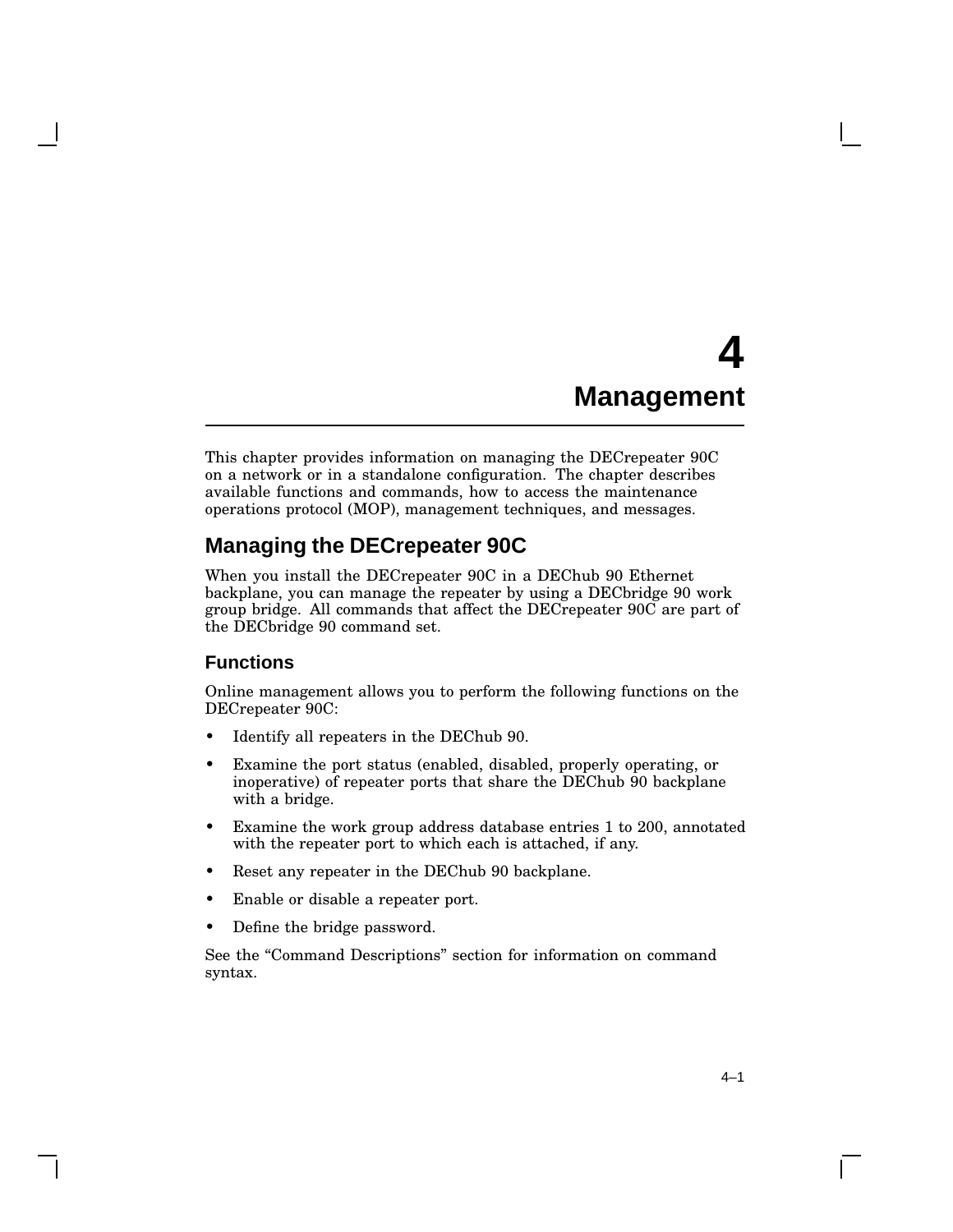4–2 Management

#### **Components Needed**

You need the following components to manage a DECrepeater 90C online:

- DEChub 90 backplane
- DECbridge 90 work group bridge
- DECrepeater 90C

### **Accessing the MOP from VMS**

On a VMS operating system, the MOP console carrier is included as part of the network control program (NCP) facility, which requires a DECnet license.

You do not need increased user privileges to use NCP. To establish a console carrier session, you must know

- The Ethernet address of the bridge to be managed
- The Ethernet name of the circuit that contains the bridge

The circuit name is needed because a VMS operating system may have more than one Ethernet interface. The Ethernet address should be on the label on the DECbridge 90 front panel. The following Ethernet circuit names, based on system type, apply:

| <b>System</b>                                         | <b>Ethernet Circuit Name</b> |
|-------------------------------------------------------|------------------------------|
| VAX 6000 and VAX 9000 XMI<br>computers                | MNA-0                        |
| BI-based systems (VAX 6300 and<br>VAX 6400 computers) | BNA-0                        |
| VAX 4000 computer series                              | ISA-0                        |
| MicroVAX/3600/3900                                    | QNA-0                        |
| VAX station 2000 and 3000<br>computer series          | $SVA-0$                      |
| VAX-11/780 and VAX-11/785<br>computers (UNIBUS)       | UNA-0                        |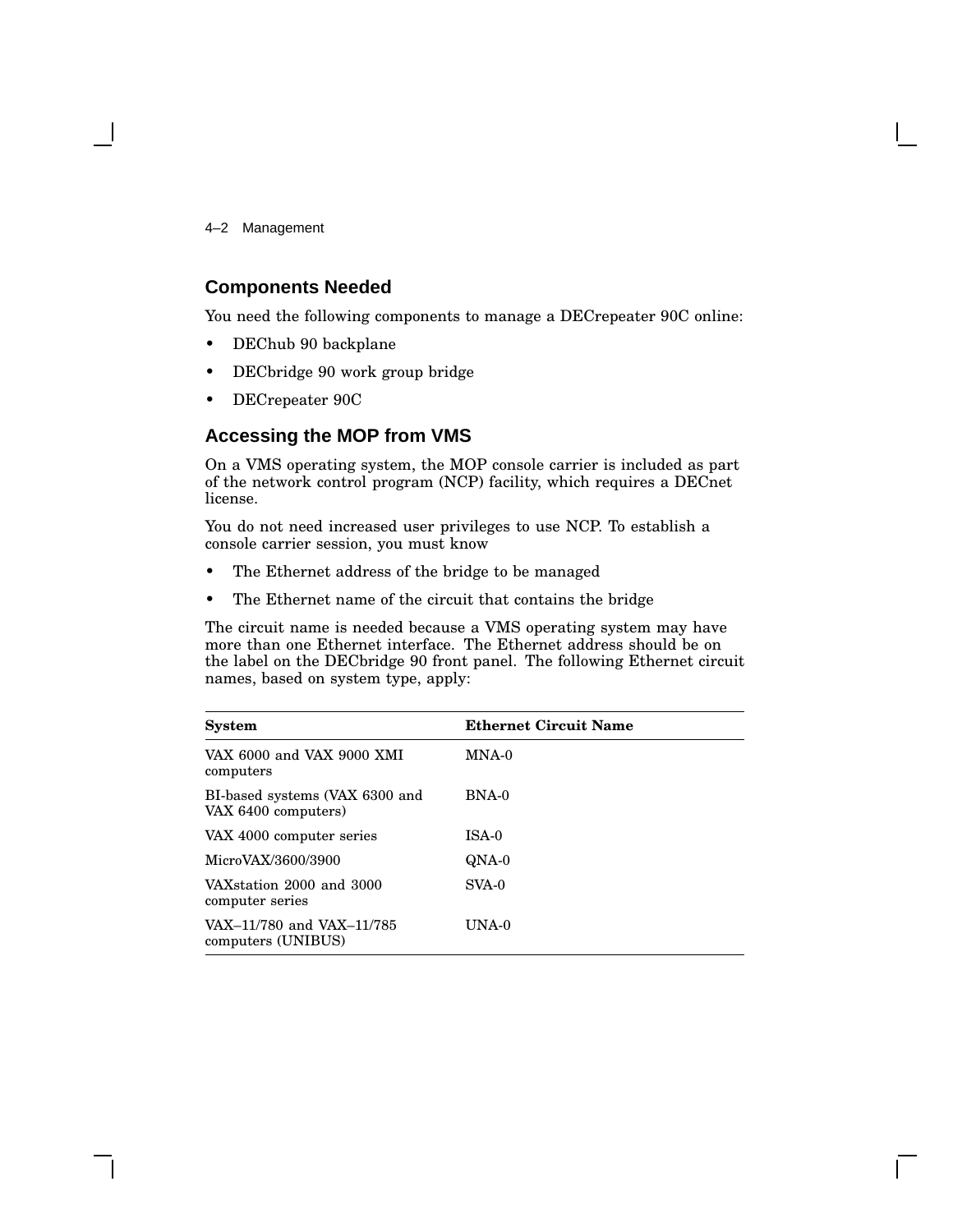Management 4-3

#### **Example**

Here is a typical VMS command to establish a session from a VAXstation 3100, using a bridge address of 08-00-2B-01-23-45 and the Ethernet circuit name SVA-0:

\$ **MCR NCP CONNECT VIA SVA-0 PHYSICAL ADDRESS 08-00-2B-01-23-45**

When you establish the connection, the screen displays the following:

Console connected (press CTRL/D when finished)

#### **Accessing a Bridge Repeatedly**

If you need to access a specific bridge repeatedly, you can enter the Ethernet address for it in the NCP database. This is usually done by choosing an arbitrary address in area 13. Bridge names in the NCP database can have a maximum of six characters.

#### **Example:**

If you call your bridge DBRG1 on address 13.87 and access it from a VAX 6400 (Ethernet circuit name BNA-0), you could use the following commands:

\$ **NCP**

NCP> **DEFINE NODE DBRG1 ADDRESS 13.87 HARDWARE 08-00-2b-01-23-45 SERVICE CIR BNA-0** NCP> **SET NODE DBRG1 ALL**

To access the bridge, type:

\$ **NCP CONNECT NODE DBRG1**

#### **Accessing the MOP from ULTRIX**

On ULTRIX operating systems, the console carrier is a separate utility included as part of the MOP option. The option is part of the regular distribution, but is not selected by default and is not included in the basic installation. You can install MOP from the original distribution media by using the setld utility. You must be have superuser privileges to invoke the console carrier.

After the MOP option is installed, each bridge to be managed must be given a name and a dummy node number, using the addnode utility. For example:

# **addnode 13.1 DBRG1**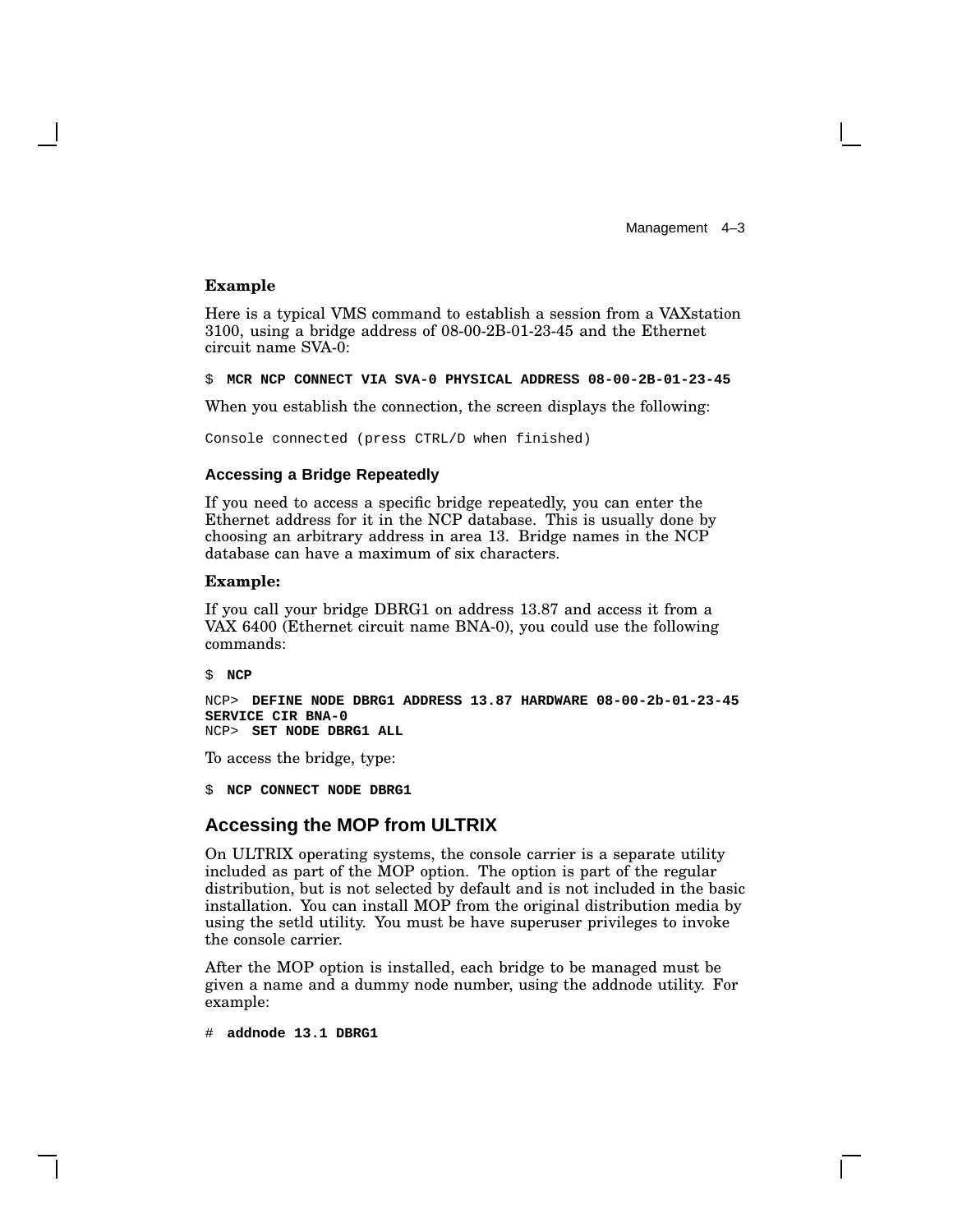4–4 Management

After the name and node number is assigned, you can establish the link at any time by using the ccr command:

# **ccr -n DBRG1 -h 08-00-2b-01-23-45 -c sva-0**

In this example, the -h qualifier is followed by the station address of the DECbridge unit to be attached. The -c qualifier is followed by the name of the Ethernet circuit to use for the connection. The following Ethernet circuit names, based on system type, apply:

| <b>System</b>                                         | <b>Ethernet Circuit Name</b> |
|-------------------------------------------------------|------------------------------|
| VAX 6000 and 9000 XMI computers                       | $mna-0$                      |
| BI-based systems (VAX 6300 and<br>VAX 6400 computers) | bna-0                        |
| VAX 4000 computer series                              | isa-0                        |
| MicroVAX/3600/3900                                    | $qna-0$                      |
| VAX station 2000 and 3000<br>computer series          | $sva-0$                      |
| VAX-11/780 and VAX-11/785<br>computers(UNIBUS)        | una-0                        |

### **Console Carrier User Interface**

The DECbridge 90 is not shipped with a preset password, so no password prompt displays when you connect for the first time. For secure operation of the DECbridge 90, you should define a password using the DEFINE BRIDGE PASSWORD command.

The password prompt is represented by the pound sign (#). If you do not define a password, the password prompt does not display when you log in.

You have three attempts to enter a password; if all three attempts fail, you must disconnect and try again.

After you enter the correct password, or if there is no password, the DECbridge console carrier management banner and prompt display on the screen:

Copyright © Digital Equipment Corporation 1991. DECbridge 90 V1.0 25-JAN-1991 08-00-2B-01-23-45 Flash EPROM V1.0 31-JAN-1991 DECbridge>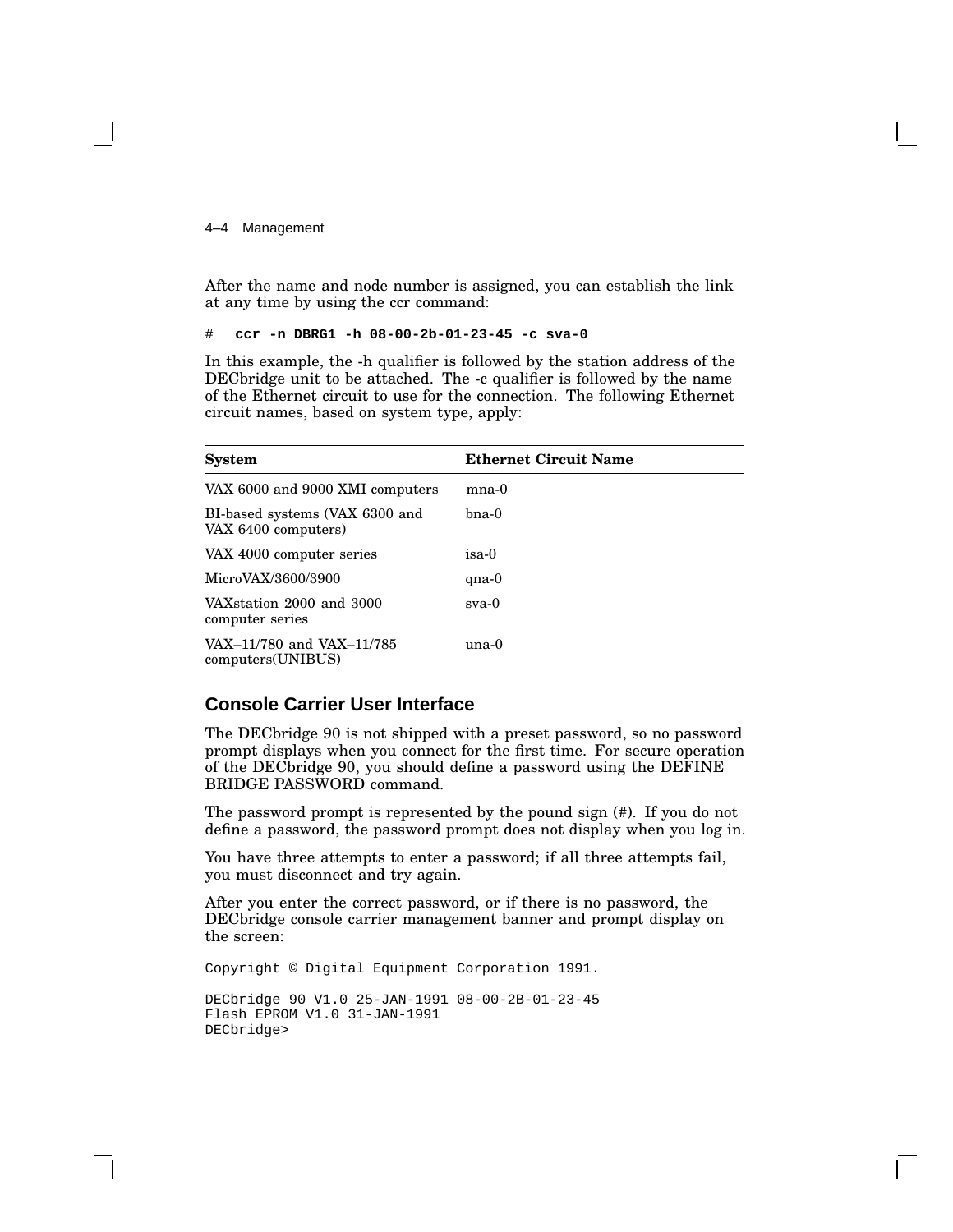## **Console Carrier Command Language**

You can type a question mark (?) at any point in the command line to display a list of the options available at that point in the command line. The system accepts unique abbreviations of commands.

Table 4–1 summarizes the DECbridge commands that apply to the DECrepeater 90C. For a complete list of commands, see the *DECbridge 90 Owner's Manual*.

| Command             | <b>Argument and Parameter</b>                                                  |
|---------------------|--------------------------------------------------------------------------------|
| DEFINE <sup>1</sup> | BRIDGE HUB MANAGEMENT<br><b>ENABLE</b><br><b>DISABLE</b>                       |
|                     | <b>BRIDGE PASSWORD</b> password string                                         |
| LIST                | <b>BRIDGE</b>                                                                  |
| $SET^*$             | <b>BRIDGE HUB_MANAGEMENT</b><br><b>ENABLE</b><br><b>DISABLE</b>                |
|                     | PORT [hub number,] slot number, port number<br><b>ENABLE</b><br><b>DISABLE</b> |
|                     | REPEATER [[hub number,] slot number RESET                                      |
| <b>SHOW</b>         | ADDRESS [start index, [stop index]]                                            |
|                     | PORT [hub number,] slot number, port number                                    |
|                     | REPEATER [[hub number,] slot number]                                           |

**Table 4–1 Summary of DECrepeater 90 Commands**

<sup>1</sup>The DEFINE commands change only the default settings that are invoked at power-up or a reset. DEFINE commands do not change the currently active values, with the exception of DEFINE BRIDGE PASSWORD. DEFINE BRIDGE PASSWORD takes effect immediately.

The SET commands change only the currently active values, but do not affect the defaults that are invoked at power-up or a reset.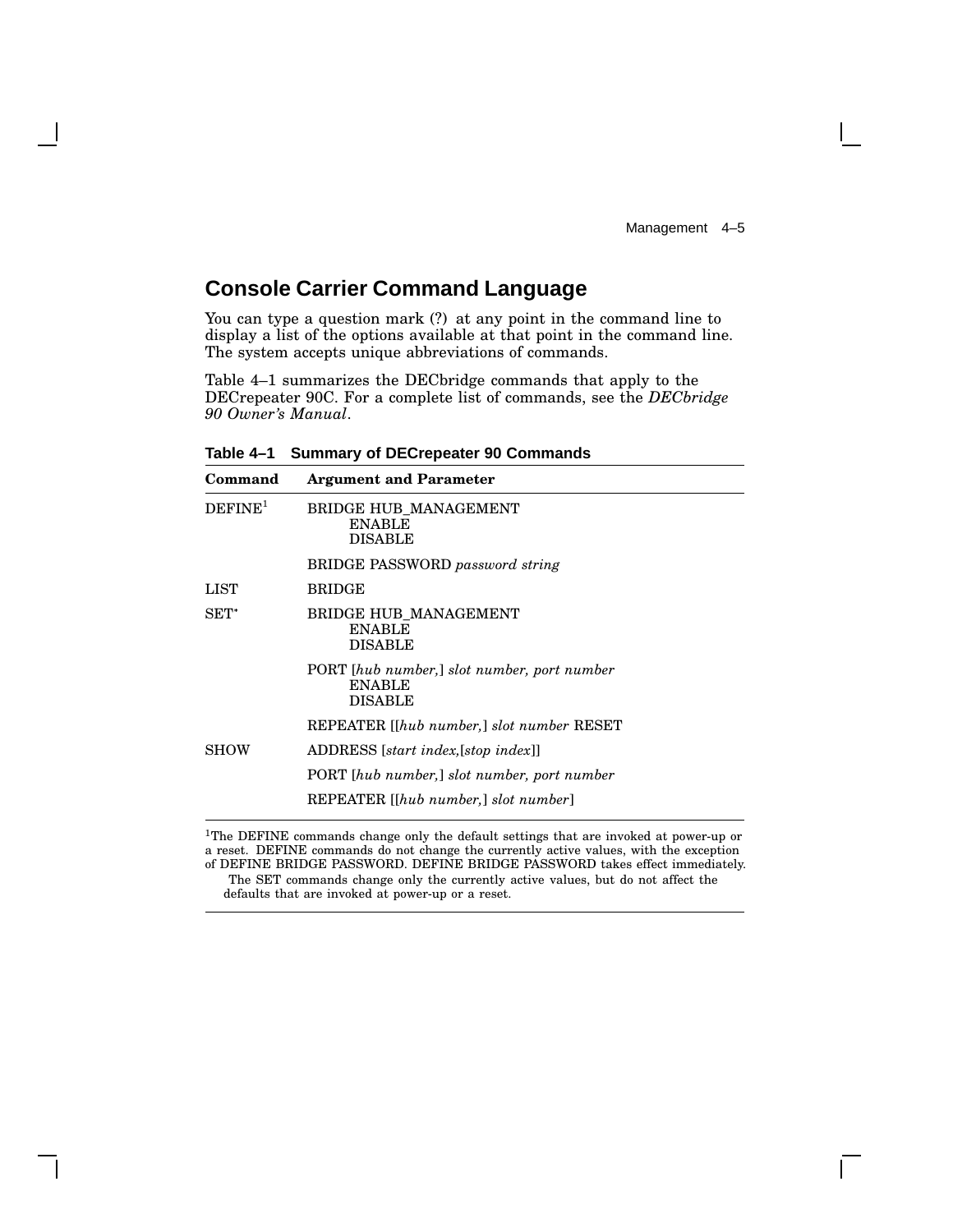4–6 Management

#### **Command Parameters**

A *start index* or *stop index* for an address is a decimal index into the work group forwarding database in the range of 1 to 200.

A *slot number* is a number from 1 through 8 that identifies a hub slot containing a DECrepeater 90.

If two DEChub units are connected together, the *hub number* (1 or 2) is specified before the slot number. For example:

2,4 refers to the fourth slot from the left in the second DEChub, which is the hub that does not contain the DECbridge 90.

A *password string* is a string of a maximum of 16 characters.

A *port number* is either a DECbridge 90 port, or the number of a port on a DECrepeater installed in the DEChub backplane that has the bridge. The DECbridge backbone port is the single digit 1. The work group port is 2. A repeater port is identified by a *hub number* as just described, and the port number within the slot (0 to 8). For example:

2,4 refers to the fourth port on a repeater in slot 2, in the same hub as the DECbridge 90.

2,4,1 refers to the first port on a repeater in the fourth slot of the second hub.

#### **Command Descriptions**

The command examples are based on the sample configuration in Figure 4–1.

#### **DEFINE BRIDGE HUB\_MANAGEMENT DISABLE SET BRIDGE HUB\_MANAGEMENT DISABLE**

Disables all repeater management through the DECbridge 90 unit for DECrepeater 90 units in the DEChub 90 backplane. When management is disabled, you will get an error with the SHOW REPEATER, SET PORT or SHOW PORT commands on repeater ports, and you will not get port number information from the SHOW ADDRESS command.

#### **DEFINE BRIDGE HUB\_MANAGEMENT ENABLE SET BRIDGE HUB\_MANAGEMENT ENABLE**

Reverses the effect of the SET or DEFINE BRIDGE HUB\_ MANAGEMENT DISABLE commands.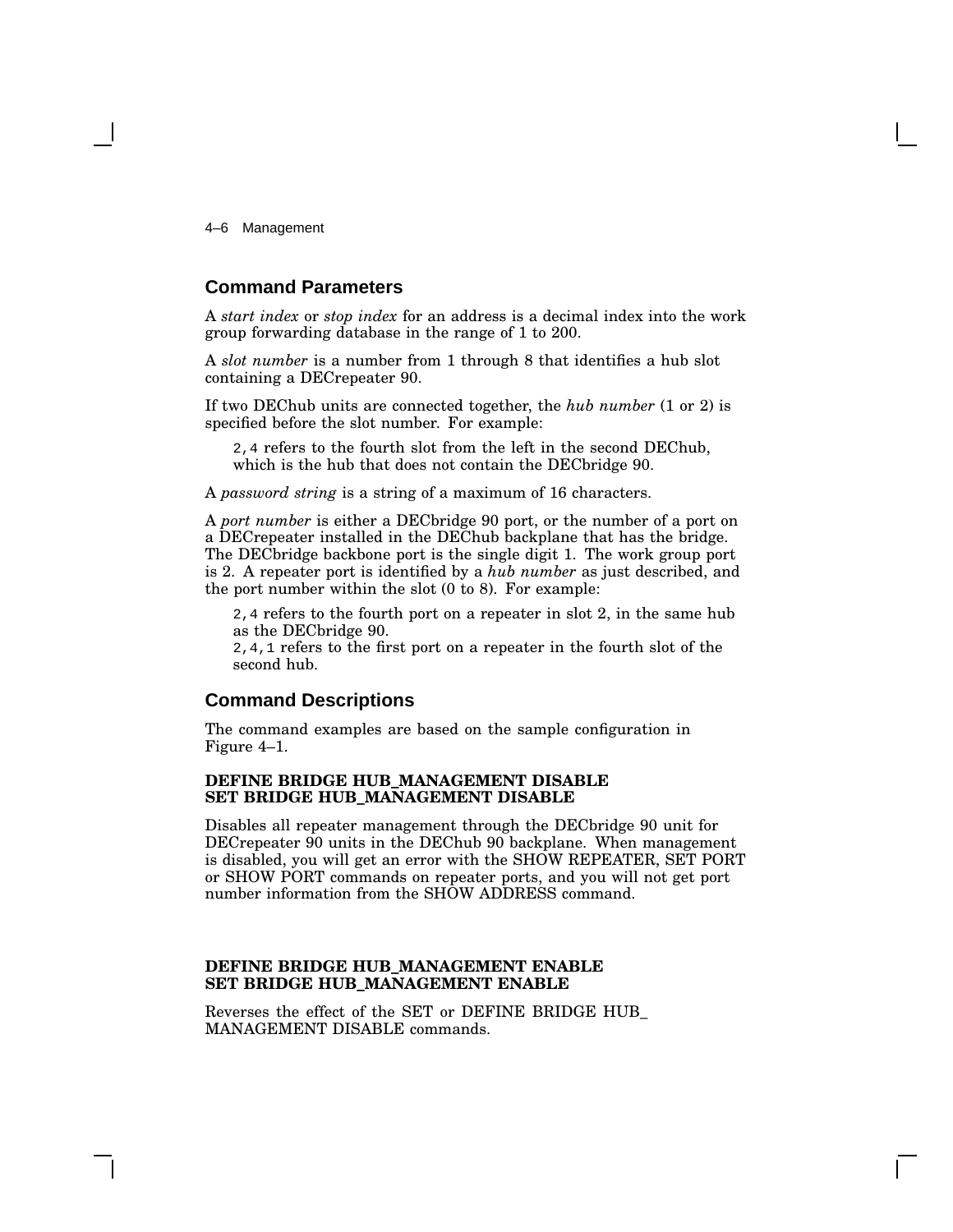#### **DEFINE BRIDGE PASSWORD** *password string*

Lets you changes the password string. You are prompted twice for a new password. The password may be up to 16 characters long and is not displayed on the screen. The new password is saved. There is no corresponding SET command because the DEFINE BRIDGE PASSWORD takes effect immediately.

MOP provides a mechanism for setting and checking passwords. This mechanism is only intended to provide protection against accidental tampering with parameters and is not intended as a security feature. No attempt is made to prevent compromise of the password by malicious users. The DECbridge 90 should not be used in applications that absolutely depend on the prevention of any unauthorized modifications to the parameters.

#### **LIST BRIDGE**

Displays the nonvolatile bridge-wide parameters.

#### **SET PORT** [*hub number,*] *slot number,port number* **DISABLE**

Disables the attachment of a specific repeater port in the DEChub backplane. The port status indicator on the selected DECrepeater 90 will flash, indicating that the port was disconnected by the network manager. There is no equivalent DEFINE command for disabling repeater ports.

**Example:** The expected response to a SET PORT DISABLE command is shown.

> DECbridge> **SET PORT 1,3,2 DISABLE** Hub 1 slot 3 port 2 segment counter 0 status: disabled

**SET PORT** [*hub number,*] *slot number, port number* **ENABLE** Reverses the effect of SET PORT DISABLE for DECrepeater 90 ports.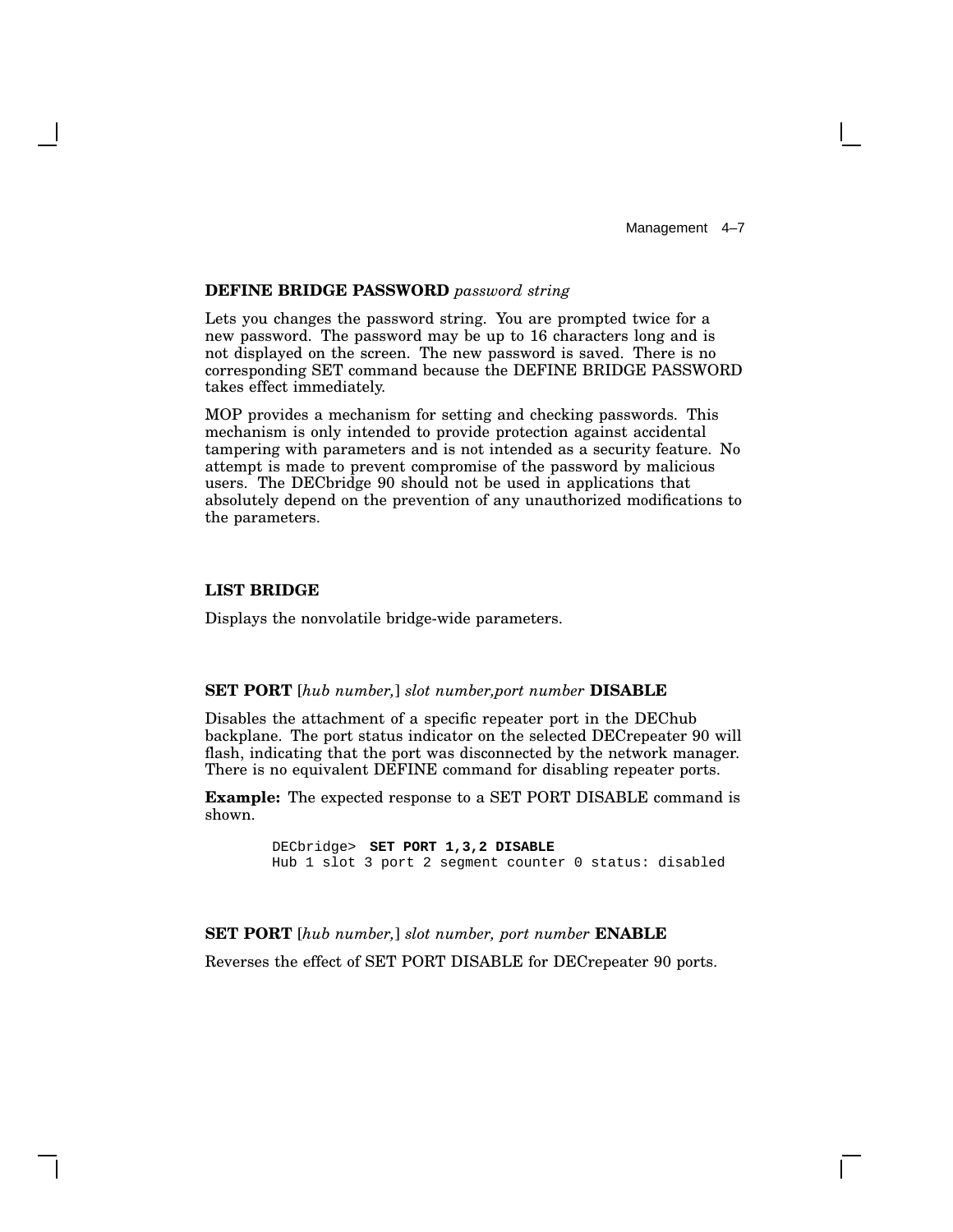4–8 Management

**Example:** The expected response to a SET PORT ENABLE command is shown.

> DECbridge> **SET PORT 1,3,2 ENABLE** Hub 1 slot 3 port 2 segment counter 0 status: no carrier loopback

**SET REPEATER** [*hub number*,] *slot number* **RESET**.

Resets a specific repeater. There is no output response to this command. All disabled ports are enabled.

#### **SHOW ADDRESS** [*start index,*[ *stop index*]]

Displays the station address for the selected range of entries in the address database. All addresses in this database are in the work group. The indexes range from 1 to 200. The start index is always displayed, but other entries in the range are only displayed if they are not empty. If you omit indexes, the command displays the addresses of all stations in the work group.

When the DECbridge 90 is used with the DECrepeater 90C or 90T, this commands also displays the hub slot number and repeater port that each station is attached to. It may take several minutes for the SHOW ADDRESS command to accurately reflect the correct repeater port number for stations recently added to the network or moved from one port to another. See Appendix C for further details on SHOW ADDRESS.

**Example:** All addresses contained within the hub configuration are shown. Addresses 5 and 7 display the same hub, host, and port because both devices are daisy-chained on the same port.

> DECbridge> **SHOW AD** Address 1: 08-00-2B-0F-19-23 Address 2: 08-00-2B-10-20-30 hub 2 slot 8 port 4 Address 5: 08-00-2B-10-6A-31 hub 2 slot 3 port 3 Address 6: 08-00-2B-A6-43-17 hub 1 slot 3 port 5 Address 7: 08-00-2B-16-23-4C hub 2 slot 3 port 3

**Example:** The expected response of a SHOW ADDRESS command to a nonexistent address is shown.

> DECbridge> **SHOW AD 3** Address 3: unused address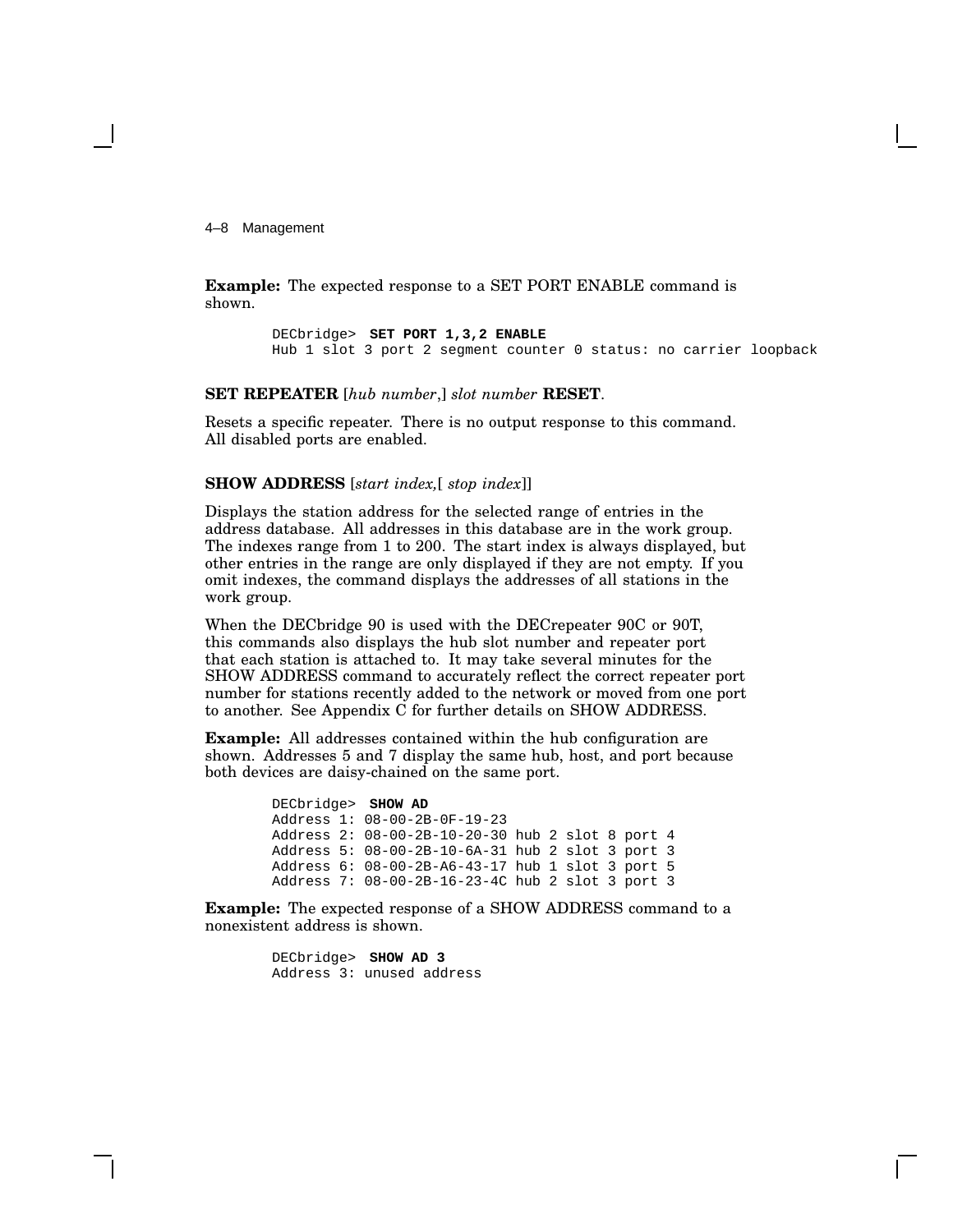Management 4-9

**Example:** The expected response of a SHOW ADDRESS command to a valid address is shown.

```
DECbridge> SHOW AD 2
Address 2: 08-00-2B-10-20-30 hub 2 slot 8 port 4
```
**Example:** The expected response of a SHOW ADDRESS command for a range of address is shown.

> DECbridge> **SHOW AD 2,6** Address 2: 08-00-2B-10-20-30 hub 2 slot 8 port 4 Address 5: 08-00-2B-10-6A-31 hub 2 slot 3 port 3 Address 6: 08-00-2B-A6-43-17 hub 1 slot 3 port 5

#### **SHOW PORT** [*hub number,*] *slot number*, *port number*

Shows whether the port is enabled or disabled and lists the operating status of the port. The hub number may be 1 or 2, and the slot numbers may be 1 to 8. For the DECrepeater 90C, port numbers are 1 to 6.

**Example:** The expected response to a SHOW PORT command is shown. The hub was not defined in the command, so the default (1) was used.

> DECbridge> **SHOW PORT 3,2** Hub 1 slot 3 port 2 segment counter 0 status: disabled-no carrier loopback

**Example:** A SHOW PORT command for hub 2 is shown.

DECbridge> **SHOW PORT 2,3,2** Hub 2 slot 3 port 2 segment counter 0 status: operational

#### **SHOW REPEATER** [[*hub number*,] *slot number*]

Shows the type of repeater and the port status for each port on that repeater. The hub number may be 1 or 2, and slot numbers may be 1 to 8. If you do not include parameters, the command displays information for all repeaters in both hubs.

**Example:** The expected response of a SHOW REPEATER command is shown. Note that DECrepeater 90T and DECrepeater 90C units are installed in the hub.

> DECbridge> **SHOW REP** Hub 1 slot 3 twisted pair repeater, rev.1, 8 ports. Hub 1 slot 4 ThinWire repeater, rev.1, 6 ports. Hub 2 slot 3 ThinWire repeater, rev.1, 6 ports. Hub 2 slot 6 twisted pair repeater, rev.1, 8 ports. Hub 2 slot 8 twisted pair repeater, rev.1, 8 ports.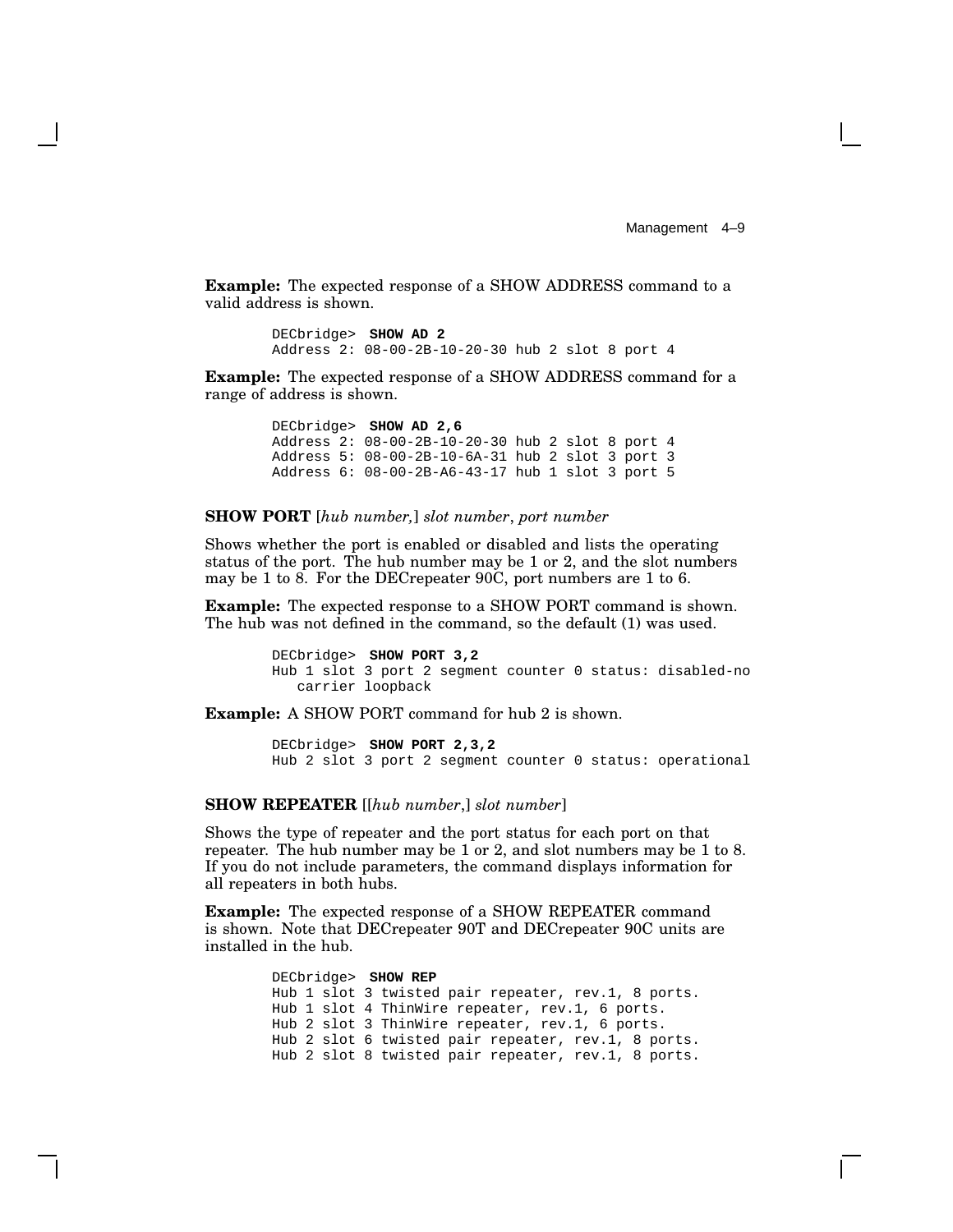4–10 Management

**Example:** The response to a SHOW REPEATER command to a slot that contains a device other than a repeater is shown.

> DECbridge> **SHOW REPEATER 1** No repeater responds.

**Example:** The response to a SHOW REPEATER command to an empty slot is shown.

> DECbridge> **SHOW REPEATER 7** No repeater responds.

**Example:** The response to a SHOW REPEATER command for a particular repeater is shown.

```
DECbridge> SHOW REP 3
Hub 1 slot 3 twisted pair, rev.1, 8 ports.
Hub 1 slot 3 port 0 segment counter 0 status: operational
Hub 1 slot 3 port 1 segment counter 1 status: no carrier loopback
Hub 1 slot 3 port 2 segment counter 0 status: disabled
Hub 1 slot 3 port 3 segment counter 0 status: operational
Hub 1 slot 3 port 4 segment counter 1 status: no carrier loopback
Hub 1 slot 3 port 5 segment counter 1 status: no carrier loopback
Hub 1 slot 3 port 6 segment counter 1 status: no carrier loopback
Hub 1 slot 3 port 7 segment counter 1 status: no carrier loopback
Hub 1 slot 3 port 8 segment counter 1 status: no carrier loopback
```
**Example:** The response to a SHOW REPEATER command for hub 2, slot 3 is shown.

> DECbridge> **SHOW REP 2,3** Hub 2 slot 3 ThinWire, rev.1, 6 ports. Hub 2 slot 3 port 0 segment counter 0 status: operational Hub 2 slot 3 port 1 segment counter 1 status: no carrier loopback Hub 2 slot 3 port 2 segment counter 1 status: no carrier loopback Hub 2 slot 3 port 3 segment counter 1 status: no carrier loopback Hub 2 slot 3 port 4 segment counter 1 status: no carrier loopback Hub 2 slot 3 port 5 segment counter 0 status: operational Hub 2 slot 3 port 6 segment counter 1 status: no carrier loopback

**Example:** The response to a SHOW REPEATER command when the DECbridge 90 is not the hub manager or the DECbridge 90 is still in the power-up stage is shown. After power-up, there is a 60-second delay before the DECbridge takes control of the hub.

> DECbridge> **SHOW REP** The DECbridge 90 is not the designated hub manager.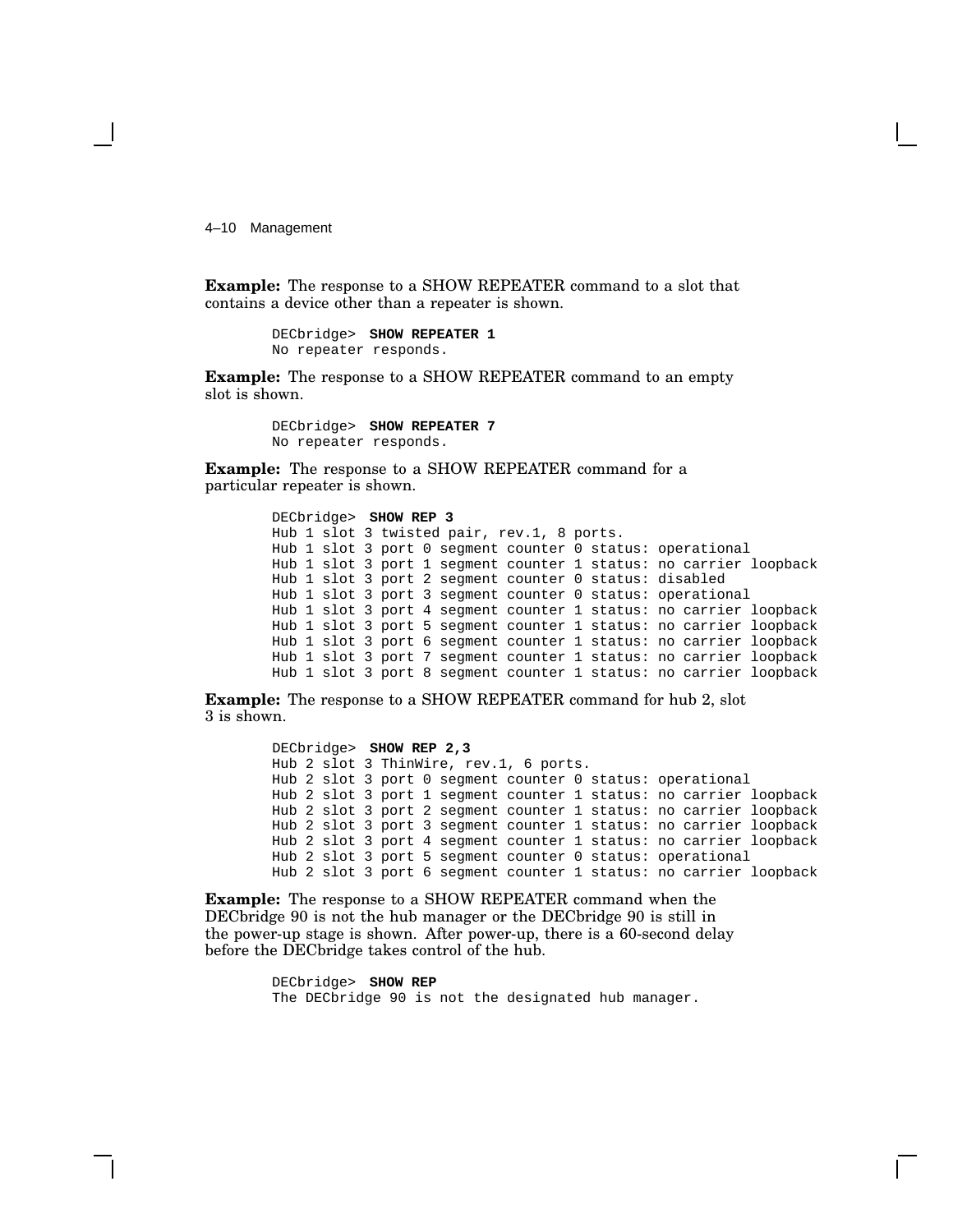### **Typical Management Techniques**

You can manage a DECrepeater 90C as a standalone unit or within a group of repeaters in a DEChub 90 backplane. For a standalone unit, you refer to the DECrepeater 90C LEDs for system status. In a DEChub 90 environment, you can refer to the LEDs and perform online management by using a DECbridge 90 work group bridge.

Whether you use a standalone or DEChub 90 configuration, Digital recommends that you create a network topology map. This map makes it easier to perform management tasks. Figures 4–2 and 4–3 show typical topology maps.

#### **Remote Network Management With the DECbridge 90**

You can manage a DECrepeater 90C remotely, through a DECbridge 90 work group bridge and a DEChub 90 backplane. The DECbridge 90 communicates across the DEChub 90 backplane to any DECrepeater in the DEChub 90. You can connect two DEChub 90 backplanes together and manage the repeaters in both DEChub 90s with one DECbridge 90.

The DECbridge 90 communicates with the DECrepeater 90C by using private signals on the DEChub backplane. The two DEChub 90 units are connected by two cables:

- ThinWire coaxial cable, to carry the work group Ethernet signals
- DECconnect office cable, to carry the management signals

#### **NOTE**

**If two DEChub backplanes are being managed by one bridge, the backplanes must be connected with ThinWire cable (BNC to BNC) (PN BC16M–***xx***) and a DECconnect office cable (PN BC16E–***xx* **).**

#### **Management Disconnect**

A port can be partitioned at any time by the management protocol. The management protocol can only be used for the repeater ports mounted in the DEChub 90 backplane and connected to a DECbridge 90. When a port is disconnected by the management protocol, it can be reconnected by either turning the power off and on again, or by using the management protocol. If a port is partitioned by the management protocol, the port LED flashes approximately twice a second.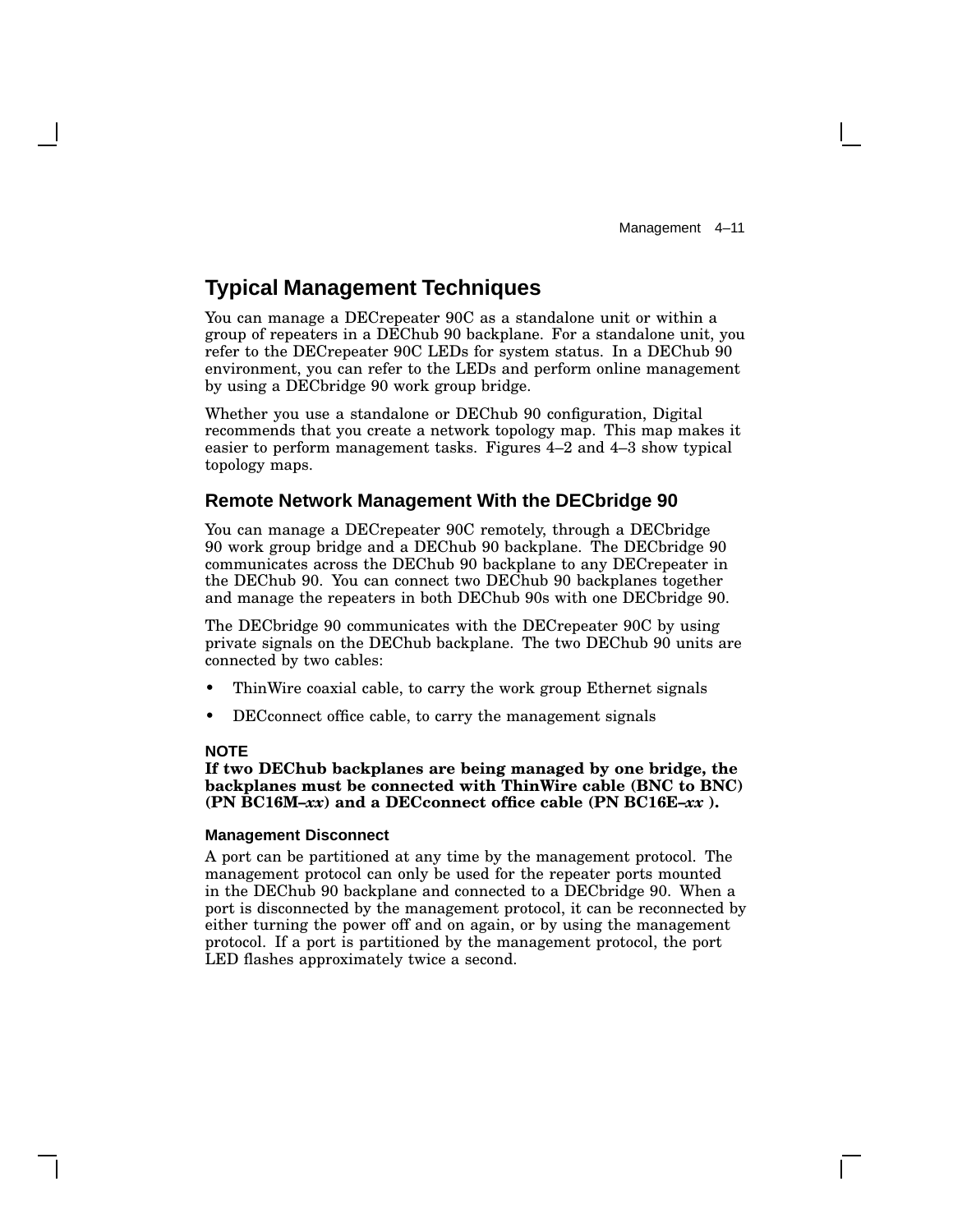#### 4–12 Management



LJ-00947-TI0

#### **Figure 4–1 Sample Configuration and Topology Map**

Whether your configuration is a standalone or a DEChub 90, you should create a network topology map. The map helps facilitate management tasks.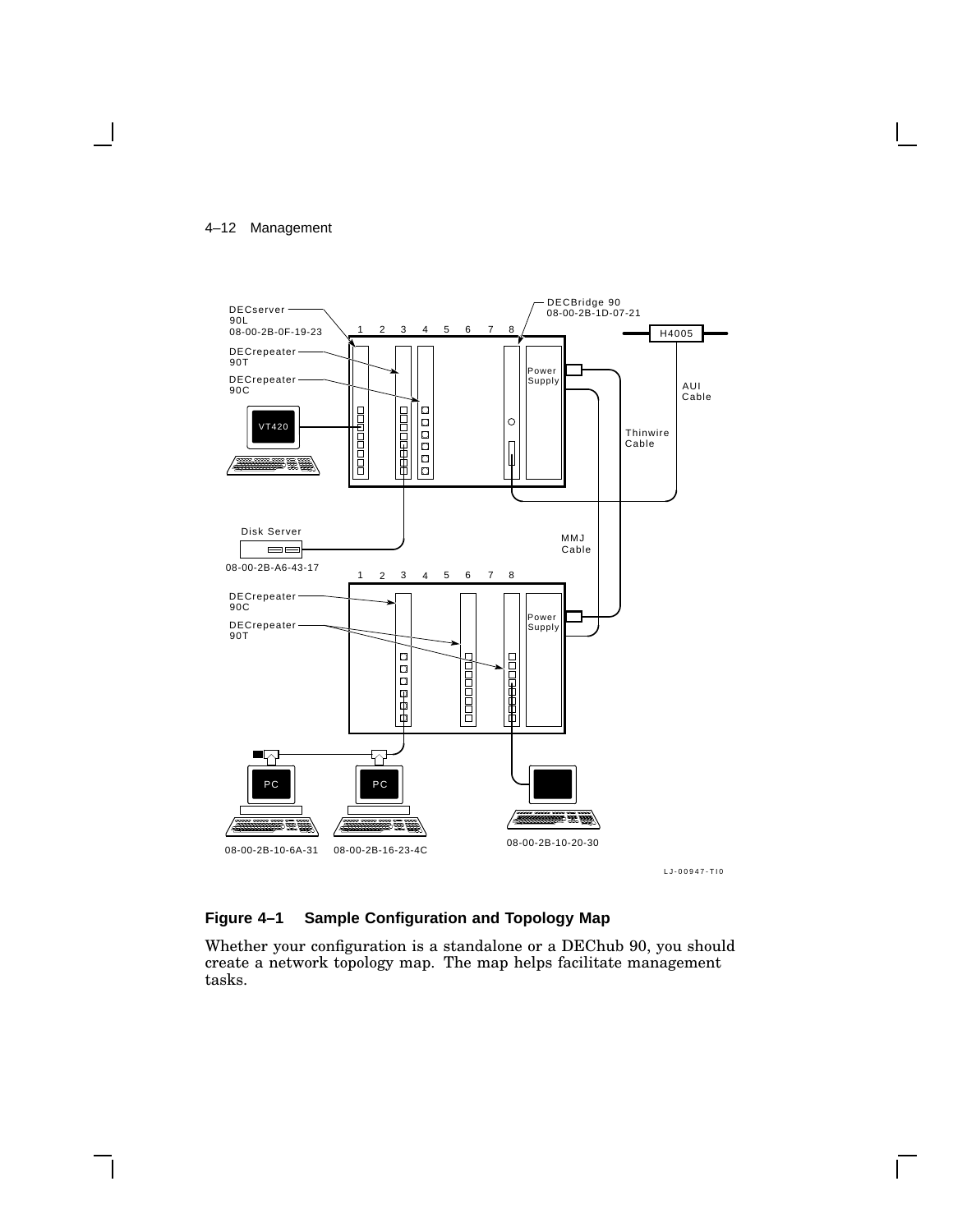Management 4–13

| DEChub <sub>90</sub> |                           |        |                           |        |              |
|----------------------|---------------------------|--------|---------------------------|--------|--------------|
| Slot 1               | DECrepeater 90T           | Slot 2 | DECrepeater 90C           | Slot 8 | DECBridge 90 |
| Port 1               | Node - Address - Username | Port 1 | Node - Address - Username | Port 1 | Address      |
| Port 2               | Node - Address - Username | Port 2 | Node - Address - Username |        |              |
| Port 3               | Node - Address - Username | Port 3 | Node - Address - Username |        |              |
| Port 4               | Node - Address - Username | Port 4 | Node - Address - Username |        |              |
| Port 5               | Node - Address - Username | Port 5 | Node - Address - Username |        |              |
| Port 6               | Node - Address - Username | Port 6 | Node - Address - Username |        |              |
| Port 7               | Node - Address - Username |        |                           |        |              |
| Port 8               | Node - Address - Username |        |                           |        |              |

LJ-00956-TI0

#### **Figure 4–2 Typical Network Topology Map**

#### **Management Session**

To perform online management commands, you establish a MOP console carrier session with the bridge from any remote node.

After you connect to the bridge, the following prompt displays:

DECbridge>

When a bridge goes through a power cycle or is reset, the bridge begins to poll repeaters for status. This process includes a special algorithm to determine which repeater ports have stations attached. The time to complete this algorithm depends on the number of repeaters and amount of network activity. You should allow time for this process to complete before proceeding to manage the hub. For the same reason, it may take time for the system to report on stations or repeaters that are moved in the hub. See Appendix C for more details.

#### **Example of a typical management session**

1. Determine what repeaters are in the hub.

DECbridge> **SHOW REPEATER** Hub 1 slot 5 ThinWire repeater, rev.0, 6 ports.

In this example, there is a ThinWire repeater (DECrepeater 90C) in the same hub as the bridge (hub 1), if this is a 2-hub configuration. The repeater is in slot 5 of the hub and has 6 ThinWire ports.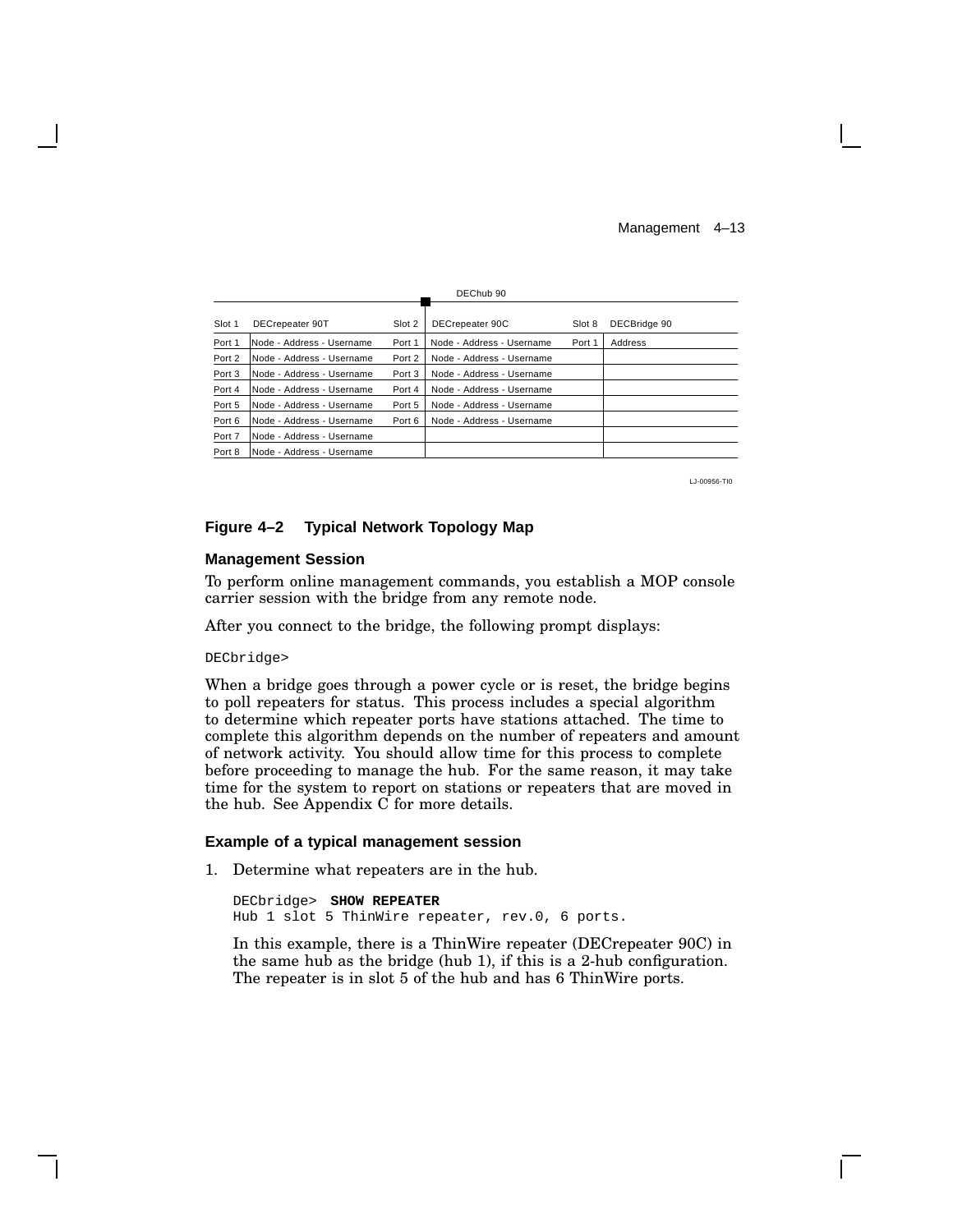4–14 Management

2. Determine what stations are connected to the repeaters in the hub.

DECbridge> **SHOW ADDRESS** Address 1: 08-00-2B-19-94-FB Address 2: 08-00-2B-1E-2D-0C hub 1 slot 5 port 3

This example indicates that a station with address 08-00-2B-1E-2D-0C is connected to the repeater in slot 5, on port 3. At this point, without physical examination, you have enough information to construct a network map.

#### **If Problems Are Reported**

If a problem is reported, there are a number of useful commands available. Using the previous sample management session, you can determine which repeater and port connects the user's station.

Enter the following command to display the status of all ports on the repeater in slot 5:

```
DECbridge> SHOW REPEATER 5
Hub 1 slot 5 ThinWire, rev.1, 6 ports.
Hub 1 slot 5 port 0 segment counter 0 status: operational
Hub 1 slot 5 port 1 segment counter 0 status: excessive collisions
Hub 1 slot 5 port 2 segment counter 0 status: excessive length collision
Hub 1 slot 5 port 3 segment counter 0 status: operational
Hub 1 slot 5 port 4 segment counter 0 status: excessive length collision
Hub 1 slot 5 port 5 segment counter 0 status: excessive length collision
Hub 1 slot 5 port 6 segment counter 0 status: excessive length collision
```
The following table lists the possible status messages and their most common causes.

| <b>Message</b>                                           | <b>Most Common Cause</b>                                                                      |
|----------------------------------------------------------|-----------------------------------------------------------------------------------------------|
| Operational                                              | Cable is connected, everything is okay.                                                       |
| Excessive length collision<br>or<br>Excessive collisions | Cable fault, usually a port that is not<br>connected to anything or an unterminated<br>cable. |
| No carrier loopback<br>or<br>Transmit carrier drop out   | Cable fault, usually a shorted cable.                                                         |
| Jabber                                                   | Station(s) connected to this port continue<br>to transmit, expect a faulty station.           |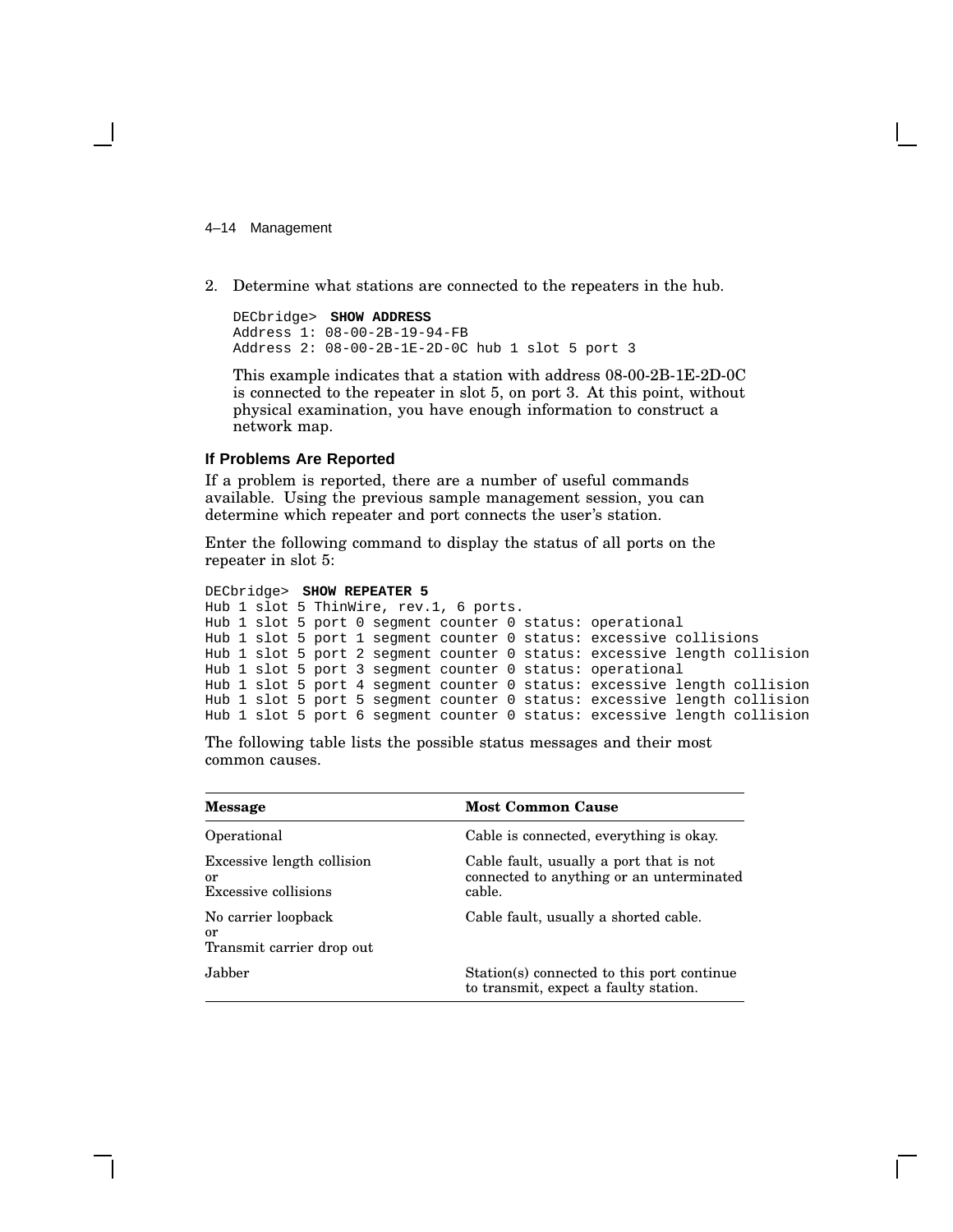The operational condition is normal. All other conditions cause the repeater to automatically partition the port. When the condition clears, the repeater automatically reconnects the port and reports it as operational again.

To help solve intermittent problems, the repeater reports a segmentation count. This count runs from 0 to 15, then latches at 15. Every time you use the SHOW REPEATER command, this count is set to zero.

If this count is not zero, you can tell that a port has partitioned since the last SHOW REPEATER command. This partitioning is normal when users turn stations on and off, or when cables are connected or disconnected from the repeater during installation and reconfiguration. If none of these normal causes have occurred, you should suspect an intermittent problem with cabling or attached stations.

#### **Other Commands**

There are two more commands that are useful in managing repeater networks.

DECbridge> **SET PORT 5,1 DISABLE** Hub 1 slot 5 port 1 segment counter 0 status: disabled-no carrier loopback

This command allows the manager to disable a particular port on a repeater. This command may be useful if stations attached to the port are causing network difficulties.

DECbridge> **SET REPEATER 5 RESET**

This command resets the repeater to the power-up condition. This includes restoring any ports that were partitioned by the manager and resetting the segmentation counters.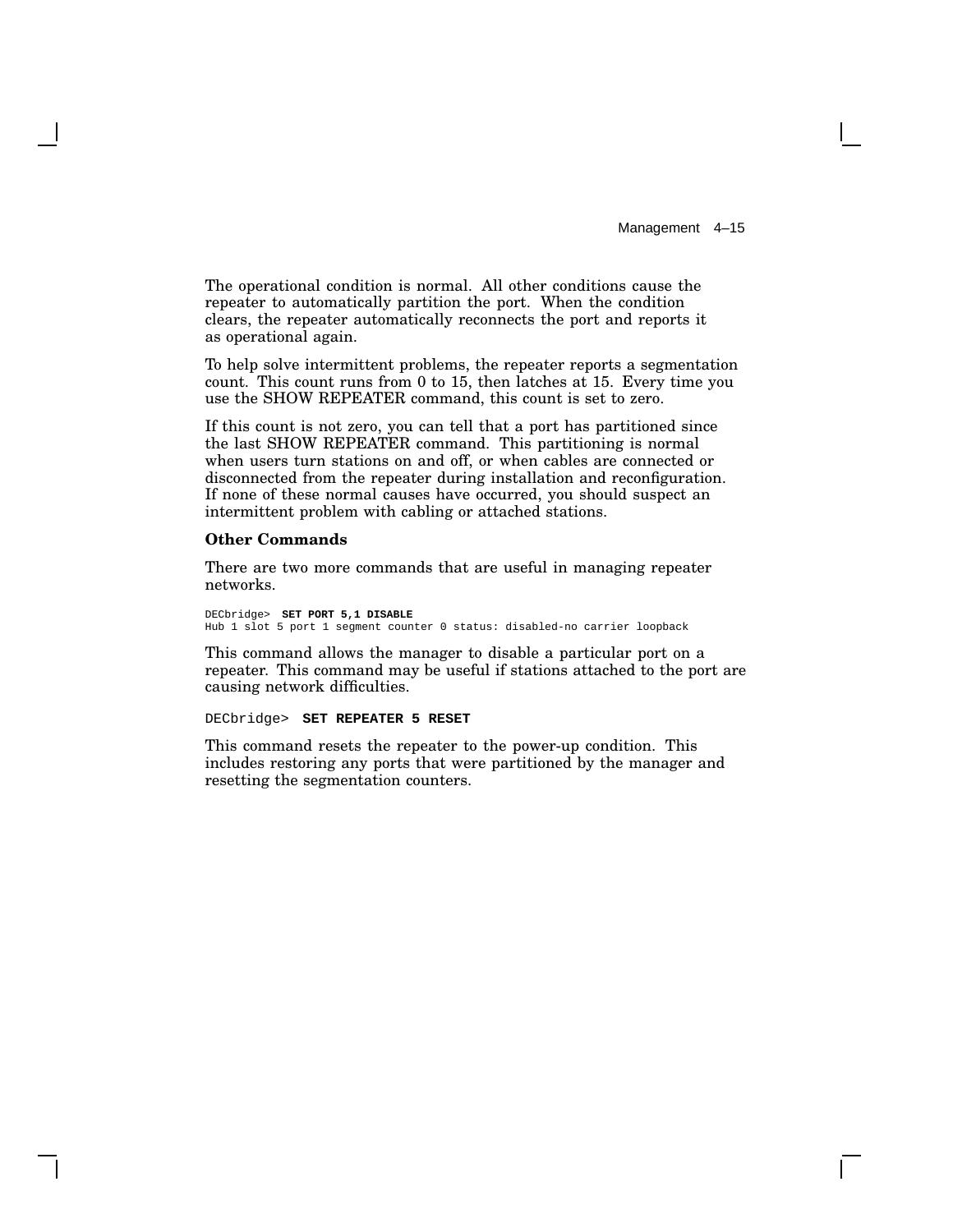4–16 Management

## **Messages**

Table 4–2 describes DECbridge 90 messages that apply to the DECrepeater 90C. For a complete list of messages, see the *DECbridge 90 Owner's Manual*.

**Table 4–2 DECbridge 90 Messages**

| This message                                         | Indicates that<br>Address number $n$ does not contain a station address.                                                                                                                                                |  |
|------------------------------------------------------|-------------------------------------------------------------------------------------------------------------------------------------------------------------------------------------------------------------------------|--|
| Address $n:$ unused<br>address                       |                                                                                                                                                                                                                         |  |
| Confirmation error<br>- password not<br>changed.     | The second entry or verification of a new password given<br>in a DEFINE BRIDGE PASSWORD command did not<br>match the first entry.                                                                                       |  |
| DECbridge 90 is not<br>the designated hub<br>manager | The DEC bridge 90 was not the designated hub manager<br>when the SHOW PORT or SHOW REPEATER command<br>was issued. This occurs when                                                                                     |  |
|                                                      | The bridge is reset, and the DEC bridge is not the<br>hub manager for 60 seconds.                                                                                                                                       |  |
|                                                      | Another DEC bridge unit is acting as the current<br>hub manager.                                                                                                                                                        |  |
|                                                      | A fault exists in one of the following, preventing<br>٠<br>management communication:                                                                                                                                    |  |
|                                                      | In the MMJ cable or connections between two<br>DEChub backplanes                                                                                                                                                        |  |
|                                                      | In the power supply of one of the DEChub units<br>$\overbrace{\phantom{13333}}$                                                                                                                                         |  |
|                                                      | In the serial port transceivers in the DEChub<br>90                                                                                                                                                                     |  |
| Hub management<br>disabled                           | A SHOW PORT or SHOW REPEATER command was<br>issued to a DEC bridge 90 that has repeater management<br>disabled. Enable repeater management with the SET<br>BRIDGE HUB_MANAGEMENT ENABLE command<br>before trying again. |  |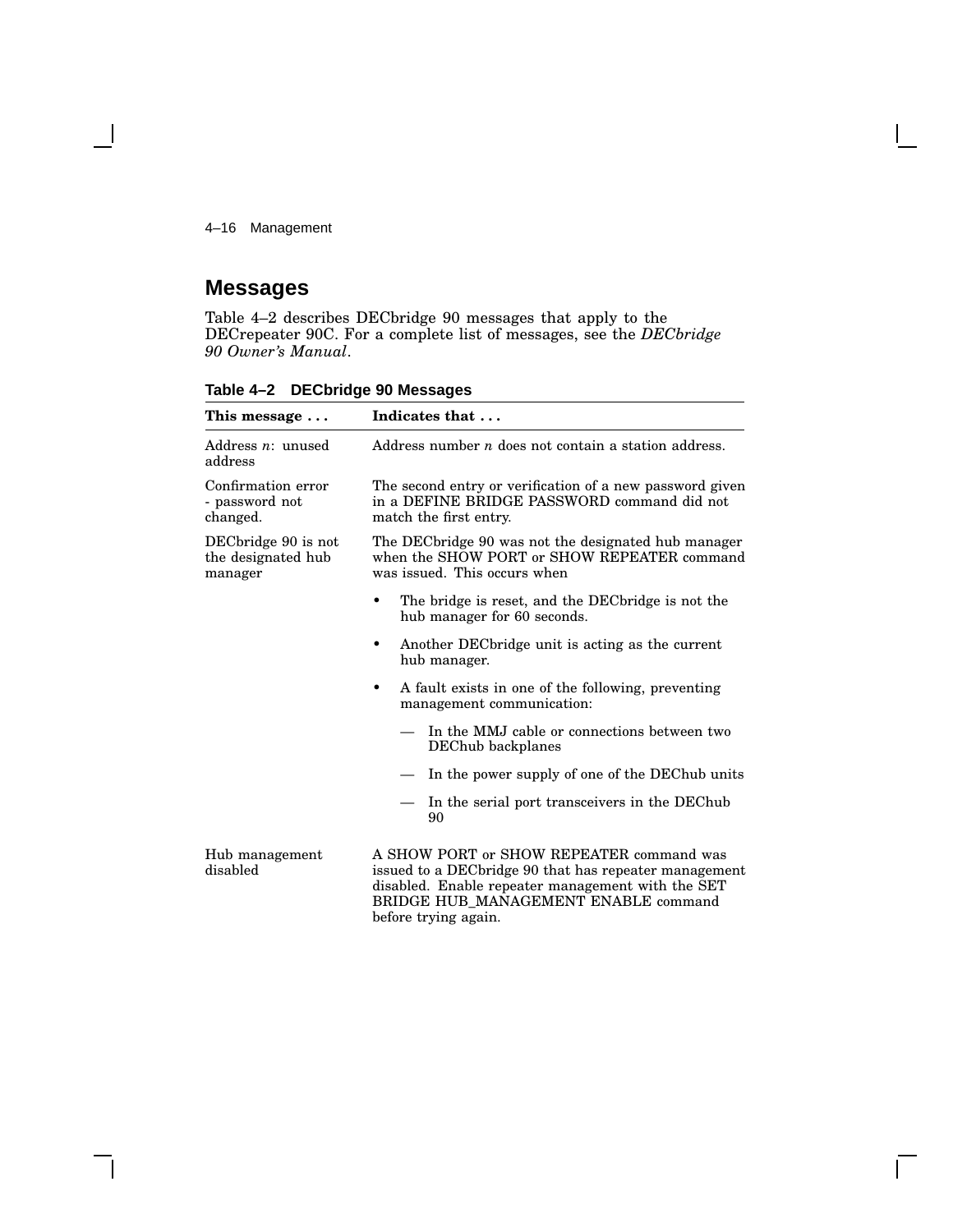Management 4-17

 $\Gamma$ 

**Table 4–2 (Cont.) DECbridge 90 Messages**

| This message                                                                        | Indicates that                                                                                                                                                                                                                          |  |
|-------------------------------------------------------------------------------------|-----------------------------------------------------------------------------------------------------------------------------------------------------------------------------------------------------------------------------------------|--|
| Hub number and slot<br>number [ [hub], slot].<br>Hub is 1 or 2, slot is<br>$1 - 15$ | One or more parameters in a SHOW REPEATER<br>command were out of range. The hub number must<br>be 1 or 2. The slot number must be from 1 to 15.                                                                                         |  |
| Hub $h$ slot $s$ - port<br>number out of range                                      | The port number in a SHOW PORT command was out<br>of range for the device in hub $n$ slot $s$ . Use the SHOW<br>REPEATER command to determine the number of ports<br>for the device, and to specify a port number within that<br>range. |  |
| Hub $h$ slot $s$ not a<br>repeater                                                  | The device does not use the same management protocol<br>as the DECrepeater 90C and 90T. The device's ports, if<br>any, cannot be managed by the DECbridge 90.                                                                           |  |
| Hub $h$ slot $s$<br>unrecognized type                                               | The repeater type in hub $h$ slot $s$ is not known to<br>the DEC bridge 90, but the repeater ports can still be<br>managed with the DECbridge 90.                                                                                       |  |
| No repeater responds                                                                | There is no repeater installed in the requested hub slots,<br>or the repeater is not functioning.                                                                                                                                       |  |
| No such port                                                                        | The bridge port number in a SHOW PORT command<br>was invalid. Valid numbers are 1 and 2.                                                                                                                                                |  |
| Password too long -<br>not changed                                                  | A password in a DEFINE BRIDGE PASSWORD<br>command was more than 16 characters.                                                                                                                                                          |  |
| Port number<br>[[hub,]slot,]port                                                    | One of the parameters in a SET PORT or DEFINE<br>PORT command was not a valid hub, slot, or port<br>number.                                                                                                                             |  |
| Station address<br>number [first [,last] ]<br>in range 1-200                        | One or more parameters in a SHOW ADDRESS<br>command was out of the valid range of 1 to 200.                                                                                                                                             |  |
| ???                                                                                 | A command or parameter was not recognized. Type? to<br>display valid commands.                                                                                                                                                          |  |
| 180501                                                                              | A loopback diagnostic has run and passed on the<br>backbone port. If the backbone port is not receiving<br>any messages, this diagnostic is run every 10 minutes.                                                                       |  |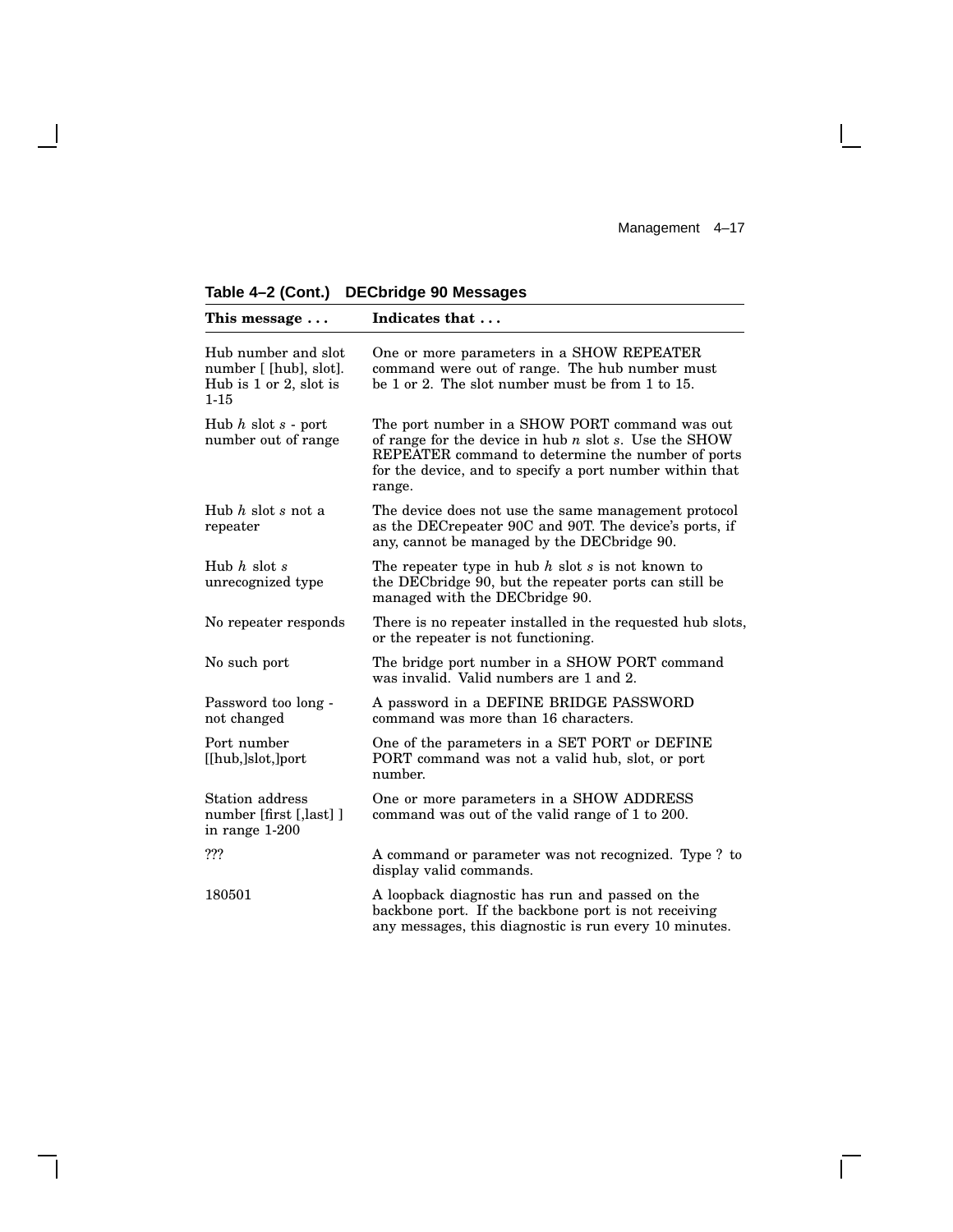#### 4–18 Management

**Table 4–2 (Cont.) DECbridge 90 Messages**

| This message           | Indicates that                                                                                                                                                        |  |
|------------------------|-----------------------------------------------------------------------------------------------------------------------------------------------------------------------|--|
| 180201                 | A loopback diagnostic has run and passed on the work<br>group port. If the work group port is not receiving any<br>messages, this diagnostic is run every 10 minutes. |  |
| 1805:00-00-00-00<br>01 | A loopback diagnostic has run and failed on the<br>backbone port. The diagnostic is retried every 5 seconds<br>until the test passes.                                 |  |
| 1802:00-00-00-00<br>01 | A loopback diagnostic has run and failed on the work<br>group port. The diagnostic is retried every 5 seconds<br>until the test passes.                               |  |

### **Standalone Configuration Management**

The recommended process for managing a small stand-alone network is:

- Maintain records indicating which stations are connected to each port on each repeater. Digital recommends drawing a network topology map.
- Observe the LEDs on the DECrepeater to determine the network status.

Figure 4–3 shows a typical standalone network topology map. Table 4–3 describes each LED and its function.

| DECrepeater 90C |                           |  |
|-----------------|---------------------------|--|
| Port 1          | Node - Address - Username |  |
| Port 2          | Node - Address - Username |  |
| Port 3          | Node - Address - Username |  |
| Port 4          | Node - Address - Username |  |
| Port 5          | Node - Address - Username |  |
| Port 6          | Node - Address - Username |  |
|                 | LJ-01054-TI0              |  |

**Figure 4–3 Typical Standalone Topology Map**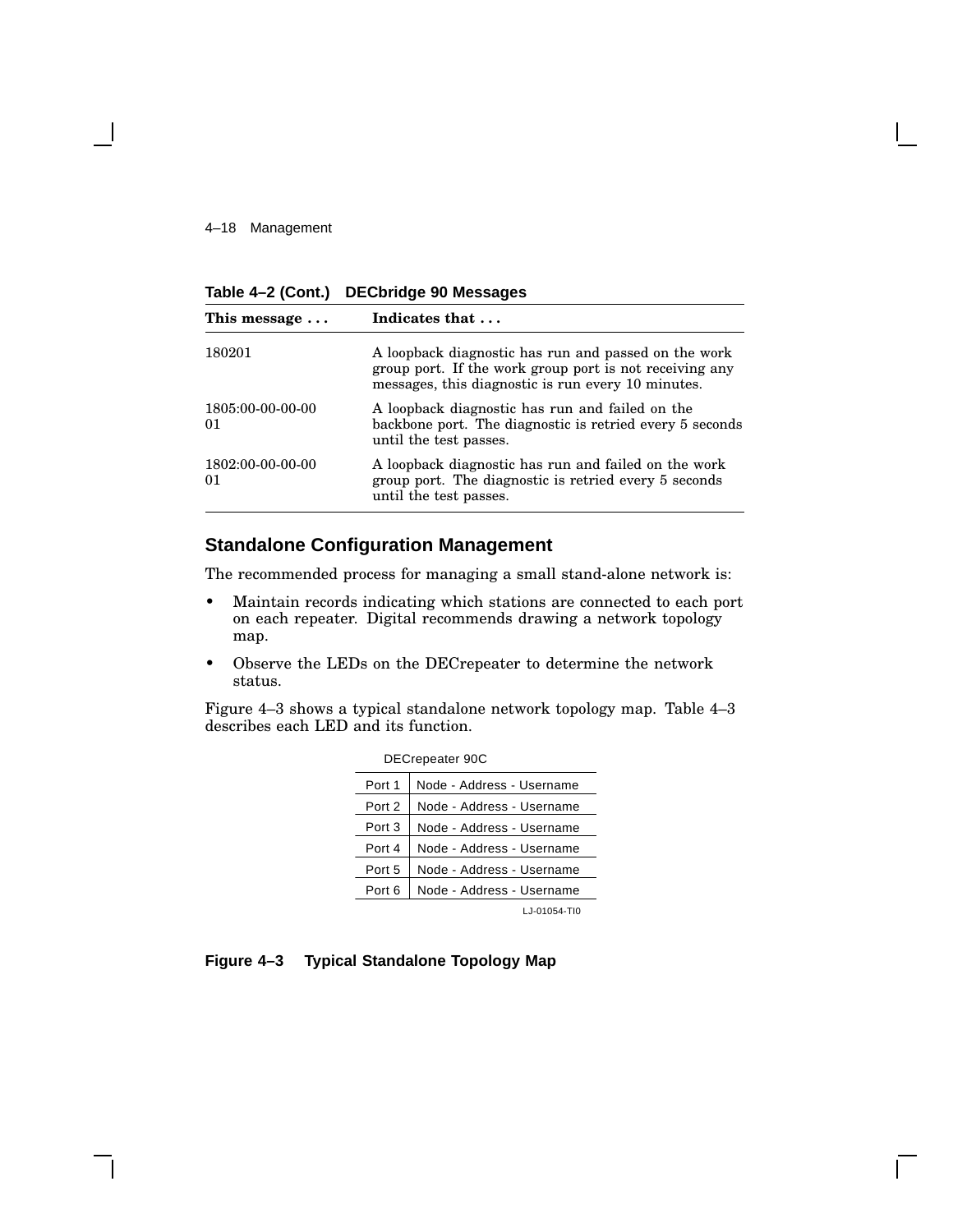$\mathbf{L}$ 

#### **Note on LED Sequence After Power-Up**

After you power up a standalone DECrepeater 90C, all LEDs except the network activity LED remain on until an active connection, either hardware or network activity. This is a normal condition. After an active station is connected to one of the ports, the LED for the active port remains on and all other port LEDs turn off.

#### **Table 4–3 DECrepeater 90C Status LEDs**

| <b>Power indicator—Monitors the status of the <math>+5.0</math> Vdc voltage.</b><br><b>On:</b> The $+5.0$ Vdc voltage is normal.<br><b>Off:</b> The voltage is abnormal (as in a power failure.)                                                                                                                                       |
|----------------------------------------------------------------------------------------------------------------------------------------------------------------------------------------------------------------------------------------------------------------------------------------------------------------------------------------|
| <b>Network activity indicator—Monitors the network activity.</b><br><b>On:</b> There is network activity.<br><b>Off:</b> There is no network activity.                                                                                                                                                                                 |
| <b>Port 0 status indicator—Monitors the status of the ThinWire input</b><br>to the repeater.<br><b>On:</b> Port 0 is functional.<br><b>Off:</b> Port 0 has failed or has been partitioned.<br><b>Flashing:</b> The port has been partitioned by management.                                                                            |
| <b>Port 1 to 8 status indicators—</b> Monitor the activity of each port.<br>The top LED represents port 1, and the bottom LED represents port 6.<br><b>On:</b> The port has a connection.<br><b>Off:</b> The port does not have a connection or has been partitioned.<br><b>Flashing:</b> The port has been partitioned by management. |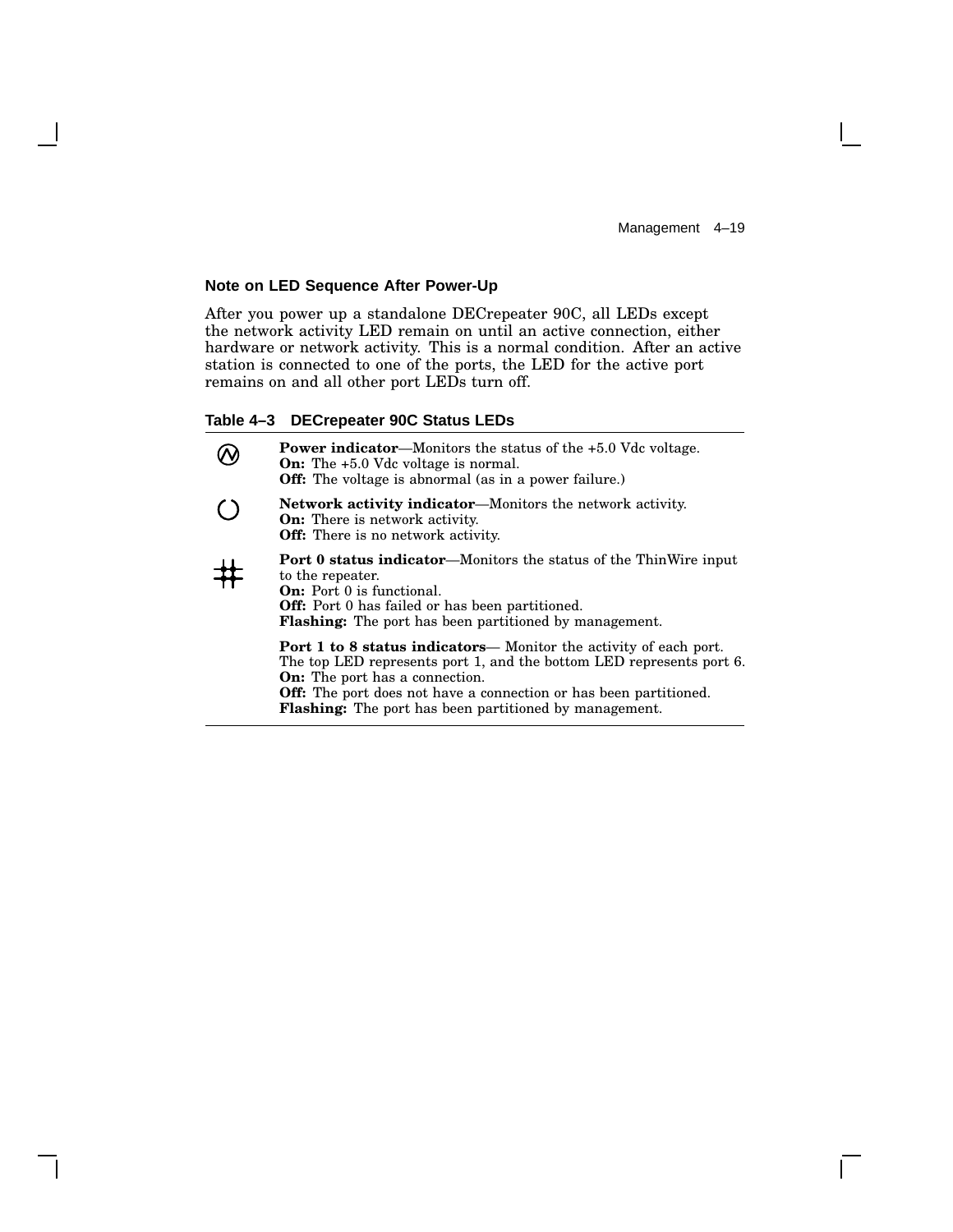# **5 Troubleshooting**

This chapter provides troubleshooting information for the DECrepeater 90C when used as a standalone unit or when installed in the DEChub 90 backplane.

#### **Before You Start**

- 1. Verify the installation of the repeater The installation must meet the configuration rules in Chapter 2.
- 2. Note the fault condition.
- 3. Isolate the problem.

Use Table 5–1 to troubleshoot a standalone DECrepeater 90C. Use Table 5–2 to troubleshoot a DECrepeater installed in a DEChub 90 configuration.

 $\mathsf{L}$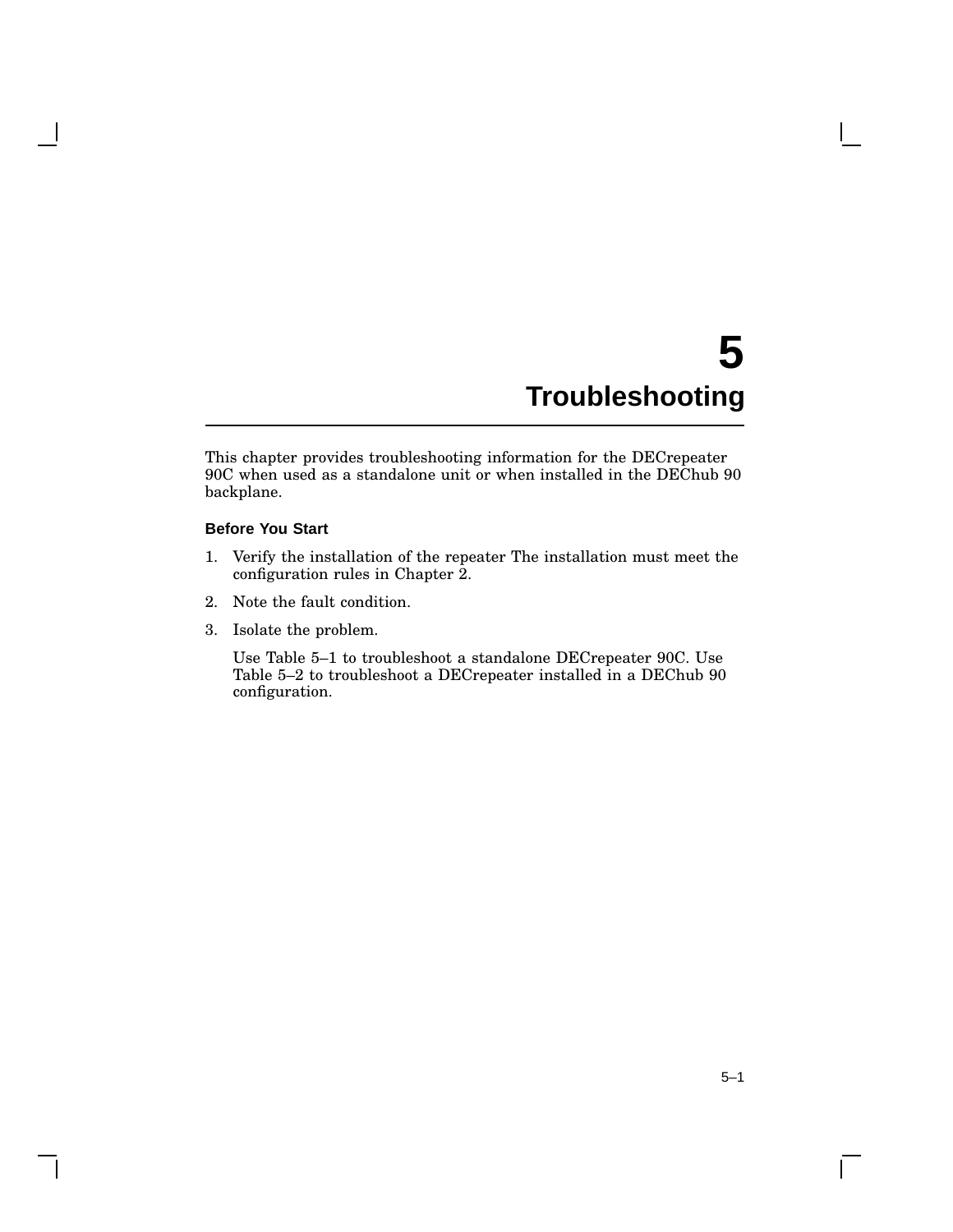## **DECrepeater 90C Standalone Troubleshooting**

Use Table 5–1 to troubleshoot a standalone DECrepeater 90C.

| If                                    | Then                                                                                                                                                                                                              | Do this                                                                                                                                                                                                                   |
|---------------------------------------|-------------------------------------------------------------------------------------------------------------------------------------------------------------------------------------------------------------------|---------------------------------------------------------------------------------------------------------------------------------------------------------------------------------------------------------------------------|
| All LEDs are off.                     | Check the ac power<br>connection.                                                                                                                                                                                 | Check that the power supply<br>is properly plugged into the<br>power outlet. Check the power<br>to the power outlet.                                                                                                      |
|                                       | Check the power<br>supply.                                                                                                                                                                                        | Check the 7-pin connector<br>to the power supply. If the<br>connections are okay, replace<br>either the power supply (for<br>120 V operation) or both the<br>power supply cord and power<br>supply (for 220 V operation). |
| The network activity<br>$LED$ is off. | There is low network<br>activity or no<br>network activity.                                                                                                                                                       | Ensure that network activity is<br>present.                                                                                                                                                                               |
|                                       | If the network<br>activity LED still<br>fails to turn on,                                                                                                                                                         | Turn the unit off and on by<br>unplugging and replugging<br>the power supply in. Check<br>that the network activity LED<br>turns on momentarily.                                                                          |
|                                       | If the network<br>activity LED turns<br>on momentarily, the<br>network activity<br>LED portion of<br>testing has passed.<br>If the network LED<br>still fails to turn on,<br>the DECrepeater<br>90C is defective. | Replace the DECrepeater 90C.                                                                                                                                                                                              |
| The port status LED<br>is off.        | Ensure that the<br>cable has activity on<br>it. If the LED still<br>fails to turn on, the<br>port is defective.                                                                                                   | Switch to an unused port or<br>replace the DECrepeater 90C.                                                                                                                                                               |

**Table 5–1 Troubleshooting a DECrepeater 90C Standalone Unit**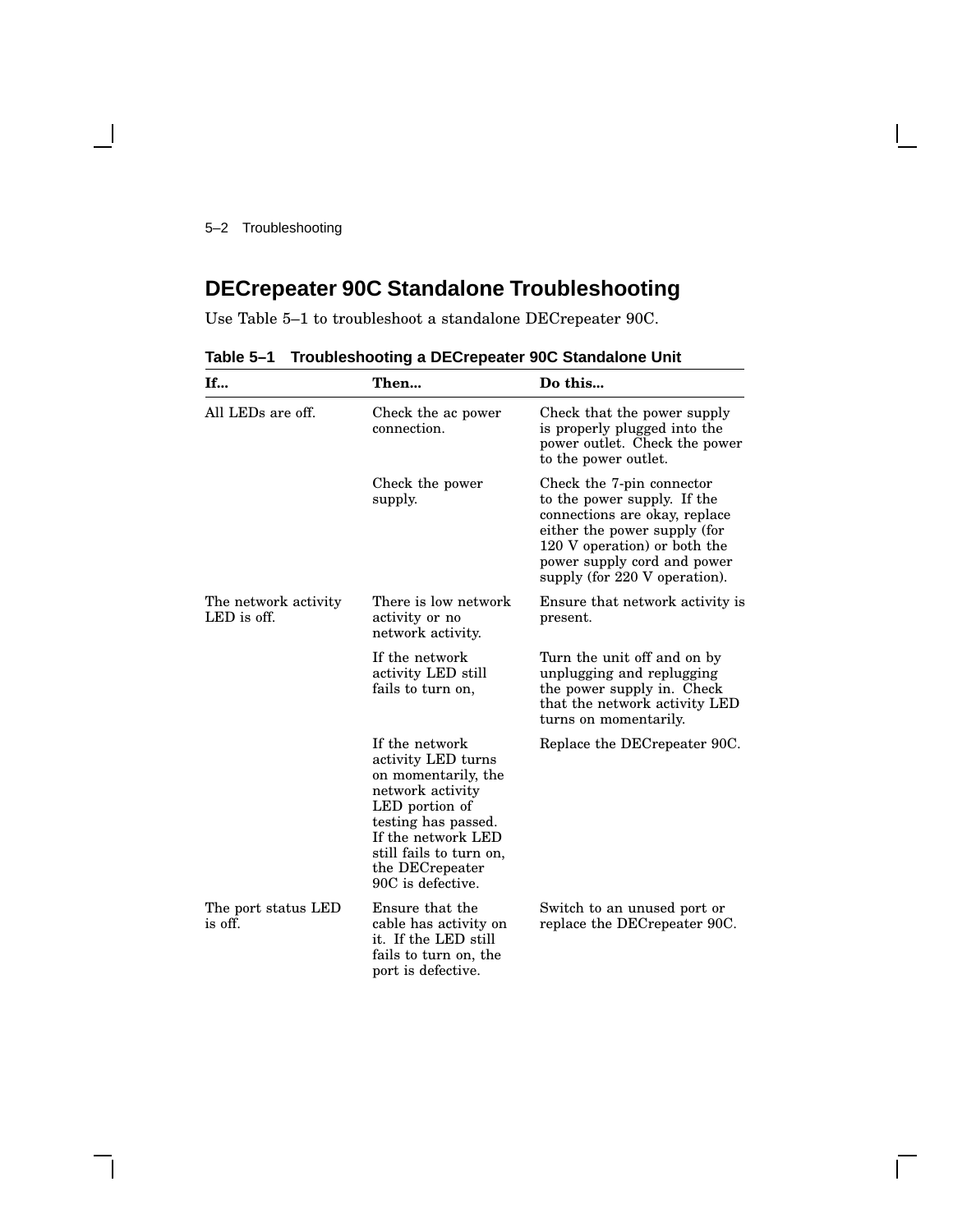$\overline{\Gamma}$ 

**Table 5–1 (Cont.) Troubleshooting a DECrepeater 90C Standalone Unit**

 $\mathbf \mathbf I$ 

H

| If                        | Then                                                                                                                                                                                     | Do this                                                                                                                                                                                                                                                                 |
|---------------------------|------------------------------------------------------------------------------------------------------------------------------------------------------------------------------------------|-------------------------------------------------------------------------------------------------------------------------------------------------------------------------------------------------------------------------------------------------------------------------|
| All port LEDs are<br>off. | A connection has not<br>been made.                                                                                                                                                       | Remove all network<br>connections (items $\boldsymbol{\Theta}$ and $\boldsymbol{\Theta}$ ).<br>Turn the repeater off and on<br>by unplugging and replugging<br>the power supply. All LED<br>indicators turn on. Only the<br>network activity LED turns<br>off.          |
|                           | If any LED other<br>than the network<br>activity LED turns<br>off, the DECrepeater<br>90C has failed this<br>part of the self-test.                                                      | Replace the DEC repeater 90C.                                                                                                                                                                                                                                           |
|                           | If all LEDs except<br>the network activity<br>LED are on, this<br>portion of the self-<br>test has passed.                                                                               | Connect a known active<br>ThinWire network segment<br>to the repeater. The status<br>LED for the connected port<br>stays on, while all status LEDs<br>for the unconnected ports<br>should turn off as soon as the<br>first connection is made to the<br>active segment. |
|                           | If the status LED<br>for the connected<br>port stays on and the<br>status LED for the<br>unconnected ports<br>stay off, then the<br>connected port is<br>okay.                           | Continue installing the other<br>network cables for each port<br>that you are going to use.                                                                                                                                                                             |
|                           | If the status LED<br>for the unconnected<br>ports do not turn off<br>while the LED for<br>the connected port<br>remains on, there is<br>a possible problem<br>with the cable or<br>port. | Try another port. If the same<br>condition continues, check for<br>a cable problem by connecting<br>a good cable with a good device<br>at the other end.                                                                                                                |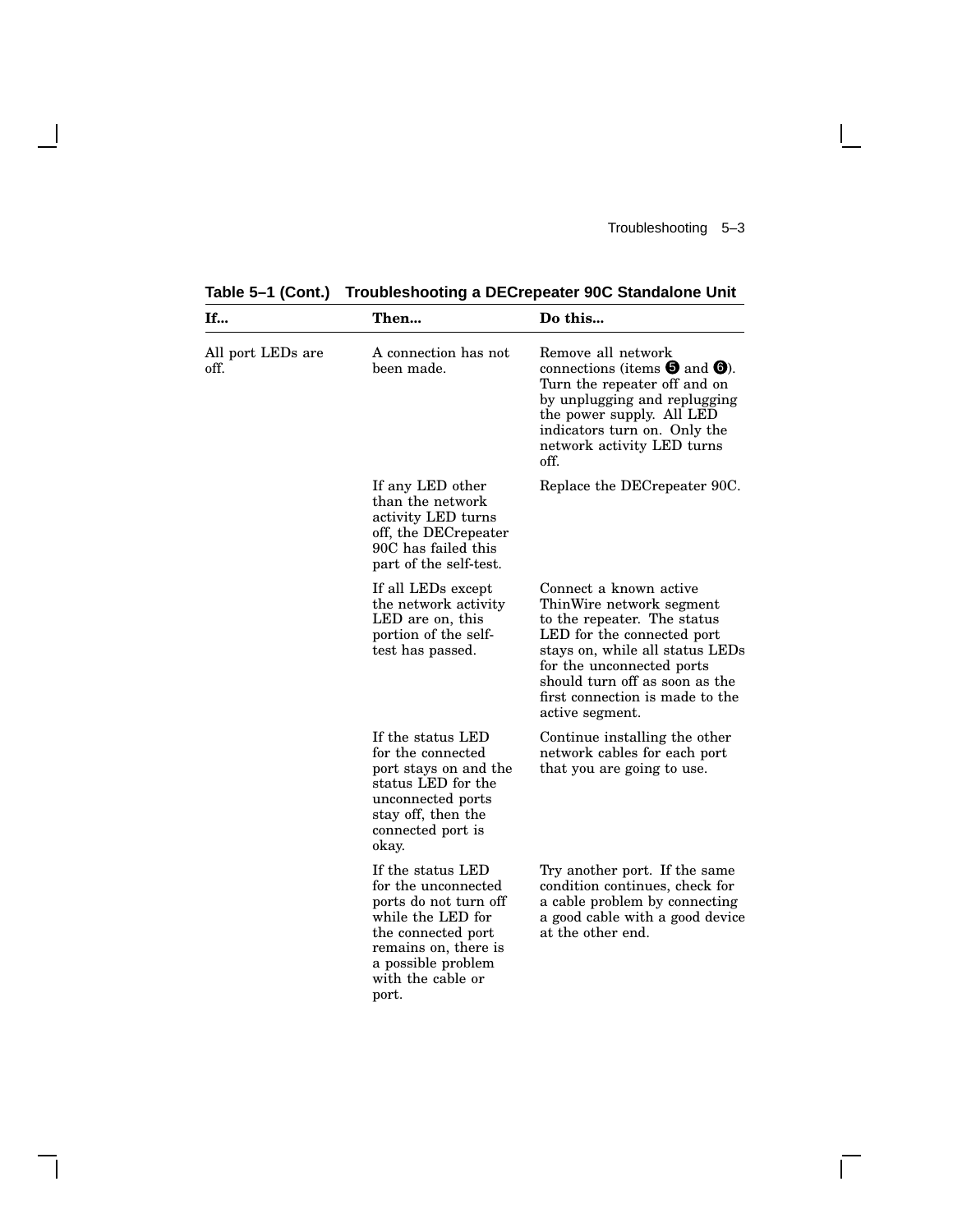$\blacksquare$ 

**Table 5–1 (Cont.) Troubleshooting a DECrepeater 90C Standalone Unit**

| <b>If</b> | Then                                                                                                                                    | Do this                                                                   |
|-----------|-----------------------------------------------------------------------------------------------------------------------------------------|---------------------------------------------------------------------------|
|           | If the same condition<br>exists when a good<br>cable is plugged in,<br>the DECrepeater<br>90C is defective.                             | Replace the DECrepeater 90C.                                              |
|           | Continue installing<br>other network cables<br>for each port you are<br>going to use.                                                   | The indicator LED for each<br>properly terminated port<br>should turn on. |
|           | If the LED for each<br>properly terminated<br>port remains off<br>when a cable is<br>connected, the<br>DECrepeater 90C<br>is defective. | Replace the DECrepeater 90C.                                              |

 $\bar{\Gamma}$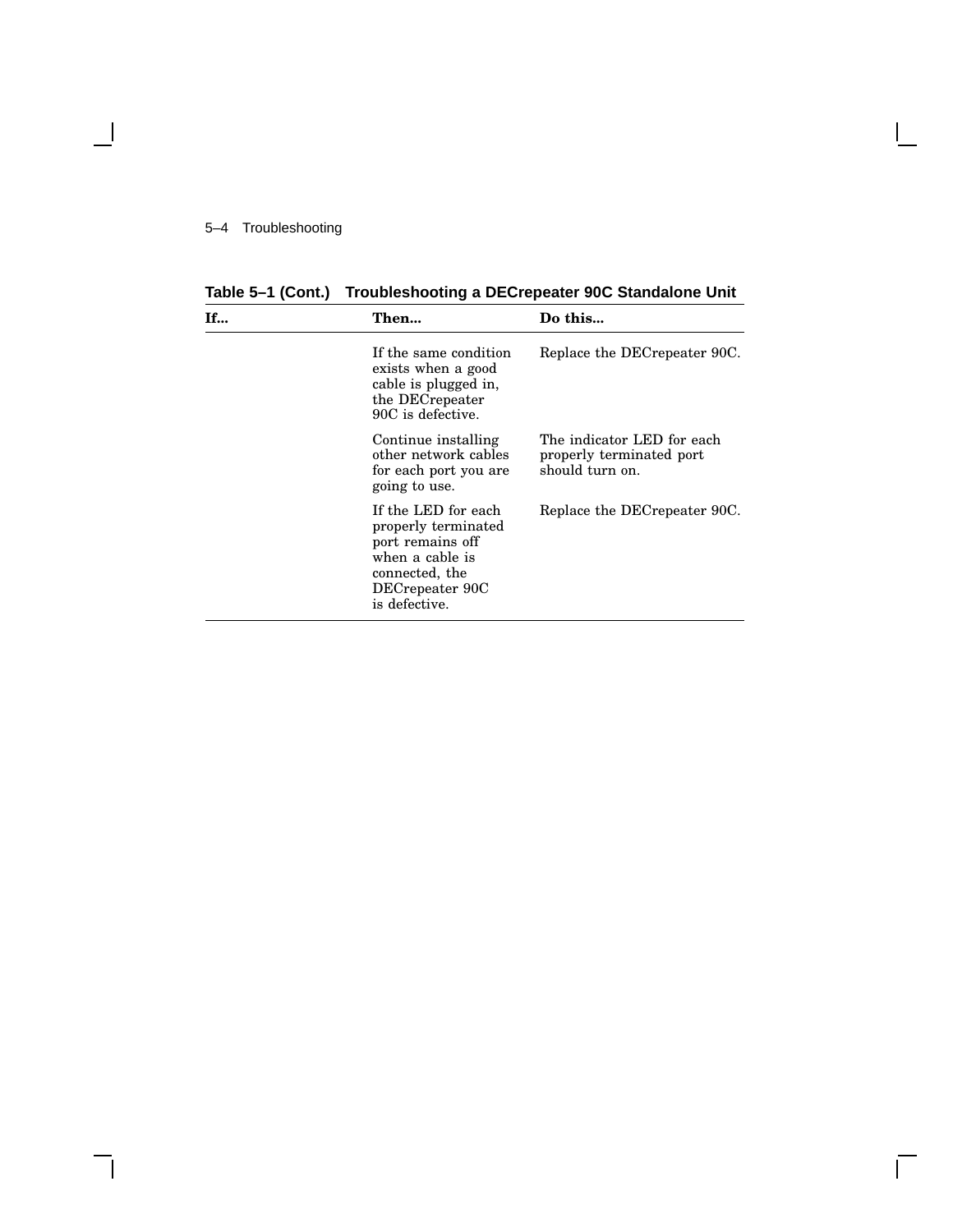$\Box$ 

 $\overline{\Gamma}$ 



 $\blacksquare$ 

┑

LJ-00544-TI0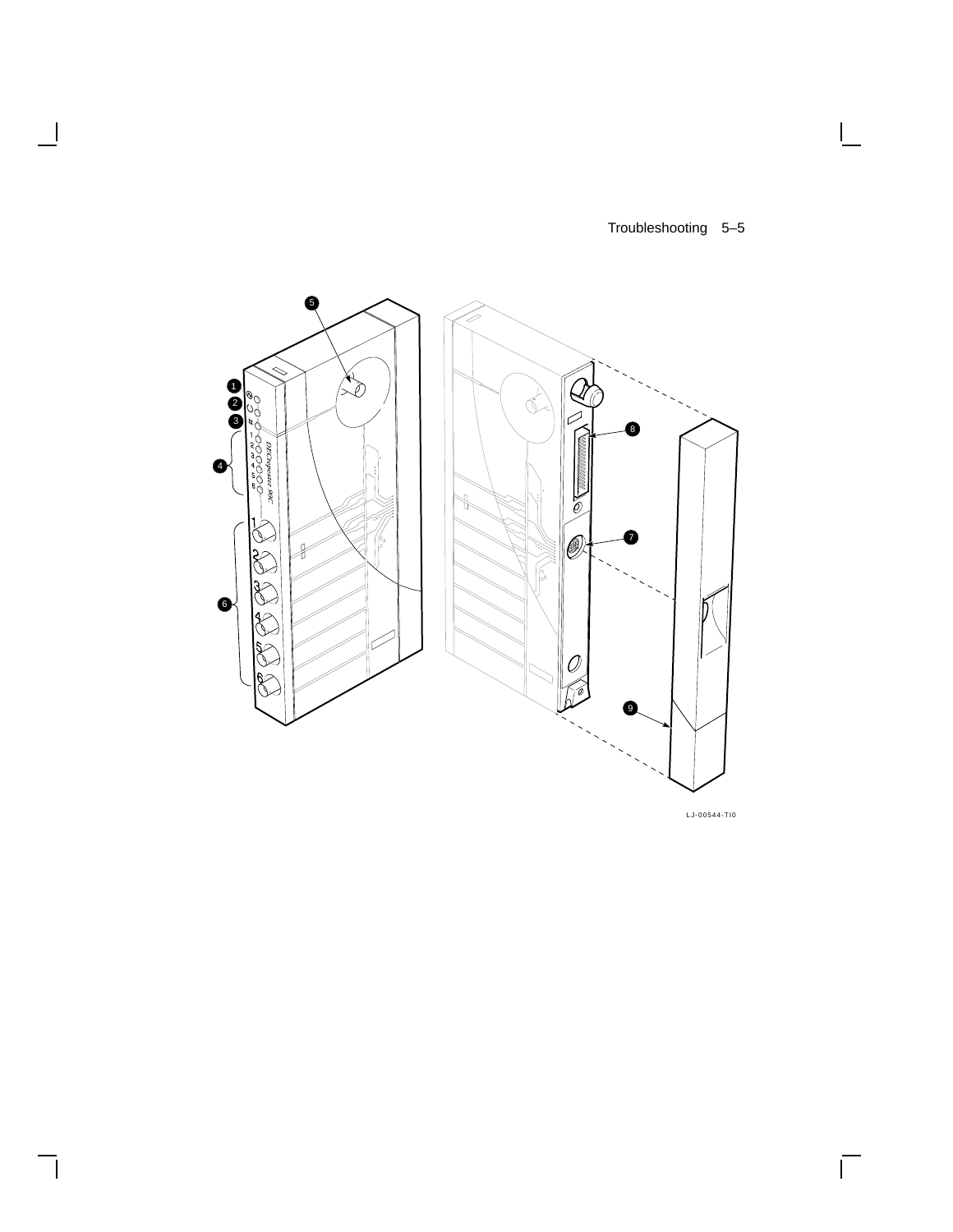5–6 Troubleshooting

## **DECrepeater 90C Backplane Configuration Troubleshooting**

Use Table 5–2 to troubleshoot a DECrepeater installed in a DEChub 90 configuration.

| If                       | Then                                                                                                                                                                                              | Do this                                                                           |
|--------------------------|---------------------------------------------------------------------------------------------------------------------------------------------------------------------------------------------------|-----------------------------------------------------------------------------------|
| The power LED is<br>off. | The DECrepeater<br>90C is not receiving<br>$+5$ V.                                                                                                                                                | Check the power LED on the<br>DEChub 90 power supply.                             |
|                          | If the power LED<br>on the DEChub 90<br>is off, there is a<br>problem with the<br>DEChub 90 power<br>supply.                                                                                      | See the troubleshooting<br>procedures in the DEChub90<br>Owner's Manual.          |
|                          | If the power LED<br>on the DEChub 90<br>power supply is on,<br>are the power LEDs<br>on other components<br>off? If other<br>components are<br>on, the DECrepeater<br>90C has a power<br>problem. | Try reseating the DEC repeater<br>90C in either the same slot or<br>another slot. |
|                          | If the power LED<br>on the DEChub 90<br>power supply is on,<br>are other component<br>power LEDs off? If<br>other components<br>are off, the DEChub<br>90 has a power<br>problem.                 | See the troubleshooting<br>procedures in the DEChub<br>90 Owner's Manual.         |

**Table 5–2 Troubleshooting a DECrepeater 90C in a DEChub 90 Backplane**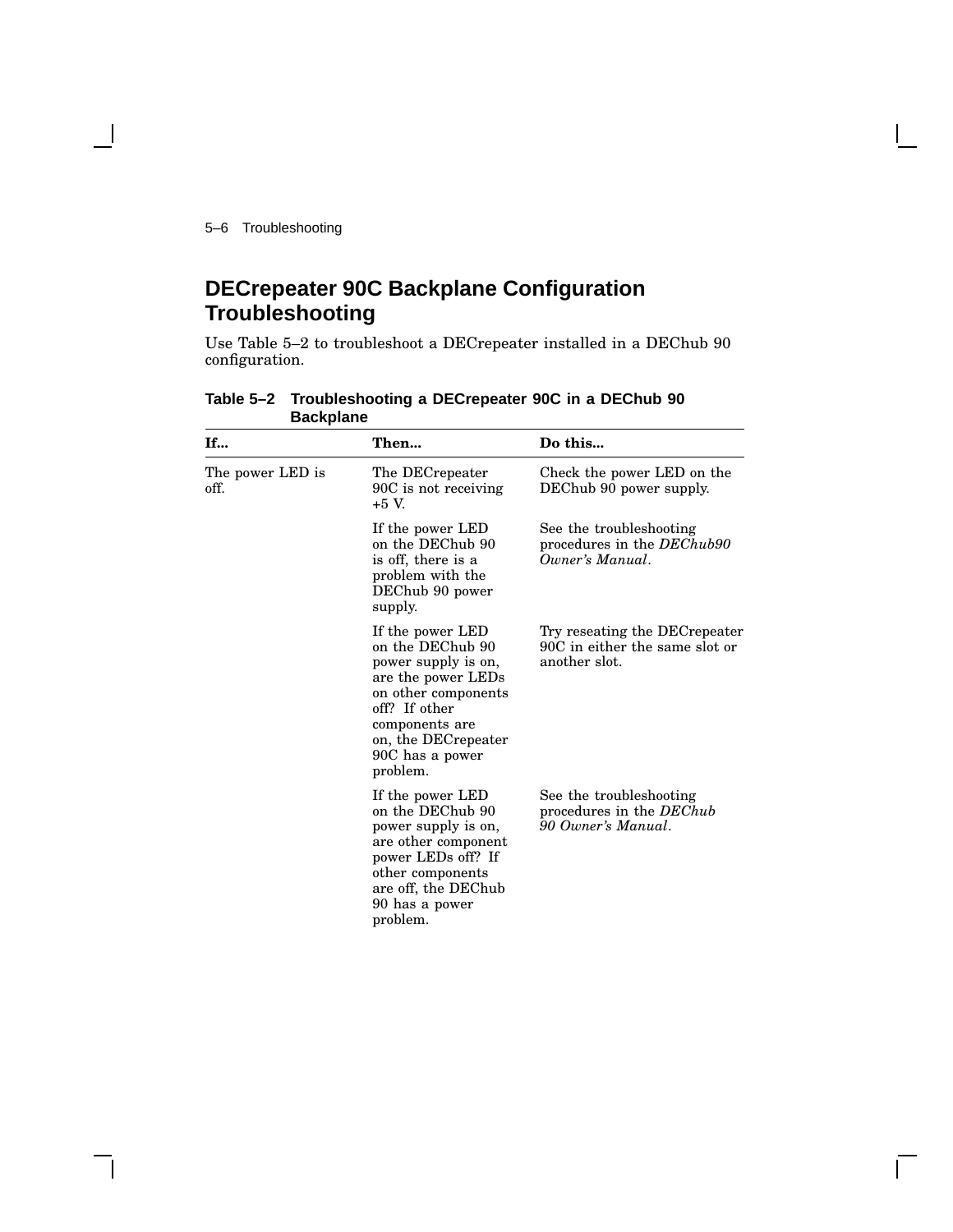$\mathbf{I}$ 

 $\overline{\Gamma}$ 

| <b>Backplane</b>                           |                                                                                                                                              |                                                                           |
|--------------------------------------------|----------------------------------------------------------------------------------------------------------------------------------------------|---------------------------------------------------------------------------|
| If                                         | Then                                                                                                                                         | Do this                                                                   |
|                                            | If the power LED<br>turns on when<br>reseated in the<br>same slot, the<br>DECrepeater 90C<br>was not properly<br>seated.                     | Make sure the DECrepeater<br>90C is properly seated in the<br>slot.       |
|                                            | If the power LED<br>turns on when<br>reseated in another<br>slot, the problem is<br>with the DEChub 90.                                      | See the troubleshooting<br>procedures in the DEChub<br>90 Owner's Manual. |
|                                            | If the DECrepeater<br>90C does not turn on<br>in a known good slot,<br>the DECrepeater<br>90C is defective.                                  | Replace the DECrepeater 90C.                                              |
| The port 0 network<br>activity LED is off. | The DECrepeater or<br>any other unit in the<br>DEChub 90 may not<br>be connected to an<br>active segment.                                    | Connect a known active<br>segment to any unit in the<br>DEChub 90.        |
|                                            | If the DECrepeater<br>90C is connected<br>to a known active<br>segment and the port<br>0 LED is off. The<br>DECrepeater 90C is<br>defective. | Replace the DECrepeater 90C.                                              |
| The port 0 network<br>activity LED is on.  | This portion of<br>the self-test ran<br>successfully.                                                                                        | Check that the LED for each<br>port with a connected cable is<br>on.      |
|                                            | If the LED for the<br>connected cable is<br>off, the DECrepeater<br>90C does not<br>acknowledge the<br>connection to its<br>port.            | Check that the cable is<br>properly terminated at the<br>other end.       |

### **Table 5–2 (Cont.) Troubleshooting a DECrepeater 90C in a DEChub 90 Backplane**

 $\mathbf{I}$ 

 $\mathsf{l}$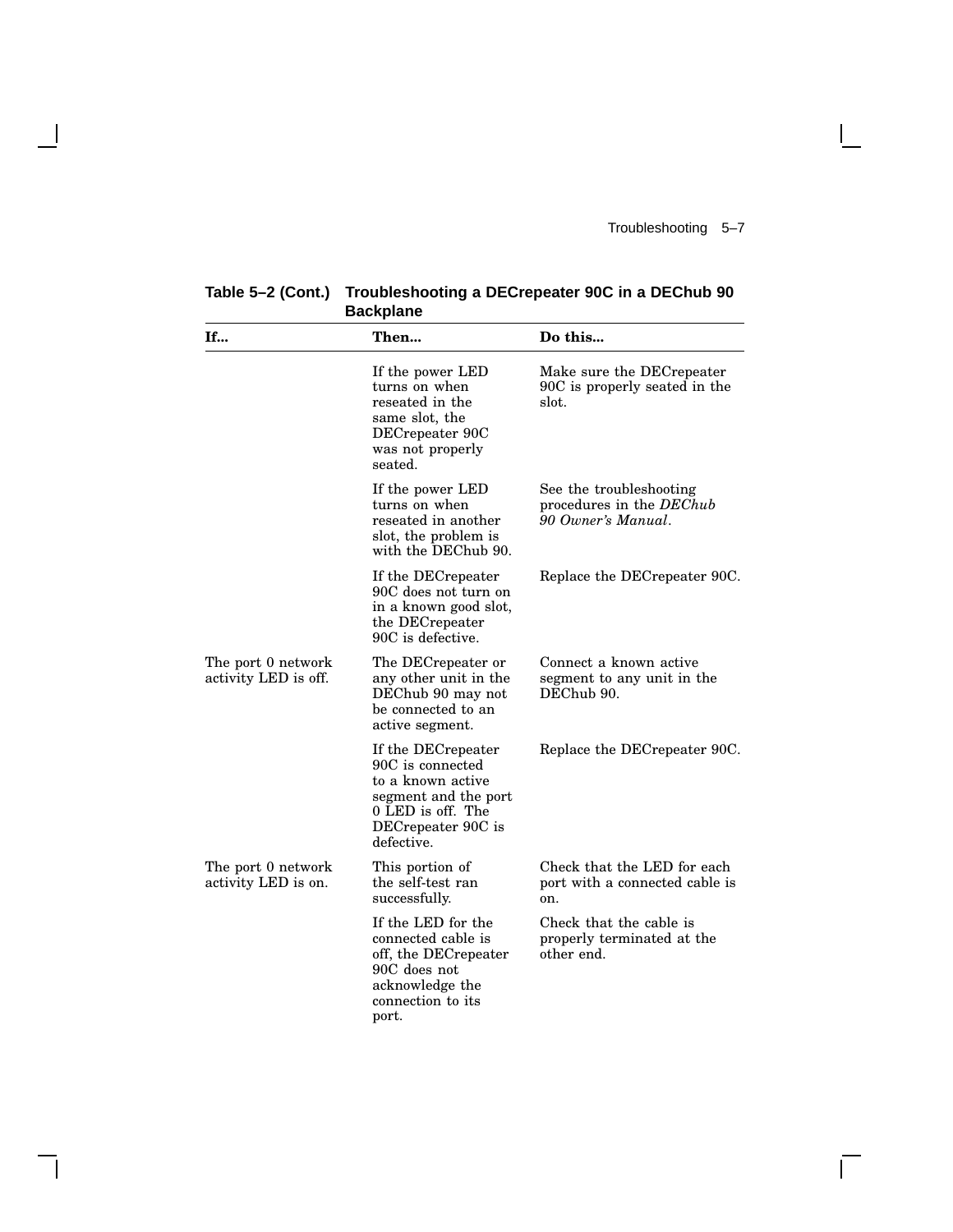#### 5–8 Troubleshooting

 $\overline{\phantom{0}}$ 

| <b>If</b> | Then                                                                              | Do this                                                                        |
|-----------|-----------------------------------------------------------------------------------|--------------------------------------------------------------------------------|
|           |                                                                                   |                                                                                |
|           | If the cable is not<br>connected at the<br>other end.                             | Connect the other end of this<br>cable and terminate.                          |
|           | If the cable is<br>connected at other<br>end, the cable may<br>not be continuous. | Check the cable for continuity.                                                |
|           | The cable may be<br>defective.                                                    | Replace with a known good<br>cable.                                            |
|           | If the cable is<br>continuous, the<br>cable may not be<br>properly terminated.    | Properly terminate the cable.                                                  |
|           | If the port LED<br>turns on, the port is<br>okay.                                 | No action is required.                                                         |
|           | If the port LED<br>remains off, test the<br>failing port.                         | Remove the cable from failing<br>port and replace with a 50-ohm<br>terminator. |
|           | If the port LED<br>remains off, the<br>DECrepeater 90C is<br>defective.           | Replace the DECrepeater 90C.                                                   |

**Table 5–2 (Cont.) Troubleshooting a DECrepeater 90C in a DEChub 90 Backplane**

 $\mathsf{I}$ 

 $\bar{\Gamma}$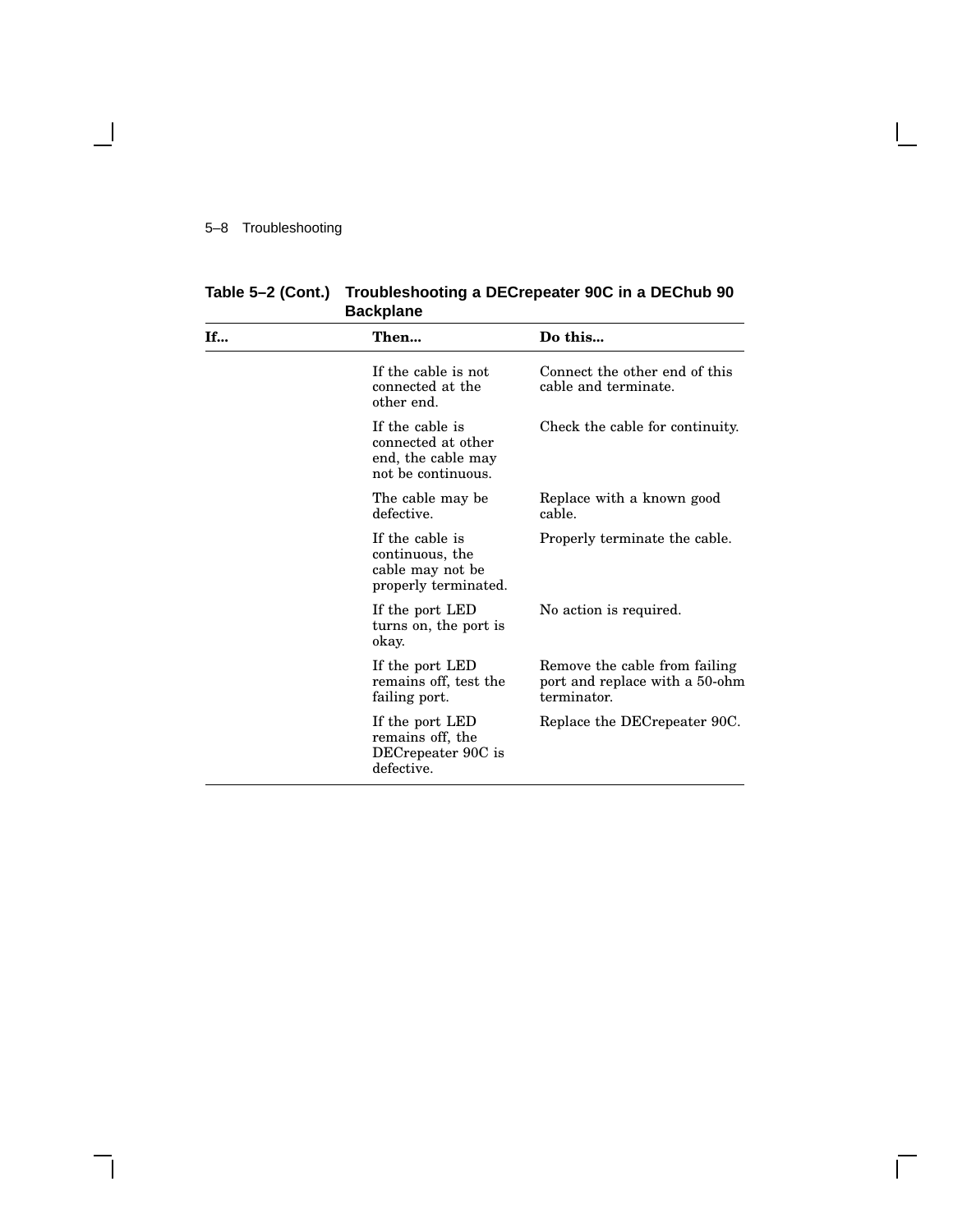# **A DECrepeater 90C Specifications**

This appendix provides the following specifications for the DECrepeater 90C:

- Physical dimensions
- Environmental specifications
- Electrical specifications
- Parts list

 $\mathbf l$ 

## **Physical Dimensions**

| <b>Dimension</b> | <b>Measurement</b>                 |
|------------------|------------------------------------|
| Height           | $3.5 \text{ cm} (1.4 \text{ in})$  |
| Width            | $28.0 \text{ cm}$ (11.0 in)        |
| Depth            | 14.0 cm $(5.5 \text{ in})$         |
| Weight           | $0.77 \text{ kg} (1.7 \text{ lb})$ |

 $\overline{\Gamma}$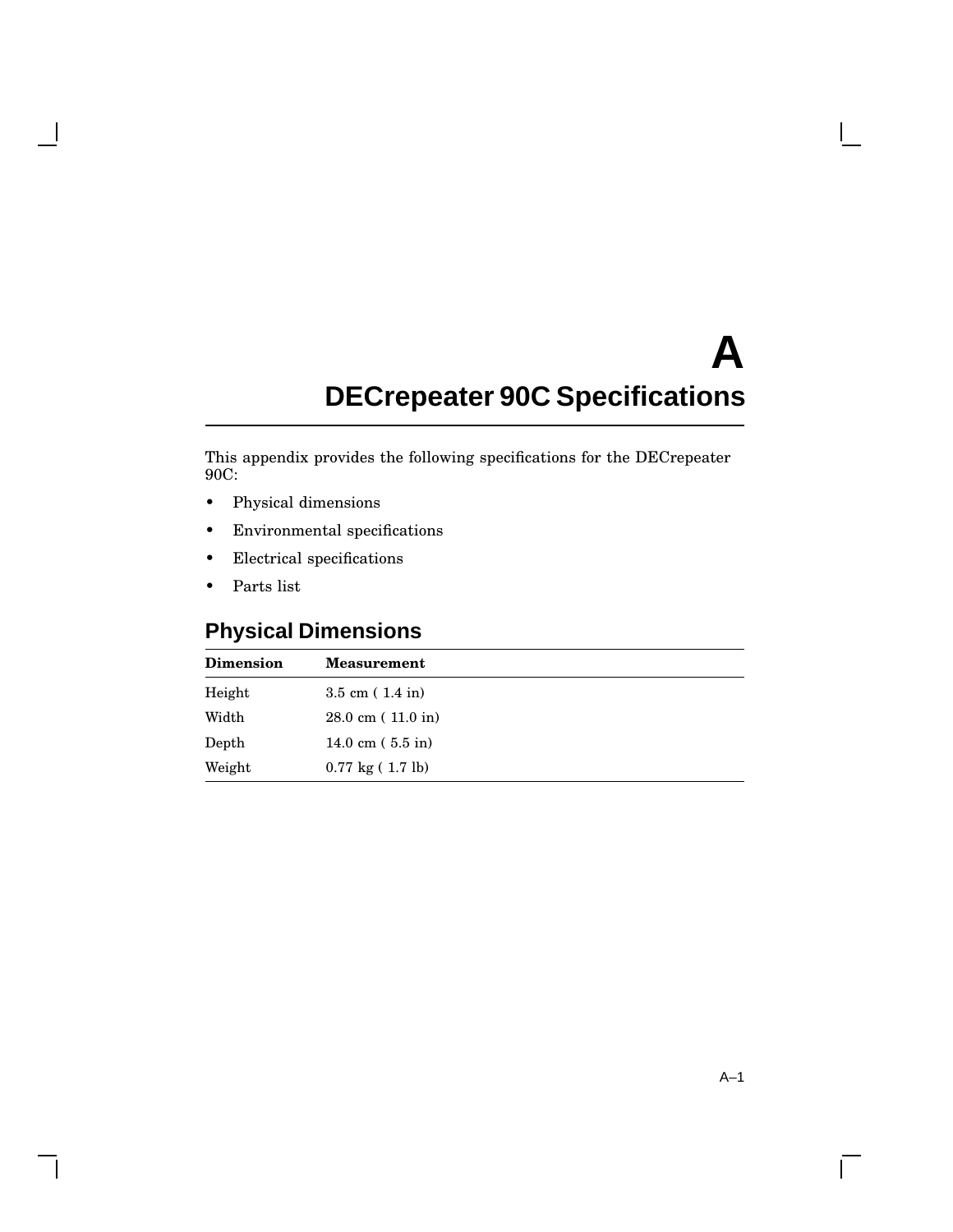A–2 DECrepeater 90C Specifications

 $\blacksquare$ 

## **Environmental Specifications**

The DECrepeater 90C is designed to operate in an office environment or equipment room environment such as telephone closets or satellite equipment rooms. It is not intended to operate in an air plenum.

|  |  | <b>Operating Environment</b> |
|--|--|------------------------------|
|  |  |                              |

| Condition                 | <b>Value</b>                                                                                                                       |
|---------------------------|------------------------------------------------------------------------------------------------------------------------------------|
| Temperature               | $5^{\circ}$ C to $50^{\circ}$ C (41°F to 122°F)                                                                                    |
| Maximum rate of<br>change | $20^{\circ}$ C/hr $(36^{\circ}F/hr)$                                                                                               |
| Relative humidity         | $10\%$ to $95\%$ (noncondensing)                                                                                                   |
| Wet-bulb<br>temperature   | $32^{\circ}$ C (90 $^{\circ}$ F) maximum                                                                                           |
| Dew point                 | $2^{\circ}$ C (36 $^{\circ}$ F) minimum                                                                                            |
| Altitude                  | Sea level to $2.4 \text{ km}$ (8000 ft)                                                                                            |
| Air flow                  | Convectively cooled. A minimum of 10 cm (4 in) of<br>space must be provided on both ends of the repeater for<br>adequate air flow. |

## **Shipping Environment Specifications**

| Condition         | Value                                               |
|-------------------|-----------------------------------------------------|
| Temperature       | -40 °C to 66 °C (-40 °F to 151 °F)                  |
| Relative humidity | $10\%$ to $95\%$ (non-condensing)                   |
| Altitude          | Sea level to $4.9 \text{ km}$ $(16,000 \text{ ft})$ |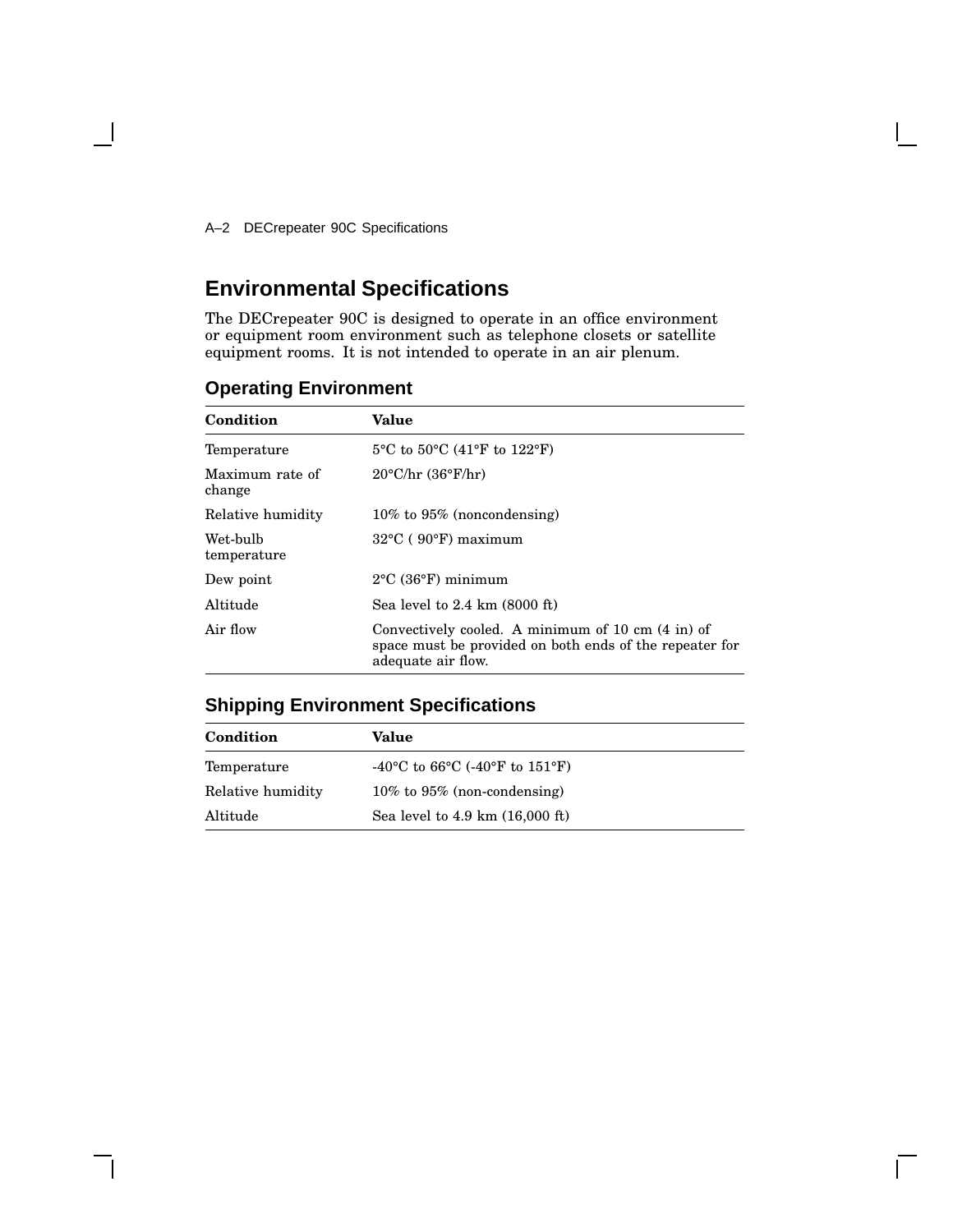$\overline{\Gamma}$ 

## **Electrical Specifications**

The DECrepeater 90C features either a self-contained power supply or self-contained power supply and power cord option.

| <b>Specification</b>    | <b>Value</b>                         |
|-------------------------|--------------------------------------|
| Voltage (domestic)      | 104 Vac to 128 Vac (nominal 120 Vac) |
| Voltage (international) | 208 Vac to 256 Vac (nominal 240 Vac) |
| AC cord length          | 6 feet                               |
| Current at 120 volts    | $.25 \text{ amps}$                   |
| Current at 240 volts    | $.125$ amps                          |
| Frequency               | $50$ Hz to 60 Hz                     |
| Power consumption       | 9 watts                              |
| Output voltage          | 5.1 Vdc                              |
| DC cord length          | 8 feet                               |
| Output current          | $1.8\;{\rm A}$                       |

## **Power Supply**

 $\overline{\phantom{a}}$ 

## **DECrepeater 90C Input**

| <b>Specification</b> | Value                |
|----------------------|----------------------|
| Input voltage        | 4.75 Vdc to 5.25 Vdc |
| Input current        | $1.0 \text{ amp}$    |

## **Parts List**

| <b>Replacement Part</b> | <b>Part Number</b> |
|-------------------------|--------------------|
| DECrepeater 90C         | DECMR-MA           |
| Power supply, 110 Vac   | H7082-AA           |
| Power supply, 220 Vac   | H7082-BA           |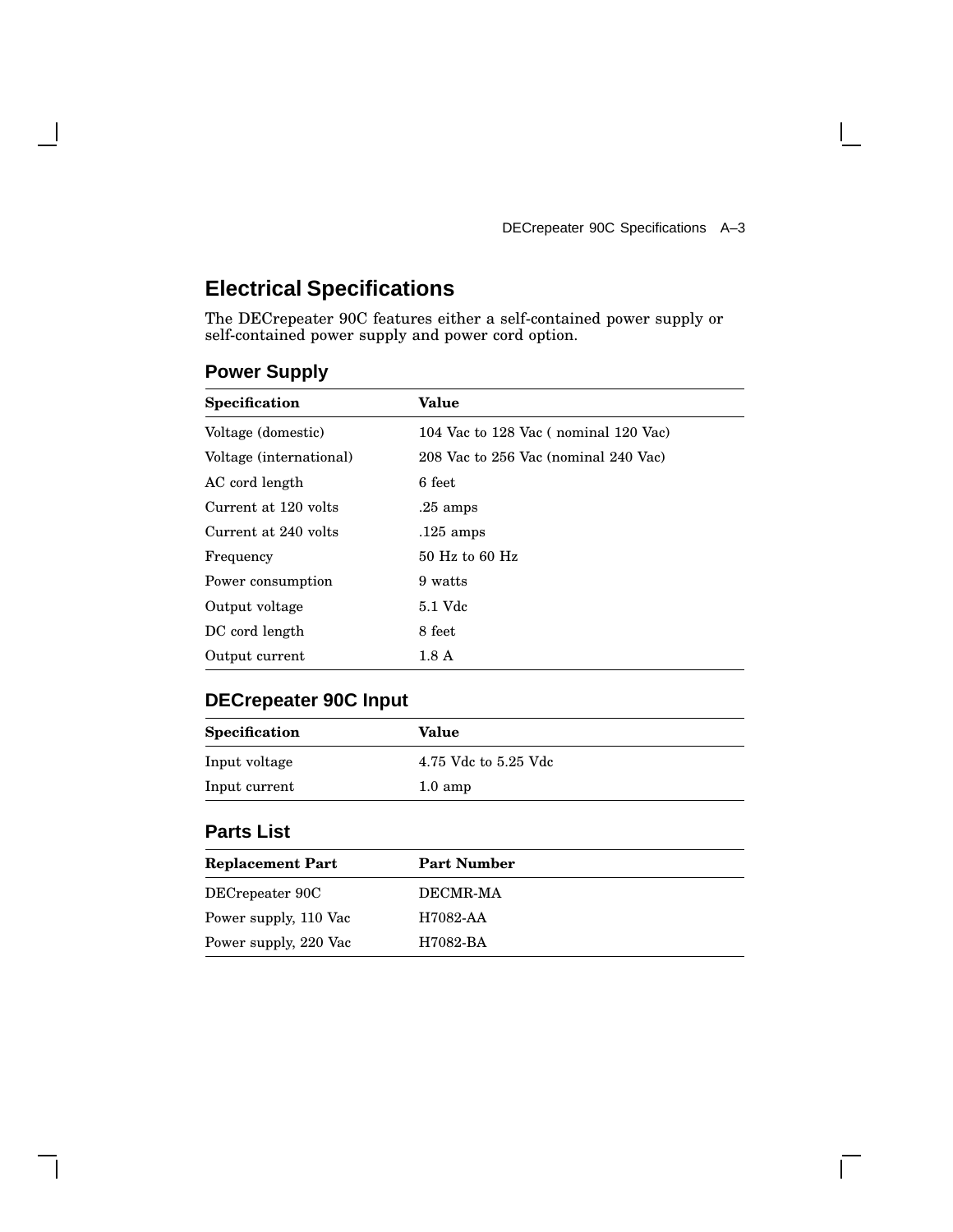# **B Related Documentation**

You can order the following documents from Digital:

 $\overline{\phantom{a}}$ 

| <b>Document Title</b>                                                 | <b>Order Number</b> |
|-----------------------------------------------------------------------|---------------------|
| DECbridge 90 Owner's Manual                                           | EK-DEWGB-OM         |
| DEChub 90 Owner's Manual                                              | EK-DEHUB-OM         |
| Open DECconnect Building Wiring<br>Components and Application Catalog | EB-K2407-42         |
| DECrepeater 90T Owner's Manual                                        | EK-DETMR-OM         |
| DECconnect System Planning and<br><b>Configuration Guide</b>          | EK-DECSY-CG         |

 $\overline{\Gamma}$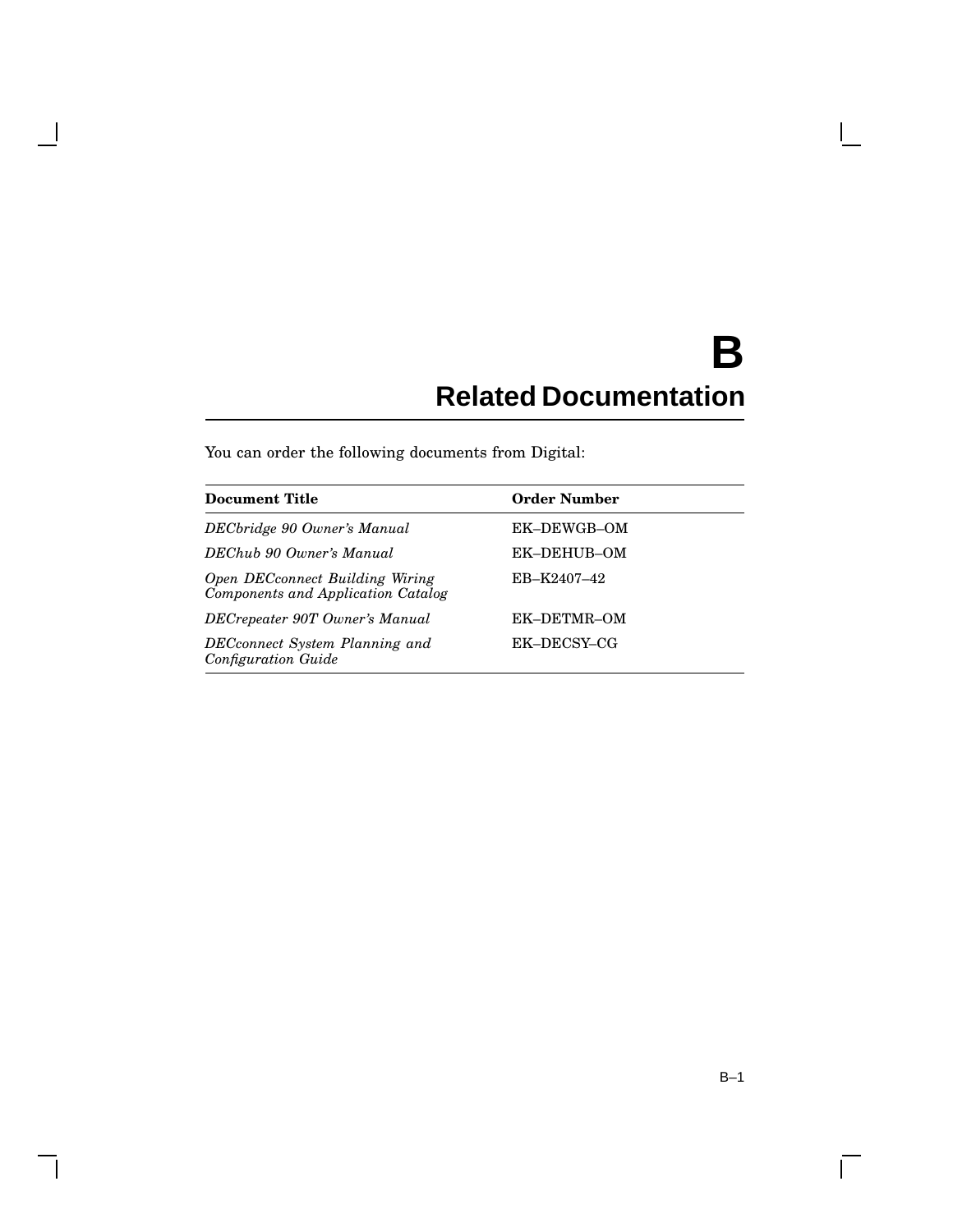# **C Management Details**

Chapter 4 provides information on managing the DECrepeater 90C on a network or in a standalone configuration. This appendix provides more information on managing a DECrepeater 90C in a DEChub 90 backplane:

- Designating a hub manager
- Annotating the bridge address table
- Using the WGB address table for work group management

## **Designating a Hub Manager**

The protocol used on the DEChub management bus allows only one manager unit to access the management bus. When a DEC bridge 90 is first powered on or reset, it waits 60 seconds before designating itself as the designated hub manager. This delay ensures that there is no other manager unit in use in the hub.

During this 60-second period, you cannot manage the DECrepeater 90 units remotely. This restriction does not apply to the repeaters themselves. A repeater inserted into the hub is immediately manageable by whatever unit is currently the designated hub manager.

If you receive the message The DECbridge 90 is not the designated hub manager. after the DECbridge 90 has been running for more than 60 seconds, there is something wrong.

- If you are using two DEChub 90 units, make sure the MMJ cable is wired correctly, and it not shorted or broken.
- If you are using only one hub, the MMJ connector should be disconnected.
- Only one DECbridge 90 unit is allowed in the hub. If more than one DECbridge 90 unit is installed, only one of them can manage the repeaters. The other unit issues the message indicating it is not the manager.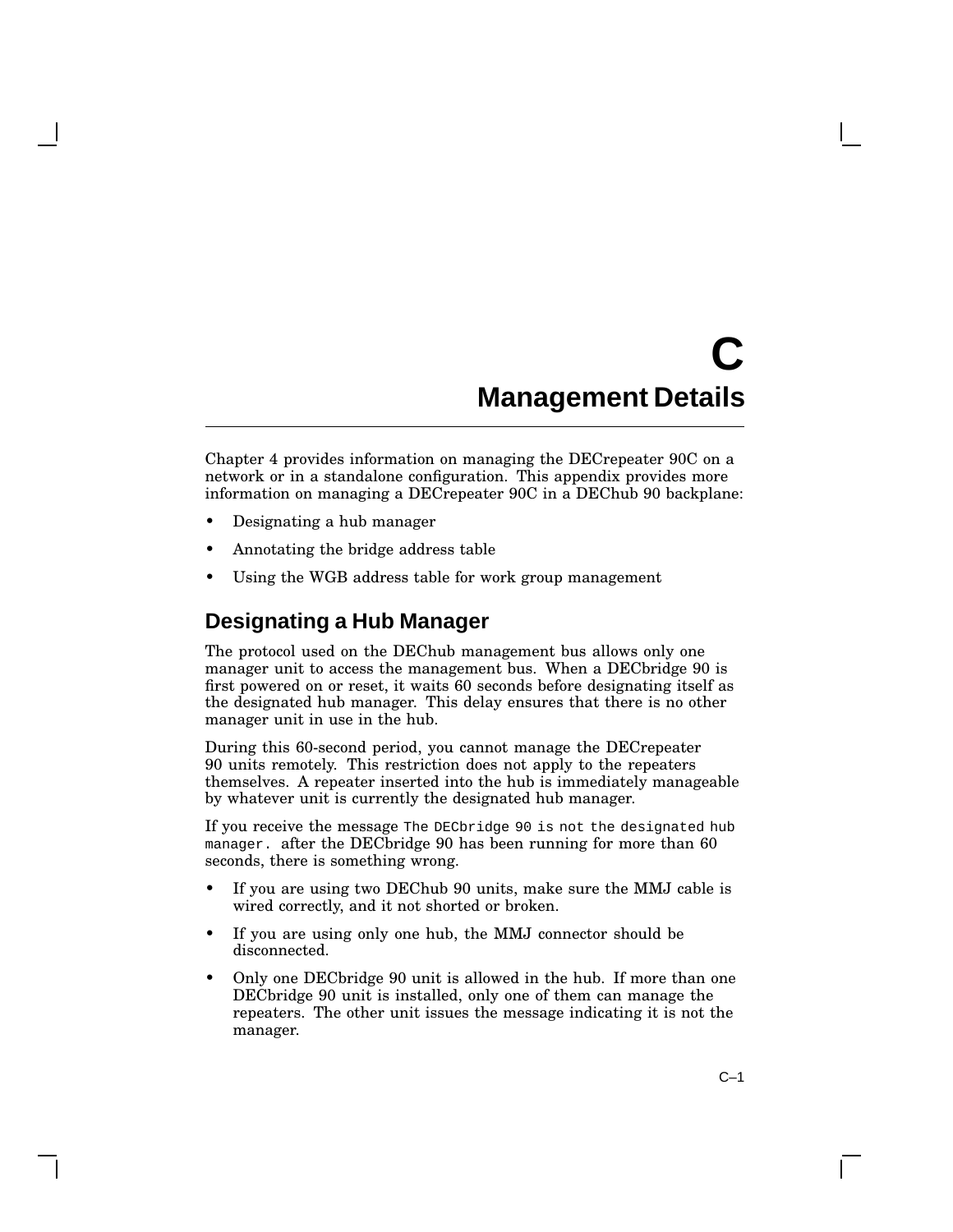C–2 Management Details

If for some reason you do *not* want a specific DECbridge 90 unit to be the designated hub manager, you can disable the hub management features with the command DEFINE BRIDGE HUB\_MANAGEMENT DISABLE.

After the DECbridge 90 has become the designated hub manager, you can use SET or SHOW REPEATER and SET or SHOW PORT commands without restriction. There is, however, an additional delay before the SHOW ADDRESS command provides complete information.

DEFINE commands do not take effect until the next SET ALL or RESET of the DECbridge 90. To have the command take effect immediately, you must also issue the corresponding SET command.

## **Annotating the Bridge Address Table**

The DECbridge 90 SHOW ADDRESS command lists the DECrepeater slot number and port number for every station in the work group that is connected to the same DEChub by a DECrepeater. However, when changes are made to the network topology, it takes time for that information to appear in the DECbridge 90 address table. The algorithm for creating this information proceeds as follows:

#### **For every station in the work group**

- Tell the repeaters to wait for a message from this station.
- Wait up to 90 seconds for the station to transmit a message.
- Ask the repeaters what port it came from.

**If a station does not transmit a message within 90 seconds,** the algorithm proceeds to the next station. In a typical network situation, this process is completed in a few minutes. After a bridge is newly installed or reset, you can expect this information to be complete after about 10 minutes of operation.

**If some stations do not often transmit messages,** the DECbridge may hang on those stations for up to 90 seconds each before moving on. If you add a station, or move it to another port, you can expect it to take about 10 minutes before a SHOW ADDRESS command recognizes this move.

**If you remove a station from the network entirely,** it will take a full address age time (default is 30 minutes) for the DECbridge 90 to notice. If you remove many stations at once, the DECbridge 90 hangs on each of these stations for 90 seconds, until they age out of the bridge address database. In this case, it will usually take the full address age time (30 minutes) before the port number annotations are complete.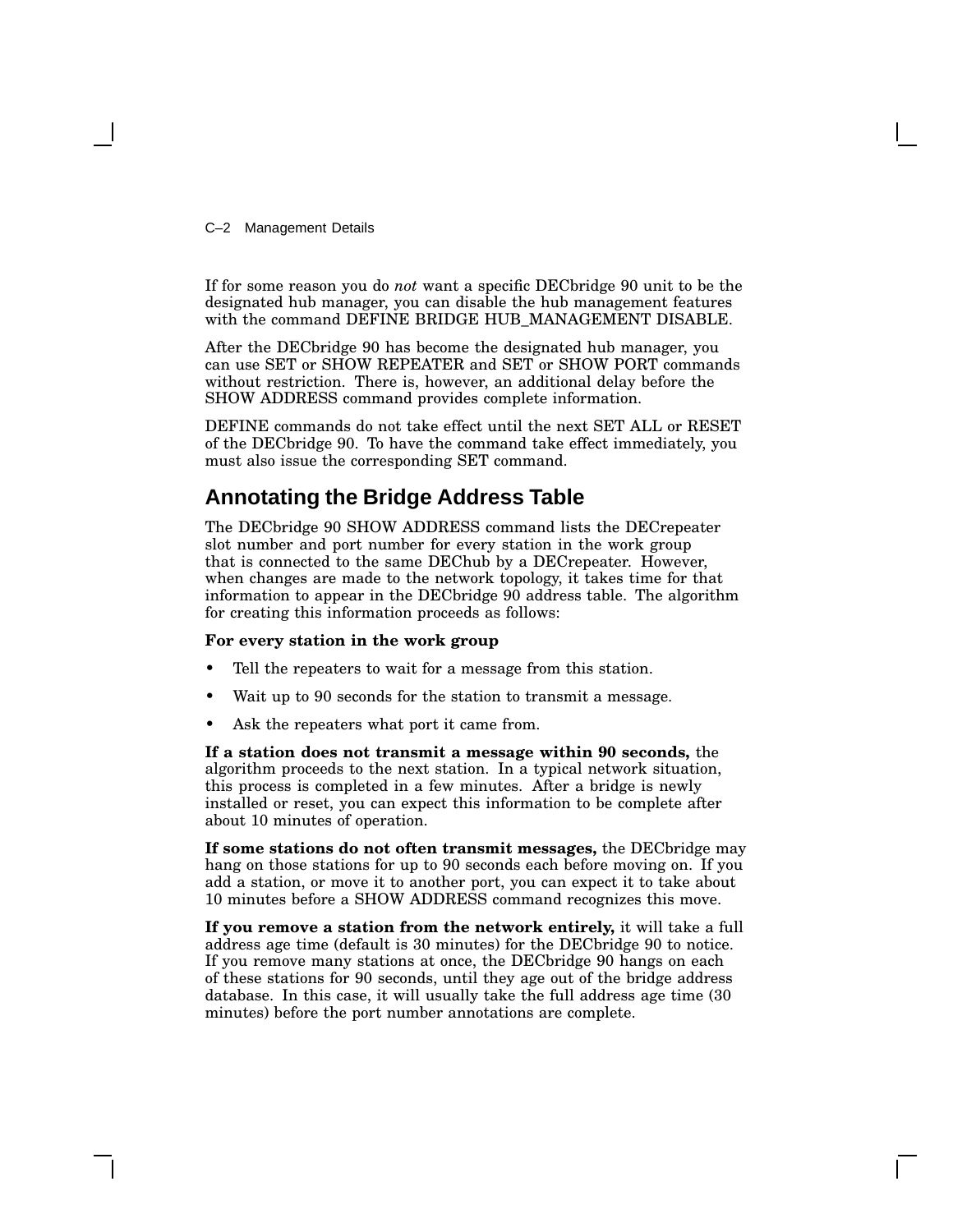As a worst-case example, if it takes 60 seconds for each of the allowed 200 stations to transmit a message, it could take 200 minutes to complete the address database annotations. However, the DECbridge 90 tries to hurry things along.

- If the station remains quiet after waiting 30 seconds for a message, the DECbridge 90 tries to generate a response by using the IEEE XID request.
- If the IEEE XID request fails, the DECbridge 90 tries a MOP System-ID request.

For these reasons, the DECbridge 90 never hangs for more than 30 seconds on an IEEE-conforming station, nor more than 60 seconds on any Digital station that predates the IEEE specifications. If you are monitoring messages and protocols on your work group Ethernet, you occasionally see these messages.

#### **Using the WGB Address Table for Work Group Management**

The work group bridge (WGB) Ethernet address table is dynamic. Ethernet addresses are added to the table when a device first transmits on the network. Addresses are removed when a devices does not retransmit within a user-specified period, from 1 to 32767 seconds (about 10 hours). The default setting is 15 minutes. When a device is learned or relearned after it has timed out, its address is listed in the lowest empty entry of the address table.

This continuous learning, timeout, and relearning of the Ethernet addresses means that devices in a particular work group may or may not be in the address table at any moment. If they are in the address table, they may not be in a consistent database location. Devices such as personal computers and laptops that are often removed and reconnected will certainly time out from the address table. When reconnected, the addresses for these devices are be stored in a different address table location.

Because the address table is dynamic, the network manager cannot easily compare printouts of the WGB address table to determine work group changes on a day-to-day or week-to-week basis.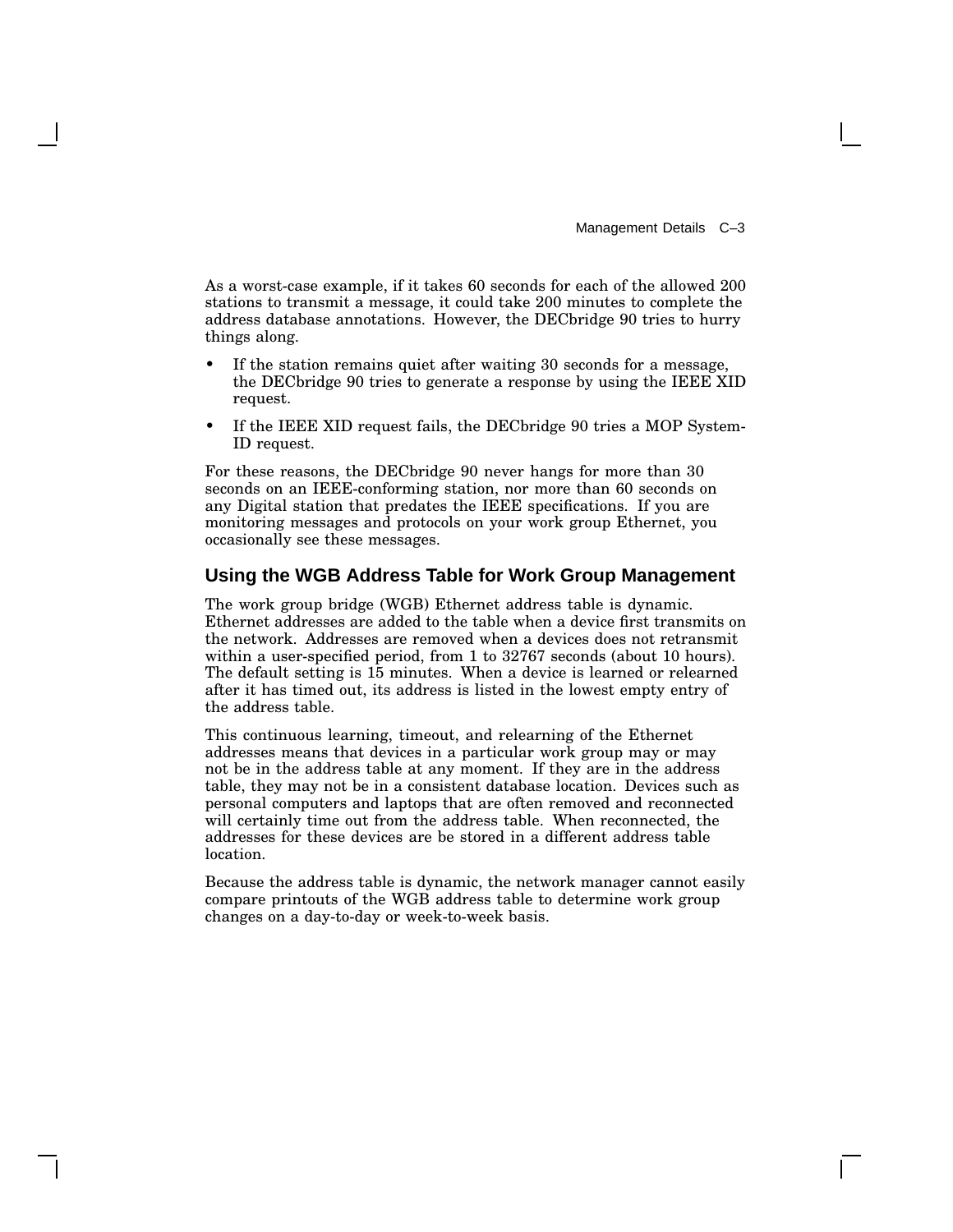## **Index**

### **A**

Address number, 4–6

### **B**

Backplane connector, 1–4 DEChub 90, 1–1 10Base2, 1–1 BNC network connector, 1–4 Bridge names maximum length, 4–3

## **C**

Cables connections, 3–4 Commands abbreviations, 4–5 arguments and parameters, 4–5 console carrier, 4–5 descriptions, 4–6 Configurations installation, 3–1 Connection sample, 1–1 Connector backplane, 1–4 power, 1–4 Connectors network (BNC), 1–4 port (BNC), 1–4 Console carrier

Console carrier (Cont.) commands, 4–5 establishing a session from ULTRIX, 4–3 to 4–4 establishing a session from VMS, 4–2 to 4–3 user interface, 4–4 Cover, 1–4 CSMA/CD, 1–1

## **D**

DC OK indicator, 1–4, 4–19 DEChub 90, 1–1 DECrepeater input current, A–3 input voltage, A–3 Depth, A–1 Dew point, A–2 Dimensions physical, A–1

### **E**

Environment operating, A–2 Environmental specifications, A–2 Error messages, 4–16 Ethernet addresses, 4–2, 4–4 in NCP database, 4–3 Ethernet circuit names, 4–2, 4–4

Index 1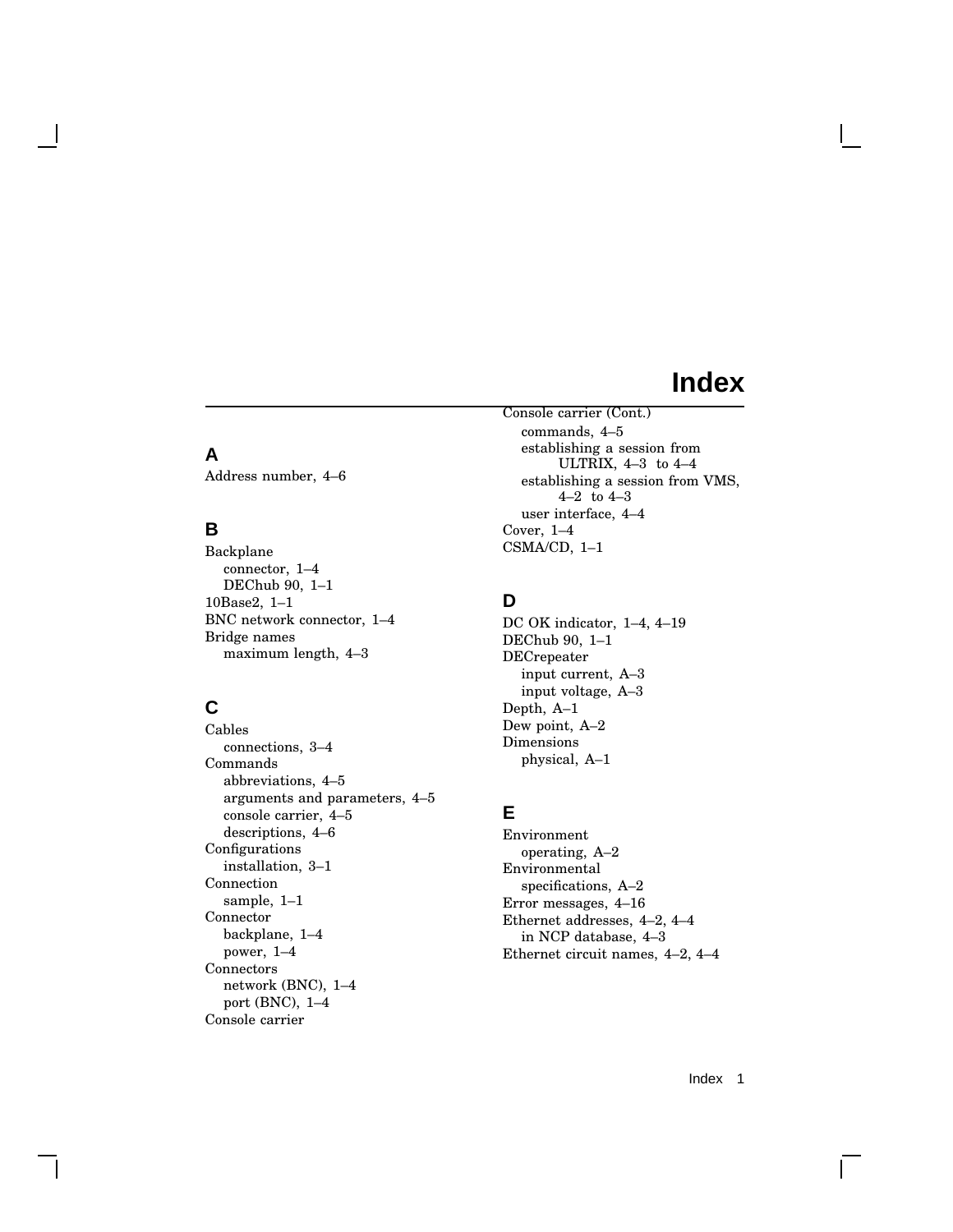2 Index

### **F**

Features, 1–1

### **H**

Height, A–1 Help command, 4–5 Hub number, 4–6 Humidity, A–2

## **I**

IEEE 802.3, 1–1 Installation backplane, 3–6 to 3–8 configurations, 3–1 standalone, 3–1 to 3–5 wall-mounted, 3–1 to 3–5

## **L**

LED indicators DC OK, 1–4, 4–19 network activity, 1–4, 4–19 port status, 1–4, 4–19

### **M**

Maintenance operations protocol (MOP) access from ULTRIX, 4–3 access from VMS, 4–2 commands, 4–5 functions, 4–1 Management, 4–1 Management protocol partitioned, 4–11

### **N**

Network activity indicator, 1–4, 4–19 Network connector (BNC), 1–4 Network control program (NCP), 4–2 Networks CSMA/CD, 1–1 IEEE 802.3, 1–1

## **O**

Operating altitude, A–2 dew point, A–2 environment, A–2 relative humidity, A–2 temperature, A–2 temperature change, A–2

## **P**

Partitioned, 4–11 Password length, 4–7 Physical dimensions, A–1 Port connector (BNC), 1–4 Port number, 4–6 Port status indicators, 1–4, 4–19 Power 120 Vac, 1–1 240 Vac, 1–1 Power connector, 1–4 Power supply, 1–1 current, A–3 frequency, A–3 output current, A–3 output voltage, A–3 power consumption, A–3 specifications, A–3 voltage, A–3